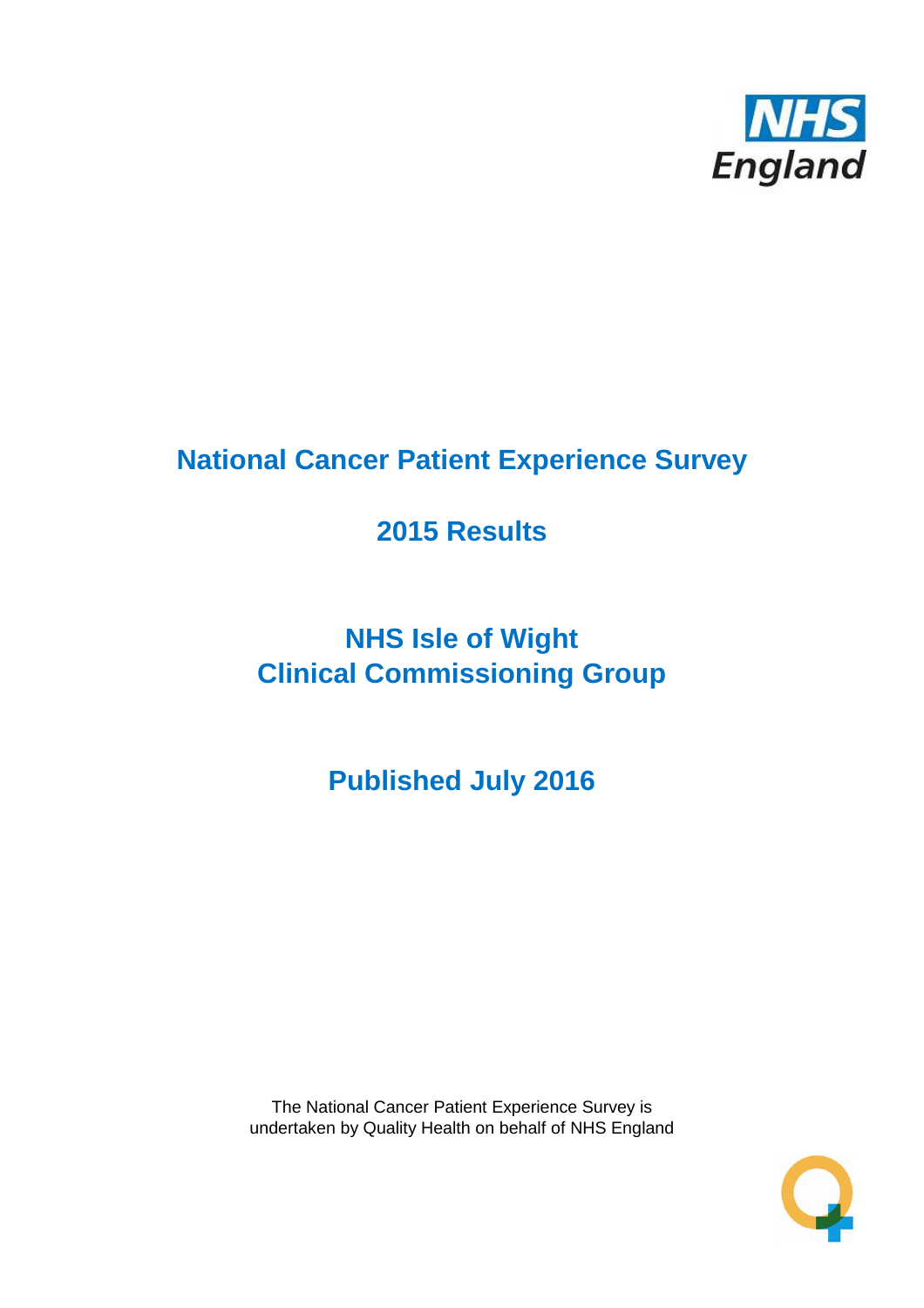#### **Introduction**

The National Cancer Patient Experience Survey 2015 is the fifth iteration of the survey first undertaken in 2010. It has been designed to monitor national progress on cancer care; to provide information to drive local quality improvements; to assist commissioners and providers of cancer care; and to inform the work of the various charities and stakeholder groups supporting cancer patients.

The survey was overseen by a national Cancer Patient Experience Advisory Group. This Advisory Group set the principles and objectives of the survey programme and guided questionnaire development.

The survey was commissioned and managed by NHS England. The survey provider, Quality Health, is responsible for designing, running and analysing the survey.

Full national results and other reports are available at www.ncpes.co.uk

Further details on the survey methodology and changes to the 2015 survey can be found in the Annex. Note that a number of significant changes were made to the 2015 survey so caution should be taken in directly comparing data from the 2015 survey to the findings of the previous CPES surveys. No comparisons with previous surveys are presented in this report.

#### **This report**

The report shows how this CCG scored for each question in the survey, compared with national results. It is aimed at helping individual CCGs to understand their performance and identify areas for local improvement.

Note that responses for questions with 1-20 respondents have been suppressed. This is to protect patient confidentiality and because uncertainty around the result is too great.

#### **Data tables**

The data tables presented in this report show the following for each question:

- **Column 1** shows the number of respondents to this question
- **Column 2** shows the unadjusted 2015 score for this CCG
- **Column 3** shows the case-mix adjusted 2015 score for this CCG
- **Column 4** shows the lower limit of the expected range of scores for this CCG (the top of the pale blue section on the Comparability chart - see below)
- **Column 5** shows the upper limit of the expected range of scores for this CCG (the bottom of the dark blue section on the Comparability chart - see below)
- **Column 6** shows the National Average score for this question.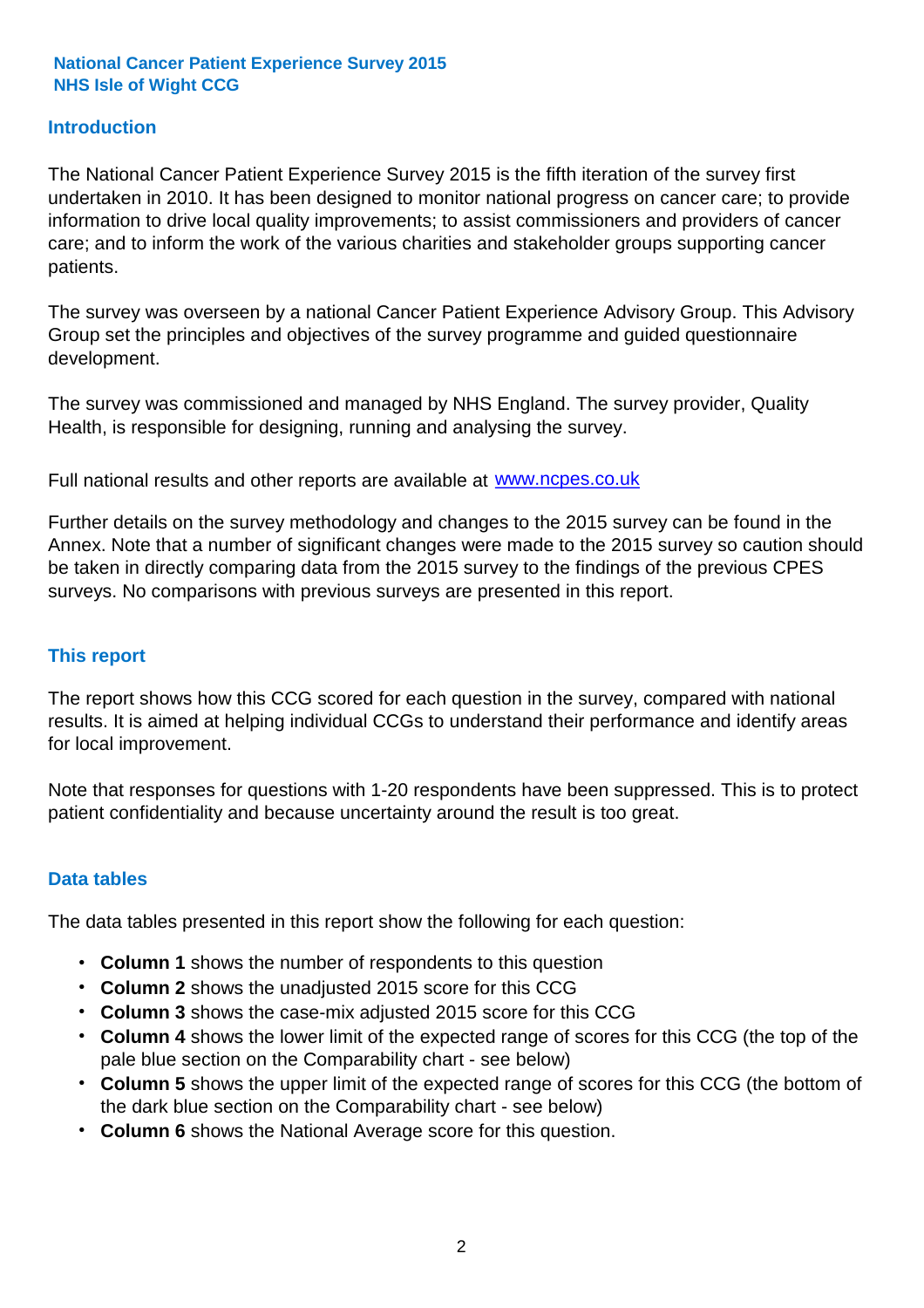Results for individual response options are presented in the detailed data tables **WWW.ncpes.co.uk** Confidence Intervals for unadjusted and case-mix adjusted data are provided in these tables.

Expected ranges and 95% Confidence Intervals highlight the uncertainty around the results. The size of the expected ranges and confidence intervals will be different for each question, and depends on the number of respondents and the range of their responses.

For further details on case-mix adjustment and the scoring methodology used, please refer to the Annex.

#### **Comparability charts**

For the 2015 survey, we have adopted the CQC standard for reporting comparative performance, based on calculation of "expected ranges". This means that CCGs will be flagged as outliers only if there is statistical evidence that their scores deviate (positively or negatively) from the range of scores that would be expected for CCGs of the same size.

The Comparability charts in this report show a bar with these expected ranges (in grey), higher than expected (in dark blue), and lower than expected (in pale blue). A black dot represents the actual score of this CCG.

The same colour convention has been used in Column 3 of the Data tables.

For further details on expected ranges, please refer to the technical document at **www.ncpes.co.uk** 

#### **Tumour group tables**

The final set of tables in this report show the scores for each question for each of the 13 tumour groups, with a comparative national score for that tumour group.

These breakdowns are intended as additional information for CCGs to understand the differences between the experiences of patients with different types of cancer. The numbers are generally relatively small and may not be statistically significant. They should therefore be treated with some caution.

#### **Notes on specific questions**

Question 5 in the survey has not been scored. However, the unscored data is useful and has been published alongside the other results in this report. This question asked respondents to "tick all that apply". The results show all of the responses given including where respondents chose two or more options.

Questions used to direct respondents to different parts of the survey (questions 4, 17, 24, 27, 40, 43, 46) and other demographic and information questions are not reported.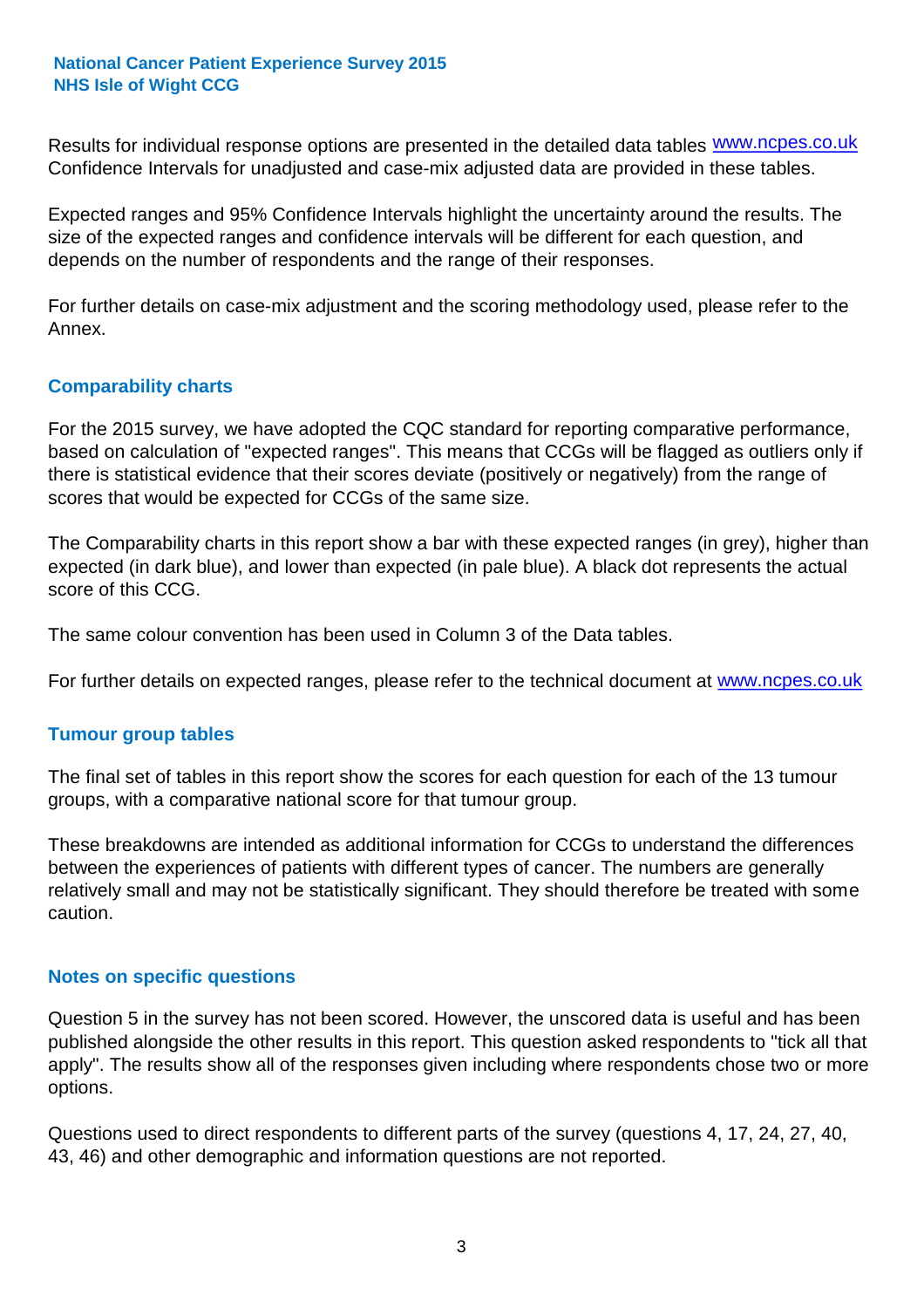#### **How to use the data**

Unadjusted data should be used to see the actual responses from patients relating to the CCG.

Case-mix adjusted data, together with expected ranges, should be used to understand whether the results are significantly higher or lower than national results.

Case-mix adjusted data, together with (case-mix adjusted) Confidence Intervals (presented in the detailed data tables **www.ncpes.co.uk**), should be used to understand whether the results are significantly higher or lower than the results for another CCG.

#### **Response rates**

Numbers of respondents by tumour group, age and gender can be found in the Annex.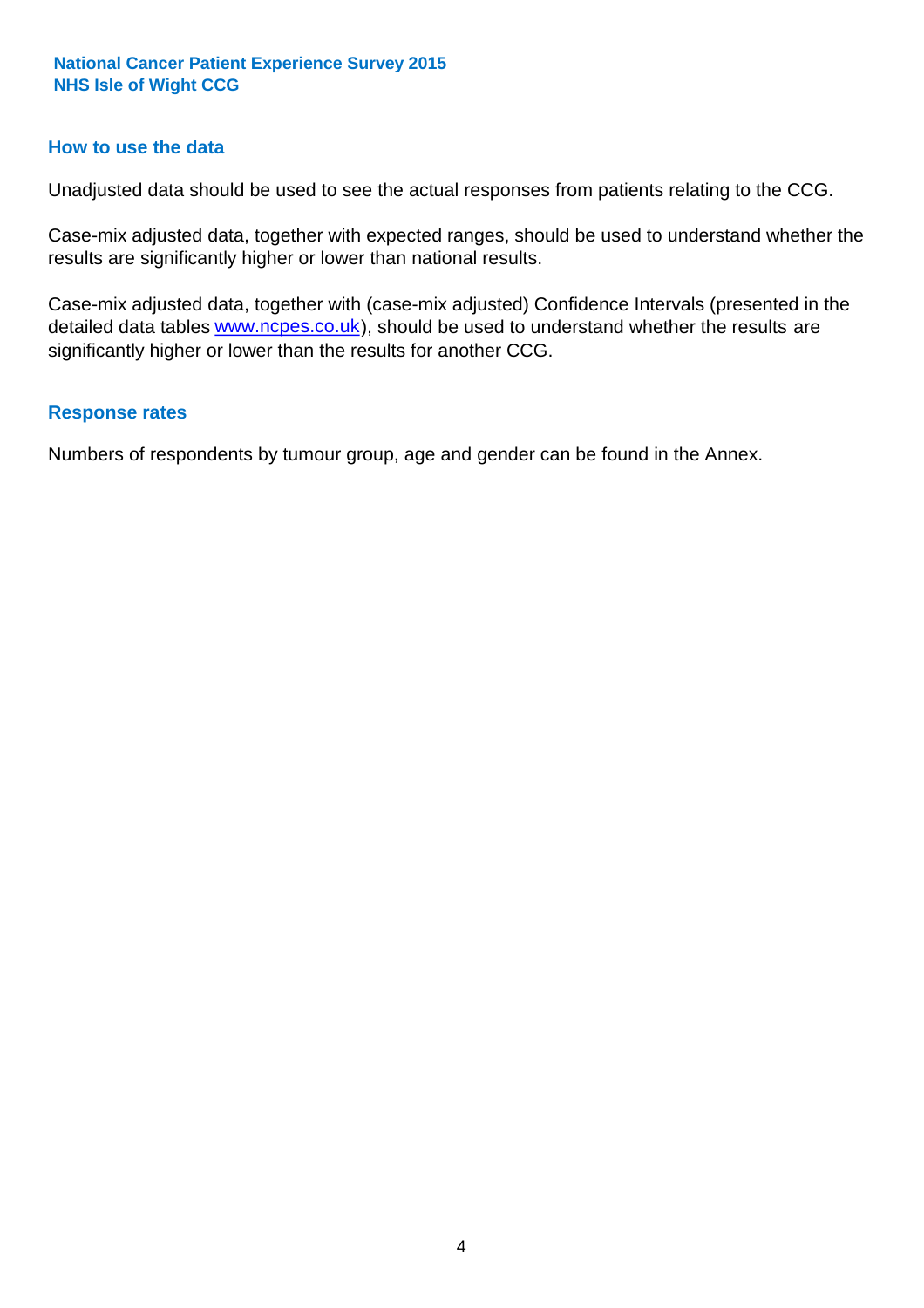#### **Executive Summary**

average rating of 8.3. Asked to rate their care on a scale of zero (very poor) to 10 (very good), respondents gave an

The following questions are included in phase 1 of the Cancer Dashboard developed by Public Health England and NHS England\*:

- **78%** of respondents said that they were definitely involved as much as they wanted to be in decisions about their care and treatment
- **94%** of respondents said that they were given the name of a Clinical Nurse Specialist who would support them through their treatment
- when asked how easy or difficult it had been to contact their Clinical Nurse Specialist 84% of respondents said that it had been 'quite easy' or 'very easy'
- **82%** of respondents said that, overall, they were always treated with dignity and respect they were in hospital
- **94%** of respondents said that hospital staff told them who to contact if they were worried about their condition or treatment after they left hospital
- **56%** of respondents said that they thought the GPs and nurses at their general practice definitely did everything they could to support them while they were having cancer treatment.

Detailed results for these and other questions are set out in the sections that follow.

#### www.cancerdata.nhs.uk/dashboard

The questions were selected in discussion with the national Cancer Patient Experience Advisory Group and reflect four key patient experience domains: provision of information; involvement in decisions; care transition; interpersonal relations, respect and dignity. The figures presented above are all case-mix adjusted.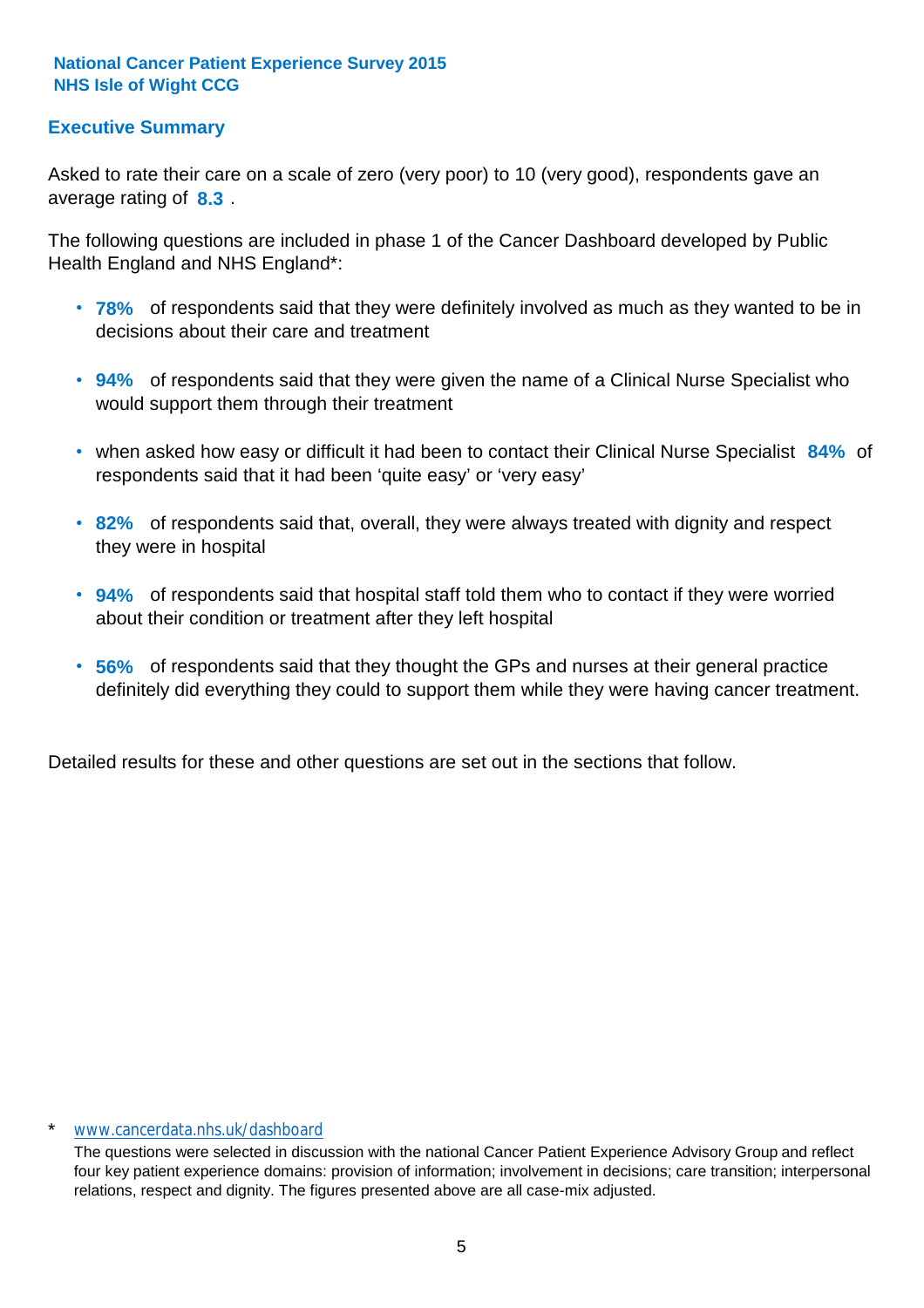## **Questions which scored outside expected range**

|                |                                                                                            |                                          |                                    | 2015 Case-mix Adjusted              |                                     |                              |
|----------------|--------------------------------------------------------------------------------------------|------------------------------------------|------------------------------------|-------------------------------------|-------------------------------------|------------------------------|
| Question       |                                                                                            | respondents<br>for this CCG<br>Number of | Percentage for<br>this CCG<br>2015 | Lower limit of<br>expected<br>range | Upper limit of<br>expected<br>range | Average<br>Score<br>National |
|                | Finding out what was wrong with you                                                        |                                          |                                    |                                     |                                     |                              |
| Q8             | Patient told they could bring a family member or friend when<br>first told they had cancer | 101                                      | 69%                                | 71%                                 | 87%                                 | 79%                          |
| Q <sub>9</sub> | Patient felt they were told sensitively that they had cancer                               | 119                                      | 77%                                | 78%                                 | 91%                                 | 84%                          |
|                | Deciding the best treatment for you                                                        |                                          |                                    |                                     |                                     |                              |
| Q12            | Patient felt that treatment options were completely explained                              | 104                                      | 68%                                | 75%                                 | 90%                                 | 83%                          |
| Q14            | Patient given practical advice and support in dealing with side<br>effects of treatment    | 114                                      | 55%                                | 58%                                 | 75%                                 | 66%                          |
|                | Hospital care as a day patient / outpatient                                                |                                          |                                    |                                     |                                     |                              |
| Q41            | Patient was able to discuss worries or fears with staff during<br>visit                    | 85                                       | 59%                                | 60%                                 | 80%                                 | 70%                          |
| Q42            | Doctor had the right notes and other documentation with them                               | 97                                       | 89%                                | 91%                                 | 100%                                | 96%                          |
| Q47            | Beforehand patient had all information needed about<br>chemotherapy treatment              | 44                                       | 68%                                | 74%                                 | 95%                                 | 84%                          |
| Q48            | Patient given understandable information about whether<br>chemotherapy was working         | 36                                       | 42%                                | 53%                                 | 83%                                 | 68%                          |
|                | Care from your general practice                                                            |                                          |                                    |                                     |                                     |                              |
| Q52            | GP given enough information about patient's condition and<br>treatment                     | 94                                       | 87%                                | 91%                                 | 100%                                | 95%                          |
|                | Your overall NHS care                                                                      |                                          |                                    |                                     |                                     |                              |
| Q54            | Hospital and community staff always worked well together                                   | 116                                      | 50%                                | 51%                                 | 70%                                 | 61%                          |
| Q55            | Patient given a care plan                                                                  | 88                                       | 20%                                | 23%                                 | 43%                                 | 33%                          |
| Q56            | Overall the administration of the care was very good / good                                | 120                                      | 78%                                | 83%                                 | 95%                                 | 89%                          |
| Q59            | Patient's average rating of care scored from very poor to very<br>good                     | 119                                      | 8.3                                | 8.4                                 | 9.0                                 | 8.7                          |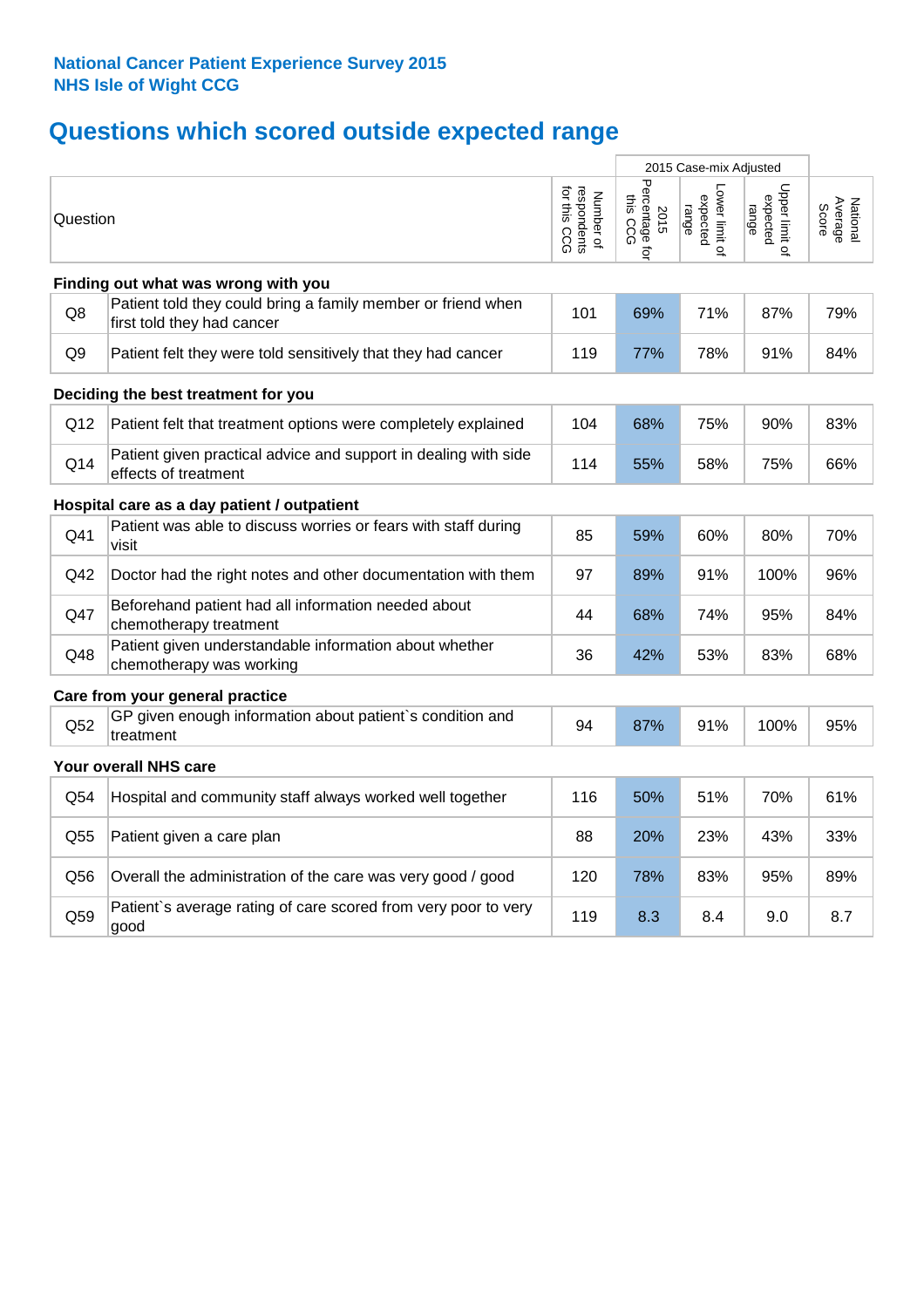### **CCG results**

#### **Seeing your GP**



|    |                                                                |                                              |                             |               | 2015 Case-mix Adjusted     |                            |                           |
|----|----------------------------------------------------------------|----------------------------------------------|-----------------------------|---------------|----------------------------|----------------------------|---------------------------|
|    | Question                                                       | respondents<br>Number<br>$\overline{\sigma}$ | 2015<br>Unadjusted<br>Score | 2015<br>Score | Expected<br>range<br>lower | Expected<br>range<br>nbber | National Average<br>Score |
| Q1 | Saw GP once / twice before being told had to go to<br>hospital | 90                                           | 79%                         | 78%           | 67%                        | 85%                        | 76%                       |
| Q2 | Patient thought they were seen as soon as necessary            | 119                                          | 81%                         | 79%           | 75%                        | 89%                        | 82%                       |

|    |                                                                             |                                                 | No. |
|----|-----------------------------------------------------------------------------|-------------------------------------------------|-----|
| Q5 | Beforehand, did you have all the<br>information you needed about your test? | Yes                                             |     |
|    |                                                                             | No, I would have liked more written information |     |
|    |                                                                             | No, I would have liked more verbal information  |     |
|    |                                                                             | I did not need / want any information           |     |
|    |                                                                             | Don't know / can't remember                     |     |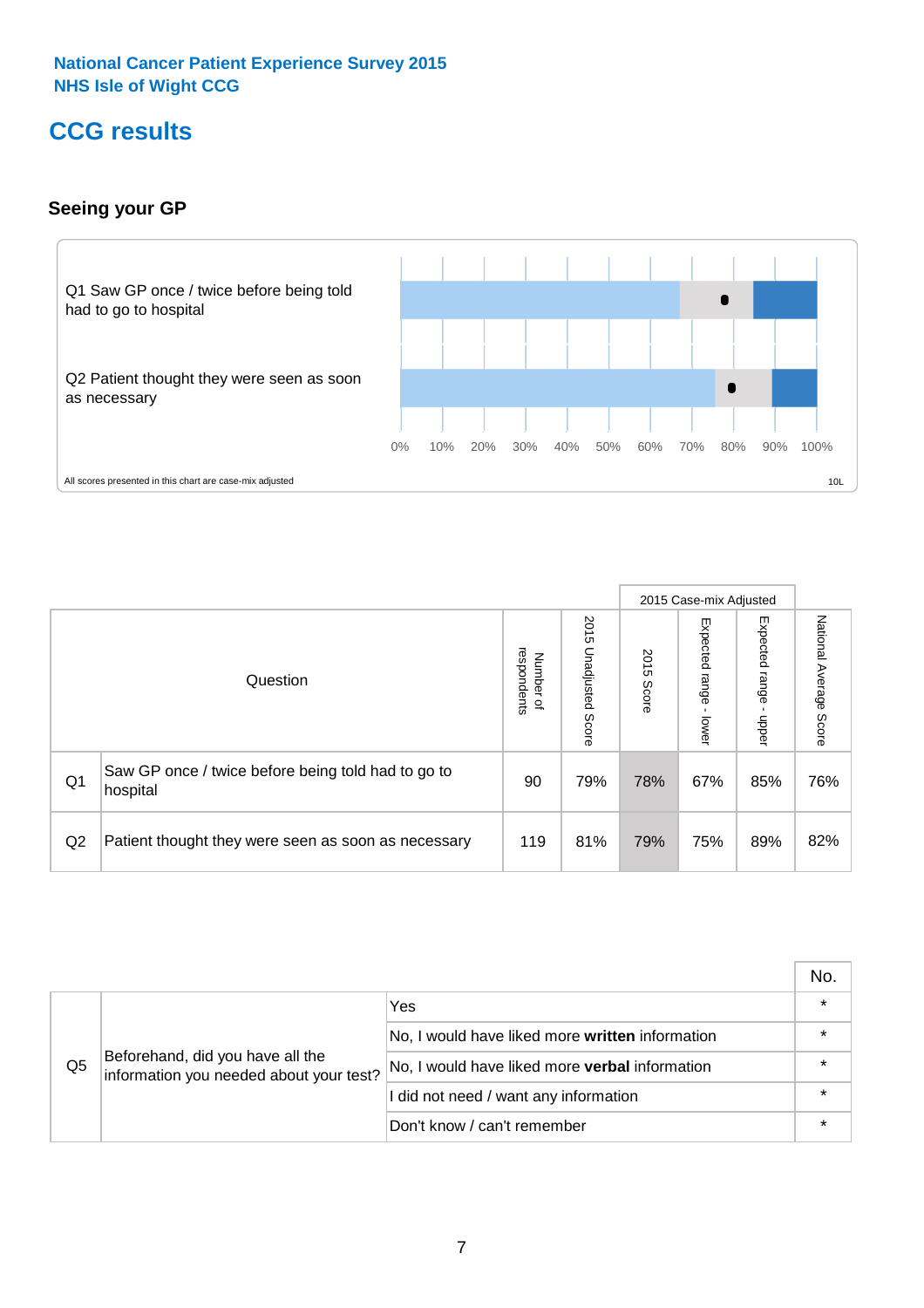#### **Diagnostic tests**



|                |                                                                       |                                   |                             |               | 2015 Case-mix Adjusted  |                         |                           |
|----------------|-----------------------------------------------------------------------|-----------------------------------|-----------------------------|---------------|-------------------------|-------------------------|---------------------------|
|                | Question                                                              | respondents<br>Number<br>$\Omega$ | 2015<br>Unadjusted<br>Score | 2015<br>Score | Expected range<br>lower | Expected range<br>nbber | National Average<br>Score |
| Q <sub>6</sub> | The length of time waiting for the test to be done was<br>about right | 103                               | 85%                         | 84%           | 80%                     | 93%                     | 87%                       |
| Q7             | Given complete explanation of test results in<br>understandable way   | 105                               | 80%                         | 80%           | 71%                     | 87%                     | 79%                       |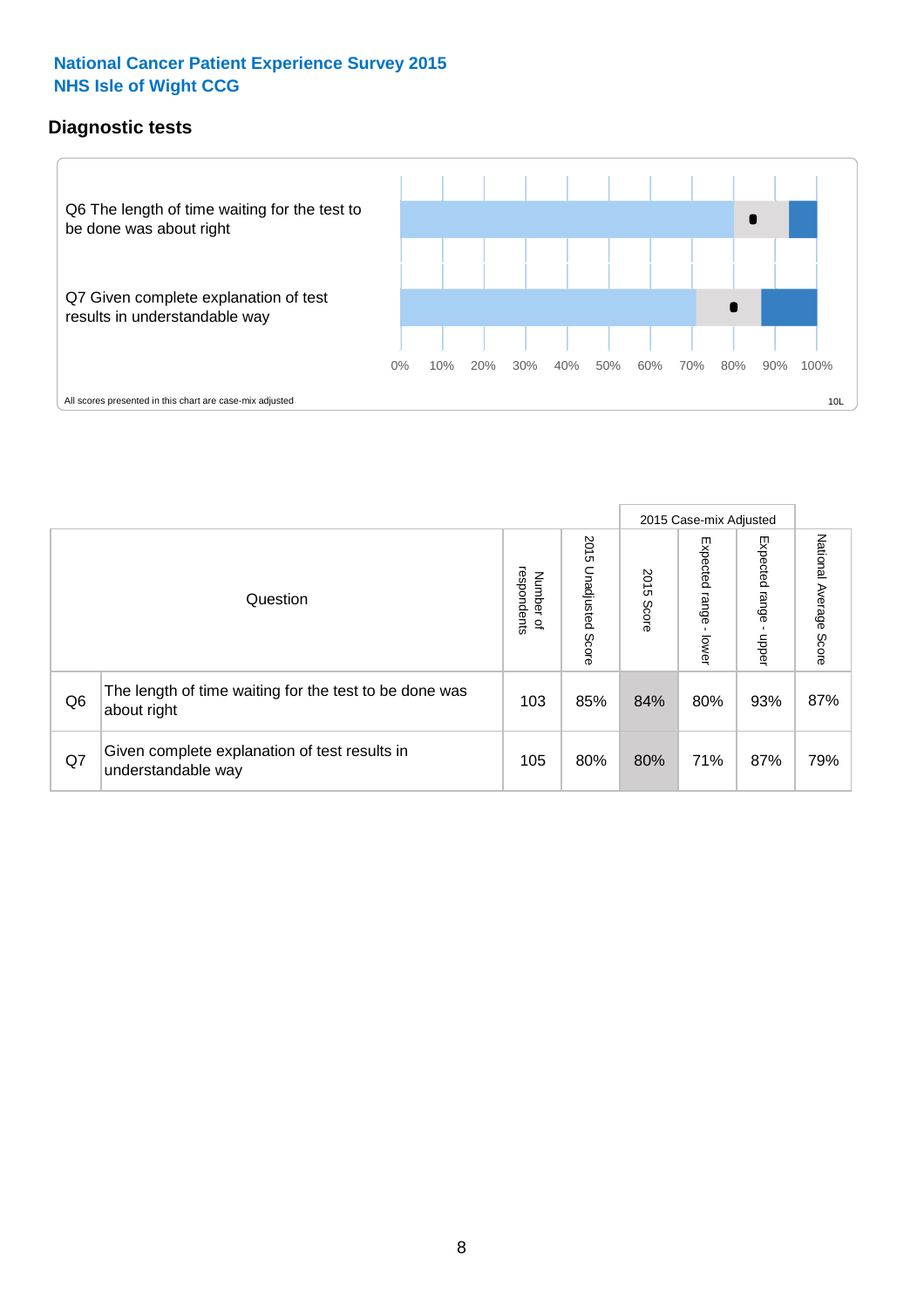#### **Finding out what was wrong with you**



|                |                                                                                            |                          |                                 |               | 2015 Case-mix Adjusted                    |                                           |                        |
|----------------|--------------------------------------------------------------------------------------------|--------------------------|---------------------------------|---------------|-------------------------------------------|-------------------------------------------|------------------------|
|                | Question                                                                                   | respondents<br>Number of | 2015<br><b>Unadjusted Score</b> | 2015<br>Score | Expected range<br>$\blacksquare$<br>lower | Expected range<br>$\blacksquare$<br>nbber | National Average Score |
| Q8             | Patient told they could bring a family member or friend<br>when first told they had cancer | 101                      | 69%                             | 69%           | 71%                                       | 87%                                       | 79%                    |
| Q <sub>9</sub> | Patient felt they were told sensitively that they had cancer                               | 119                      | 78%                             | 77%           | 78%                                       | 91%                                       | 84%                    |
| Q10            | Patient completely understood the explanation of what<br>was wrong                         | 122                      | 68%                             | 66%           | 65%                                       | 81%                                       | 73%                    |
| Q11            | Patient given easy to understand written information<br>about the type of cancer they had  | 106                      | 70%                             | 70%           | 63%                                       | 80%                                       | 72%                    |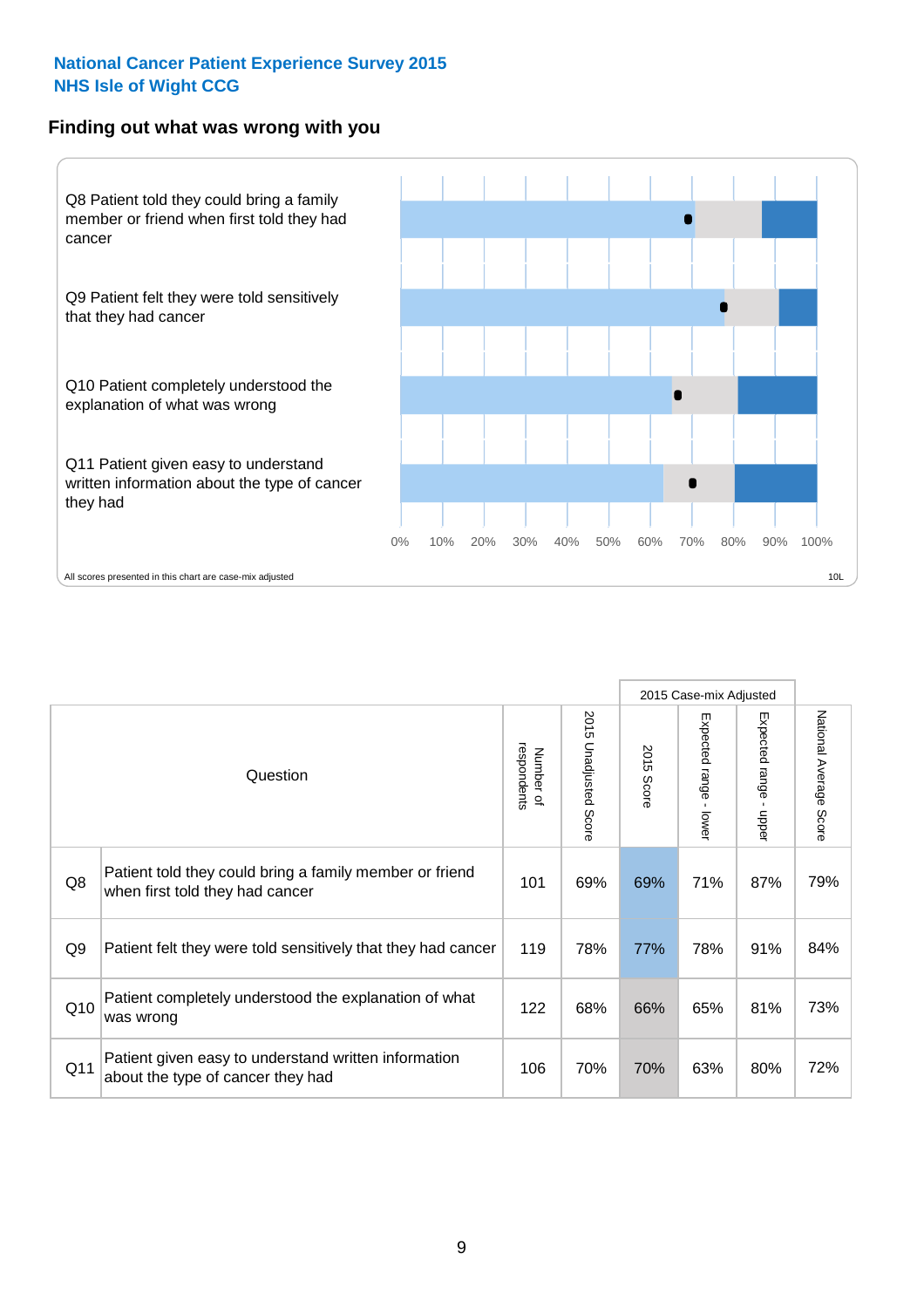#### **Finding out what was wrong with you**



|     |                                                                                         |                          |                          |               | 2015 Case-mix Adjusted                  |                        |                        |
|-----|-----------------------------------------------------------------------------------------|--------------------------|--------------------------|---------------|-----------------------------------------|------------------------|------------------------|
|     | Question                                                                                | Number of<br>respondents | 2015<br>Unadjusted Score | 2015<br>Score | Expected range<br>$\mathbf{r}$<br>lower | Expected range - upper | National Average Score |
| Q12 | Patient felt that treatment options were completely<br>explained                        | 104                      | 68%                      | 68%           | 75%                                     | 90%                    | 83%                    |
| Q13 | Possible side effects explained in an understandable way                                | 112                      | 67%                      | 67%           | 64%                                     | 81%                    | 73%                    |
| Q14 | Patient given practical advice and support in dealing with<br>side effects of treatment | 114                      | 55%                      | 55%           | 58%                                     | 75%                    | 66%                    |
| Q15 | Patient definitely told about side effects that could affect<br>them in the future      | 97                       | 48%                      | 47%           | 44%                                     | 64%                    | 54%                    |
| Q16 | Patient definitely involved in decisions about care and<br>treatment                    | 112                      | 78%                      | 78%           | 70%                                     | 85%                    | 78%                    |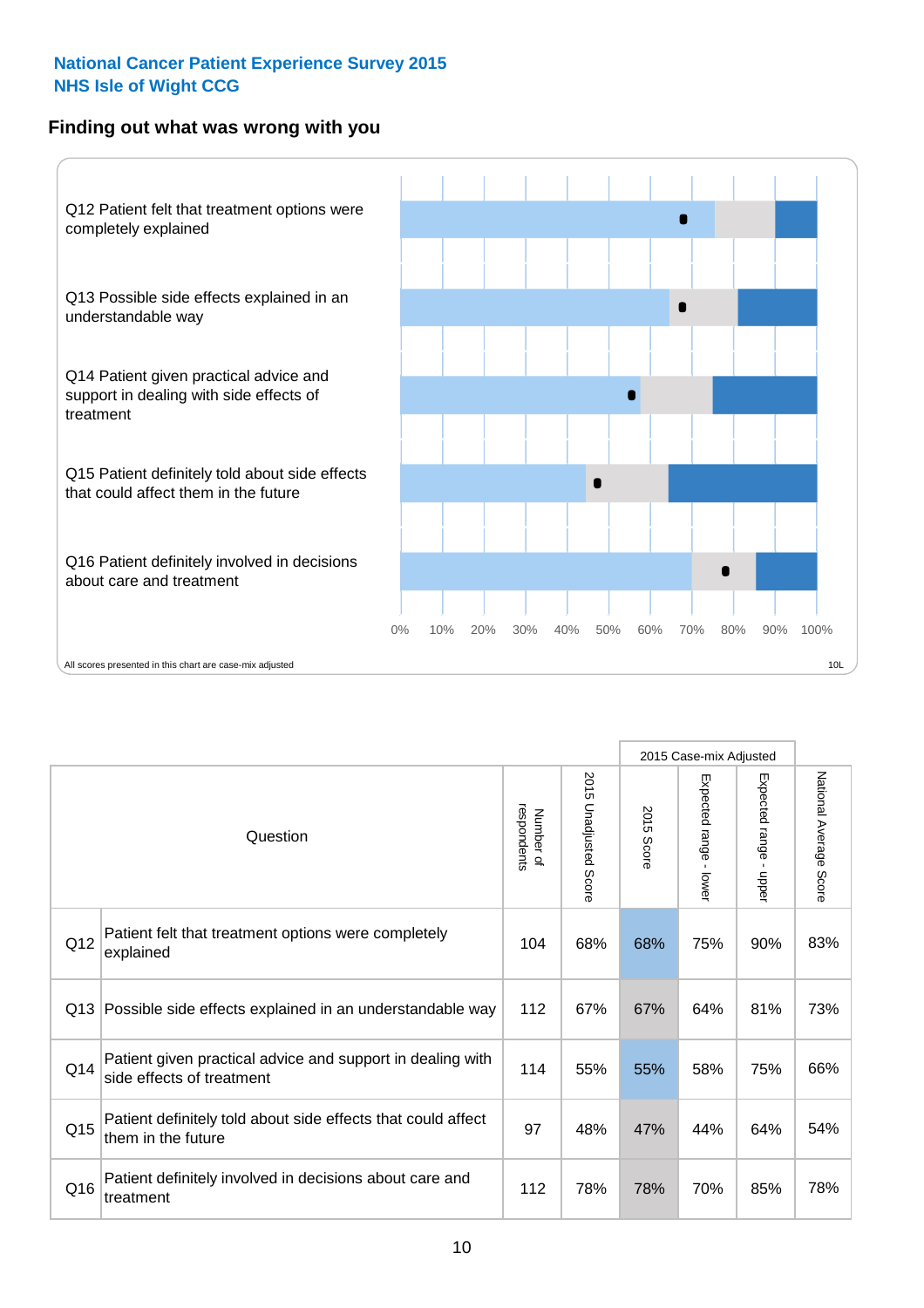#### **Clinical Nurse Specialist**



|     |                                                                                     |                          |                       |               | 2015 Case-mix Adjusted  |                         |                                  |
|-----|-------------------------------------------------------------------------------------|--------------------------|-----------------------|---------------|-------------------------|-------------------------|----------------------------------|
|     | Question                                                                            | respondents<br>Number of | 2015 Unadjusted Score | 2015<br>Score | Expected range<br>lower | Expected range<br>nbber | National Average<br><b>Score</b> |
| Q17 | Patient given the name of the CNS who would support<br>them through their treatment | 114                      | 93%                   | 94%           | 84%                     | 95%                     | 90%                              |
| Q18 | Patient found it easy to contact their CNS                                          | 97                       | 85%                   | 84%           | 79%                     | 94%                     | 87%                              |
| Q19 | Get understandable answers to important questions all or<br>most of the time        | 89                       | 85%                   | 86%           | 82%                     | 95%                     | 89%                              |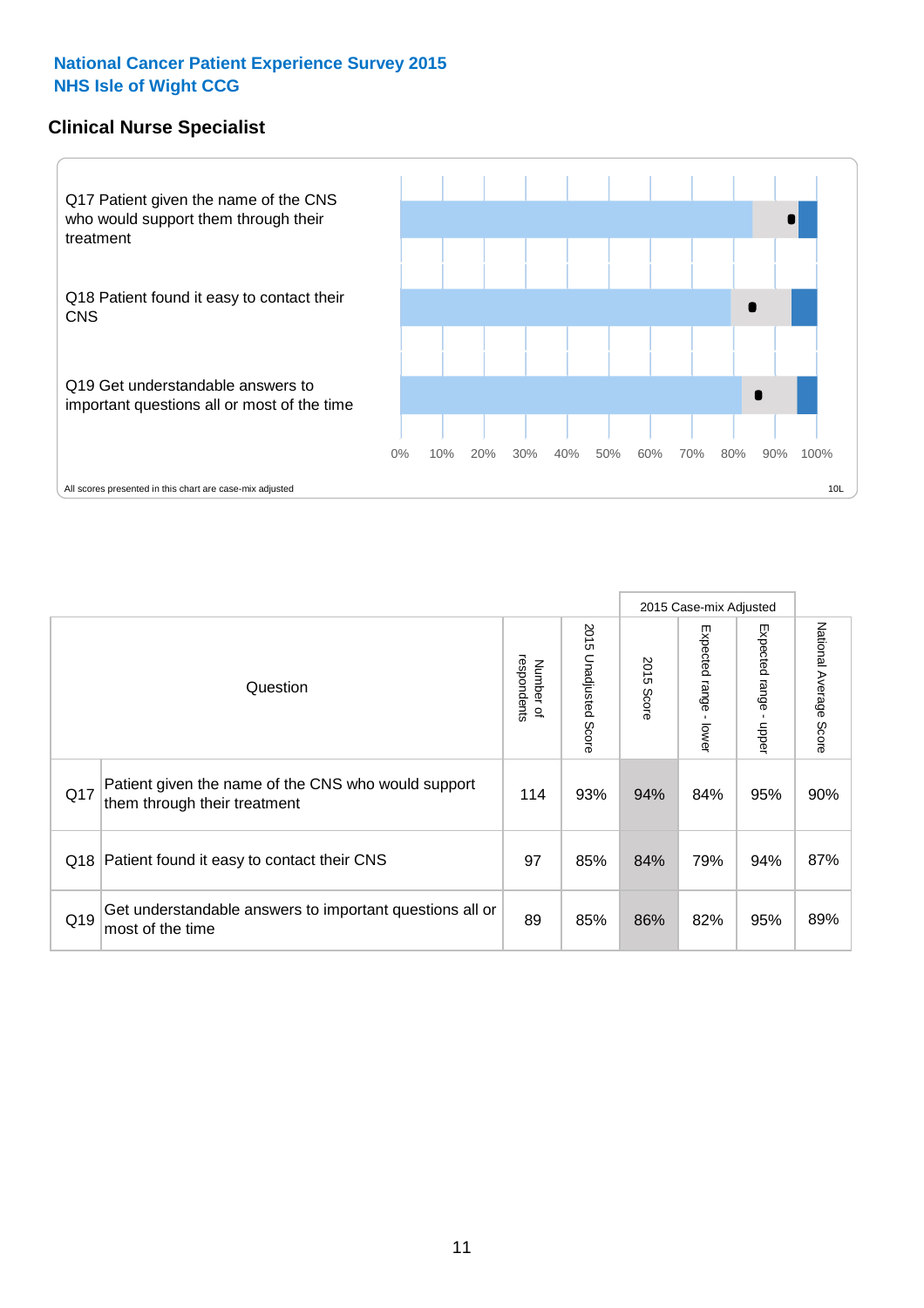#### **Support for people with cancer**



|                 |                                                                                            |                          |                             |               | 2015 Case-mix Adjusted  |                                           |                        |
|-----------------|--------------------------------------------------------------------------------------------|--------------------------|-----------------------------|---------------|-------------------------|-------------------------------------------|------------------------|
|                 | Question                                                                                   | respondents<br>Number of | 2015<br>Unadjusted<br>Score | 2015<br>Score | Expected range<br>lower | Expected range<br>$\blacksquare$<br>nbber | National Average Score |
| Q20             | Hospital staff gave information about support groups                                       | 79                       | 82%                         | 82%           | 74%                     | 91%                                       | 83%                    |
| Q <sub>21</sub> | Hospital staff gave information about impact cancer could<br>have on day to day activities | 69                       | 81%                         | 82%           | 71%                     | 90%                                       | 81%                    |
| Q22             | Hospital staff gave information on getting financial help                                  | 67                       | 58%                         | 59%           | 43%                     | 67%                                       | 55%                    |
| Q <sub>23</sub> | Hospital staff told patient they could get free prescriptions                              | 43                       | 86%                         | 86%           | 68%                     | 92%                                       | 80%                    |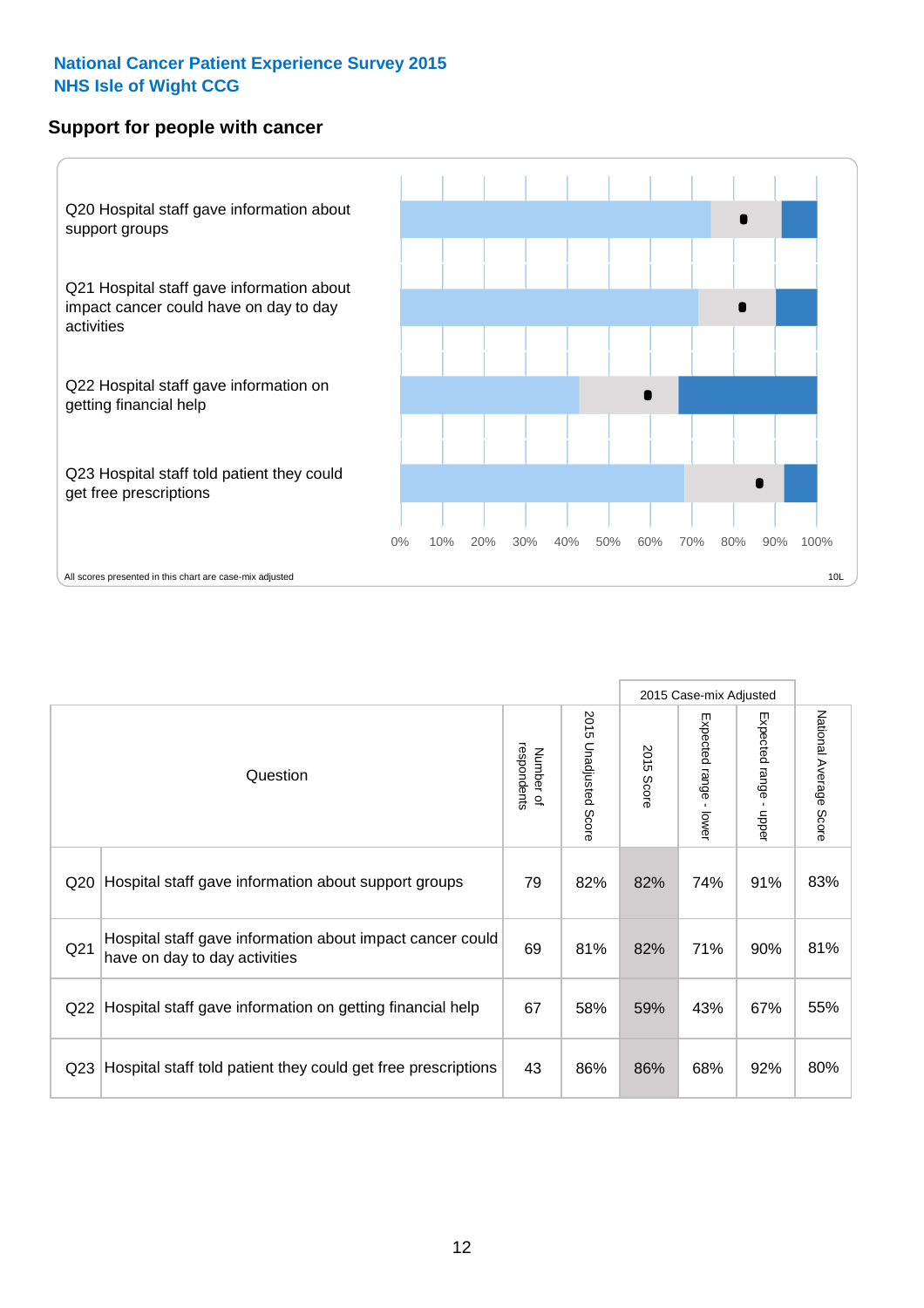#### **Operations**



|     |                                                                 |                                              |                             | 2015 Case-mix Adjusted |                            |                            |                              |
|-----|-----------------------------------------------------------------|----------------------------------------------|-----------------------------|------------------------|----------------------------|----------------------------|------------------------------|
|     | Question                                                        | respondents<br>Number<br>$\overline{\sigma}$ | 2015<br>Unadjusted<br>Score | 2015<br>Score          | Expected<br>range<br>lower | Expected<br>range<br>doper | National<br>Average<br>Score |
| Q26 | Staff explained how operation had gone in<br>understandable way | 86                                           | 72%                         | 72%                    | 69%                        | 86%                        | 78%                          |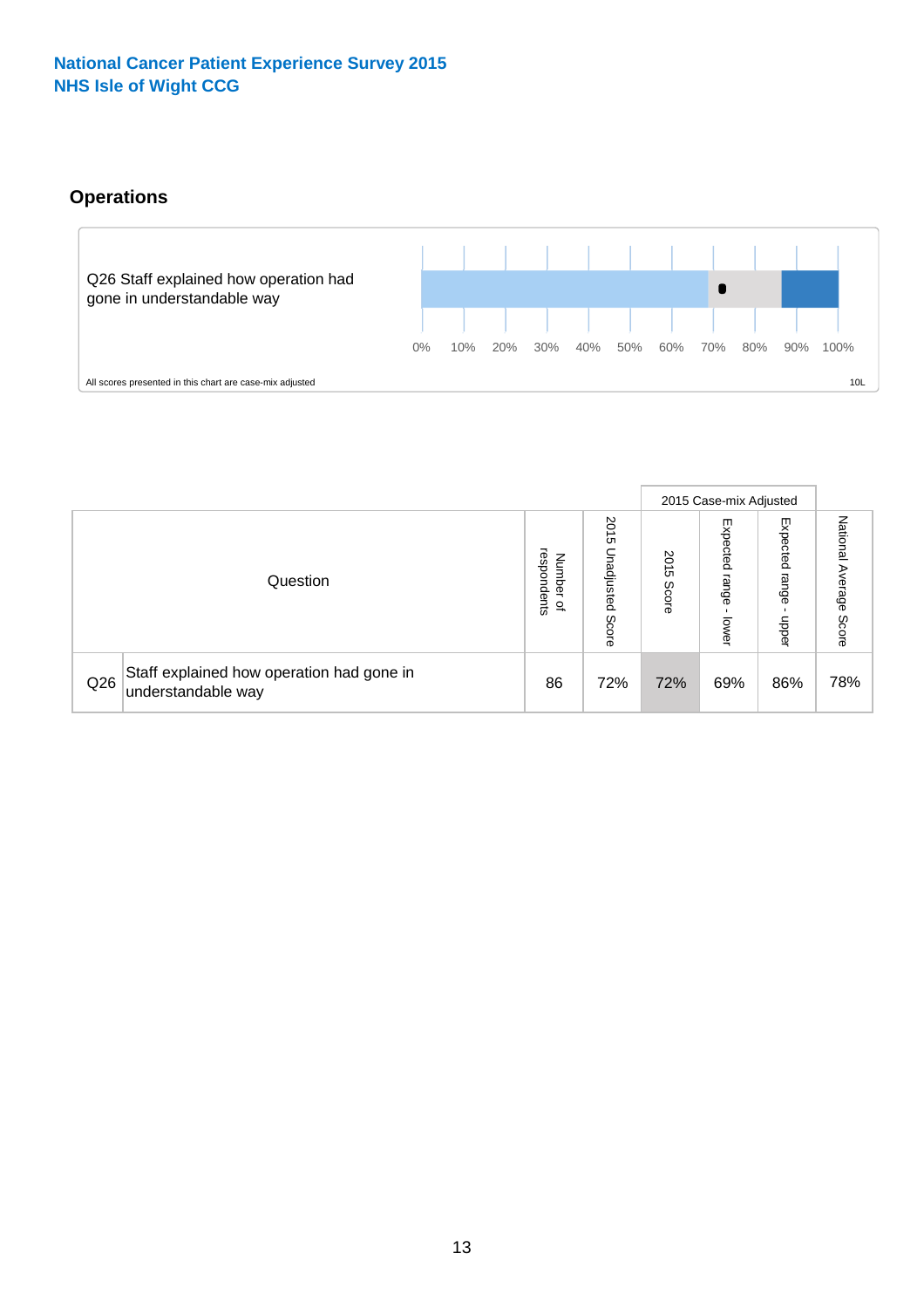#### **Hospital care as an inpatient (Part 1 of 3)**



All scores presented in this chart are case-mix adjusted  $10L$ 

|                 |                                                                                           |                          |                          |                      | 2015 Case-mix Adjusted                    |                                       |                        |
|-----------------|-------------------------------------------------------------------------------------------|--------------------------|--------------------------|----------------------|-------------------------------------------|---------------------------------------|------------------------|
|                 | Question                                                                                  | respondents<br>Number of | 2015<br>Unadjusted Score | 2015<br><b>Score</b> | Expected range<br>$\blacksquare$<br>lower | Expected range<br>$\mathbf{I}$<br>ddo | National Average Score |
| Q28             | Groups of doctors or nurses did not talk in front of patient<br>as if they were not there | 94                       | 82%                      | 83%                  | 73%                                       | 89%                                   | 81%                    |
| Q29             | Patient had confidence and trust in all doctors treating<br>them                          | 94                       | 81%                      | 80%                  | 77%                                       | 91%                                   | 84%                    |
| Q30             | Patient's family or someone close definitely had<br>opportunity to talk to doctor         | 69                       | 65%                      | 65%                  | 61%                                       | 83%                                   | 72%                    |
| Q <sub>31</sub> | Patient had confidence and trust in all ward nurses                                       | 94                       | 70%                      | 69%                  | 63%                                       | 81%                                   | 72%                    |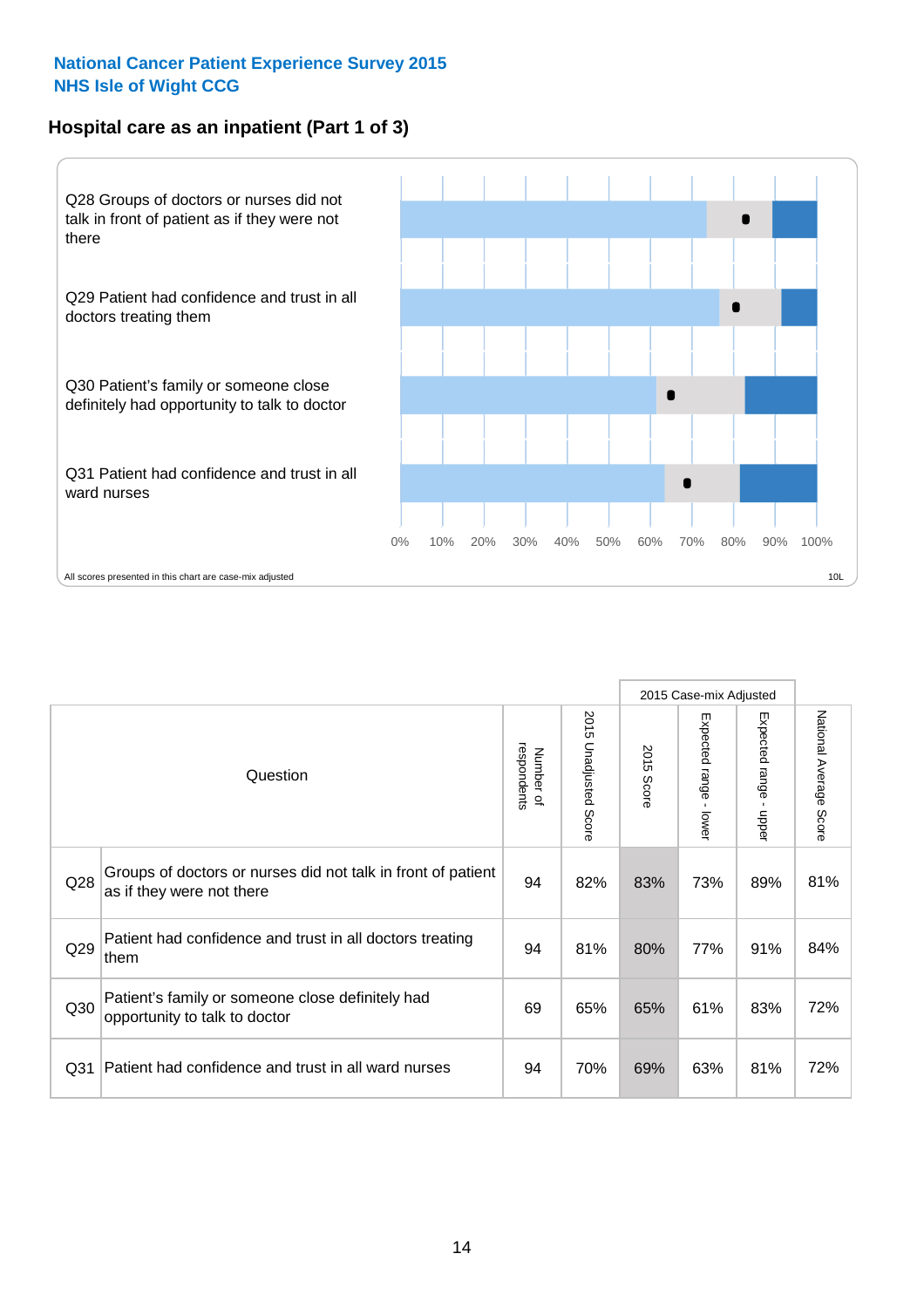#### **Hospital care as an inpatient (Part 2 of 3)**



2015 Case-mix Adjusted National Average Score 2015 Unadjusted Score Expected range - lower Expected range - upper 2015 Unadjusted Score Expected range - upper Expected range - lower Number of<br>respondents respondents 2015 Score 2015 Score Number of Question Q32 |Always / nearly always enough nurses on duty  $\begin{array}{|l|} \hline \end{array}$  93 | 59% | 58% | 56% | 76% | 66% Q33 92 58% 56% 54% 79% All staff asked patient what name they preferred to be called by 67% Q34 93 86% 86% 77% 92% Always given enough privacy when discussing condition or treatment 85% Patient was able to discuss worries or fears with staff during visit during visit  $\frac{32\%}{1000}$  of  $\frac{32\%}{1000}$   $\frac{32\%}{1000}$   $\frac{42\%}{1000}$   $\frac{41\%}{1000}$   $\frac{40\%}{1000}$   $\frac{64\%}{1000}$   $\frac{52\%}{1000}$ Q35 decision with the discussion of the control of the control of the control of the control of the control of the control of the control of the control of the control of the control of the control of the control of the co

National Average Score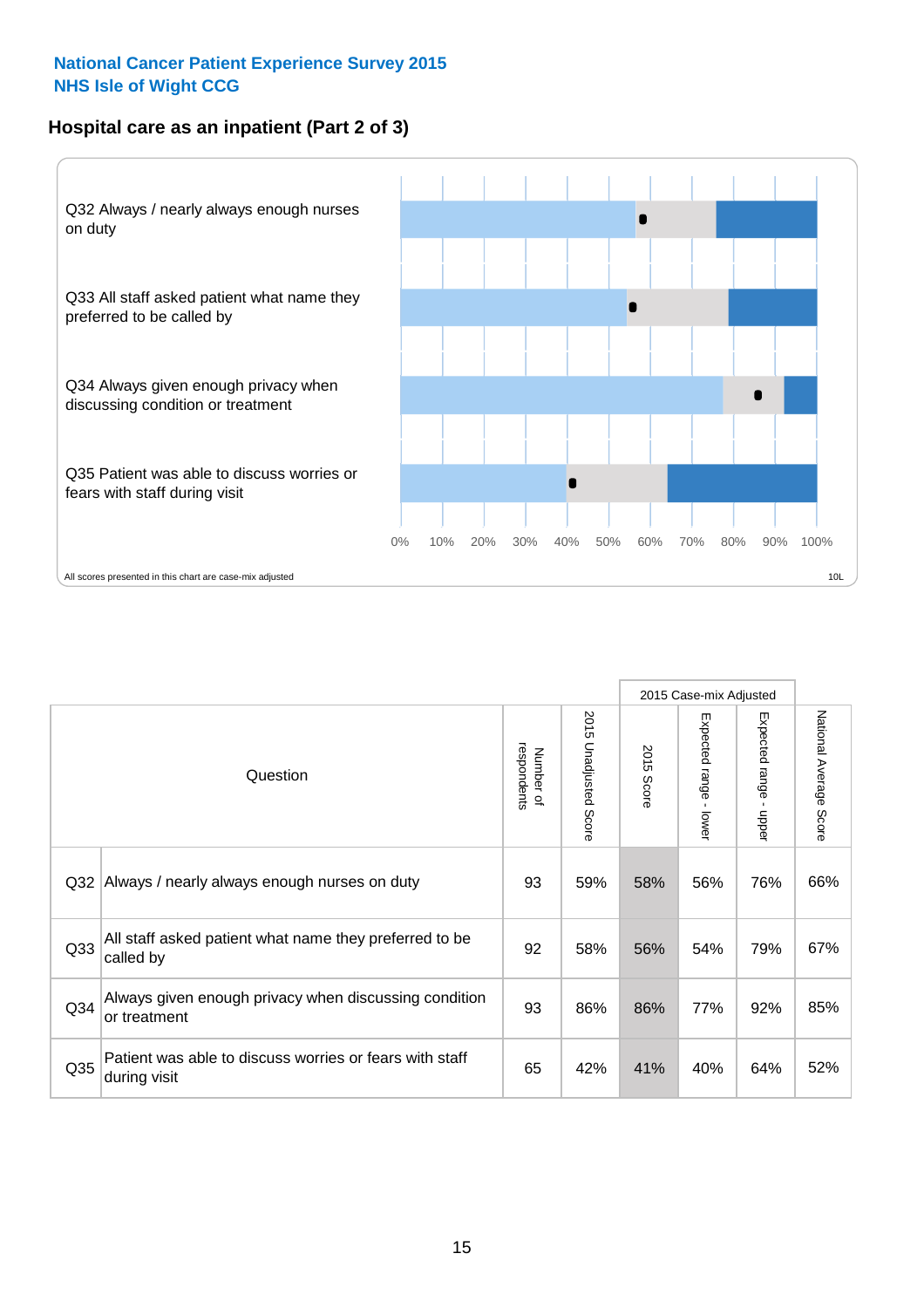#### **Hospital care as an inpatient (Part 3 of 3)**



|                 |                                                                                     |                          |                       |               | 2015 Case-mix Adjusted                    |                           |                        |
|-----------------|-------------------------------------------------------------------------------------|--------------------------|-----------------------|---------------|-------------------------------------------|---------------------------|------------------------|
|                 | Question                                                                            | respondents<br>Number of | 2015 Unadjusted Score | 2015<br>Score | Expected range<br>$\blacksquare$<br>lower | Expected range -<br>nbber | National Average Score |
| Q36             | Hospital staff definitely did everything to help control pain                       | 86                       | 81%                   | 81%           | 76%                                       | 92%                       | 84%                    |
| Q <sub>37</sub> | Always treated with respect and dignity by staff                                    | 94                       | 83%                   | 82%           | 81%                                       | 94%                       | 87%                    |
| Q38             | Given clear written information about what should / should<br>not do post discharge | 83                       | 86%                   | 85%           | 77%                                       | 92%                       | 84%                    |
| Q39             | Staff told patient who to contact if worried post discharge                         | 89                       | 93%                   | 94%           | 89%                                       | 99%                       | 94%                    |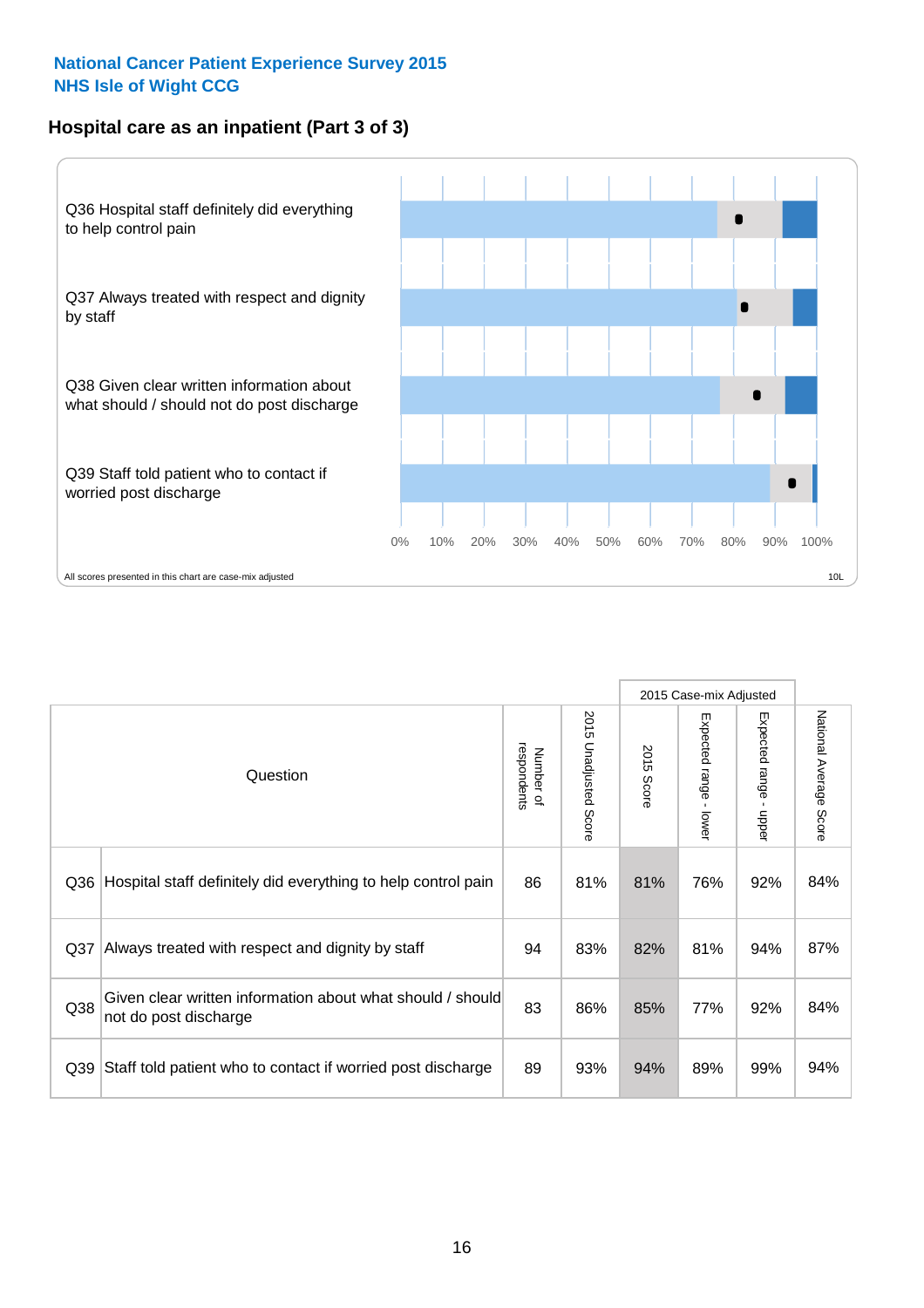#### **Hospital care as a day patient / outpatient (Part 1 of 2)**



|     |                                                                                    |                          |                                 |                      | 2015 Case-mix Adjusted                  |                                         |                        |
|-----|------------------------------------------------------------------------------------|--------------------------|---------------------------------|----------------------|-----------------------------------------|-----------------------------------------|------------------------|
|     | Question                                                                           | respondents<br>Number of | 2015<br><b>Unadjusted Score</b> | 2015<br><b>Score</b> | Expected range<br>$\mathbf{r}$<br>lower | Expected range<br>$\mathbf{I}$<br>nbber | National Average Score |
| Q41 | Patient was able to discuss worries or fears with staff<br>during visit            | 85                       | 59%                             | 59%                  | 60%                                     | 80%                                     | 70%                    |
| Q42 | Doctor had the right notes and other documentation with<br>them                    | 97                       | 90%                             | 89%                  | 91%                                     | 100%                                    | 96%                    |
| Q44 | Beforehand patient had all information needed about<br>radiotherapy treatment      | 29                       | 76%                             | 78%                  | 73%                                     | 99%                                     | 86%                    |
| Q45 | Patient given understandable information about whether<br>radiotherapy was working | 24                       | 46%                             | 46%                  | 40%                                     | 79%                                     | 60%                    |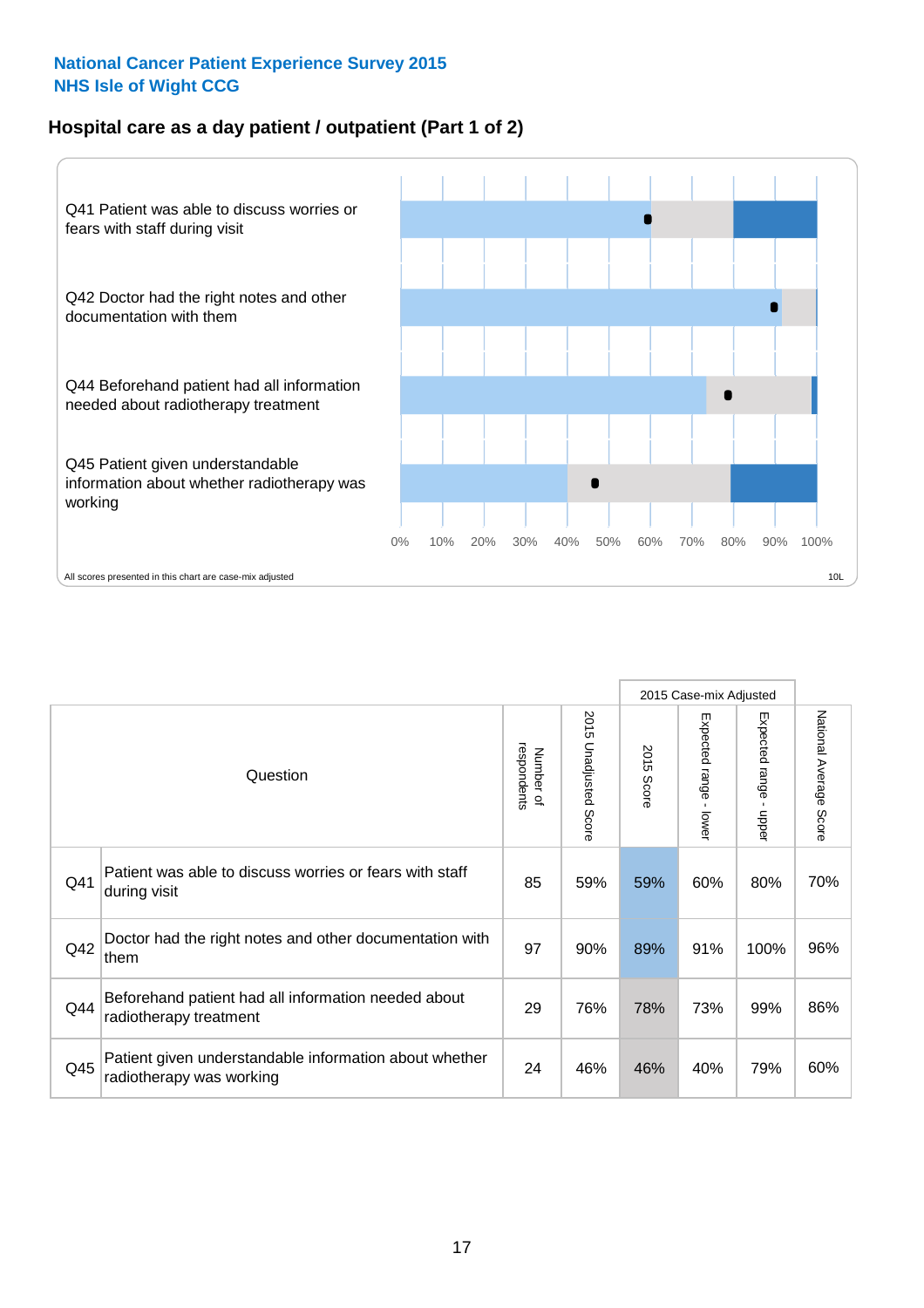#### **Hospital care as a day patient / outpatient (Part 2 of 2)**



|     |                                                                                    |                                       |                             | 2015 Case-mix Adjusted<br>Expected range<br>Expected range<br>2015<br>Score<br>doper<br>lower<br>74%<br>68%<br>95% |     |     |                           |
|-----|------------------------------------------------------------------------------------|---------------------------------------|-----------------------------|--------------------------------------------------------------------------------------------------------------------|-----|-----|---------------------------|
|     | Question                                                                           | respondents<br>Number<br>$\mathbf{Q}$ | 2015<br>Unadjusted<br>Score |                                                                                                                    |     |     | National Average<br>Score |
| Q47 | Beforehand patient had all information needed about<br>chemotherapy treatment      | 44                                    | 68%                         |                                                                                                                    |     |     | 84%                       |
| Q48 | Patient given understandable information about whether<br>chemotherapy was working | 36                                    | 42%                         | 42%                                                                                                                | 53% | 83% | 68%                       |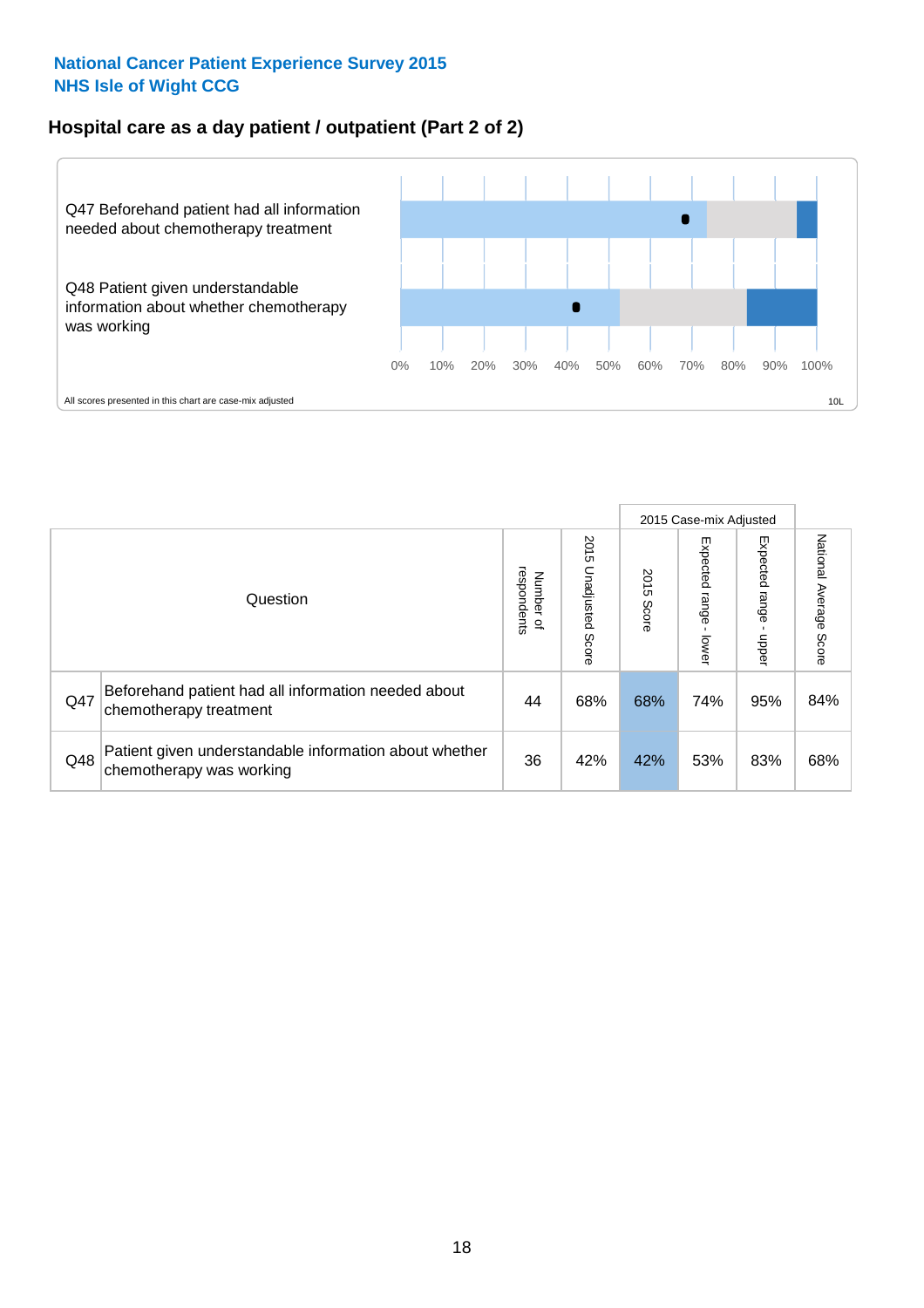#### **Home care and support**



2015 Case-mix Adjusted 2015 Unadjusted Score Expected range - upper National Average Score 2015 Unadjusted Score Expected range - lower National Average Score Expected range - lower Expected range - upper Number of<br>respondents 2015 Score respondents 2015 Score Number of Question Hospital staff gave family or someone close all the  $Q49$  information needed to help with care at home  $Q49$  49% 48% 48% 67% 58% Patient definitely given enough support from health or  $\frac{1}{200}$  social services during treatment  $\frac{1}{200}$   $\frac{1}{200}$   $\frac{51\%}{51\%}$   $\frac{51\%}{51\%}$   $\frac{41\%}{66\%}$   $\frac{54\%}{54\%}$ Patient definitely given enough support from health or  $\frac{30\%}{\%}$  social services after treatment  $\frac{42}{\%}$  40% 40% 30% 60% 45%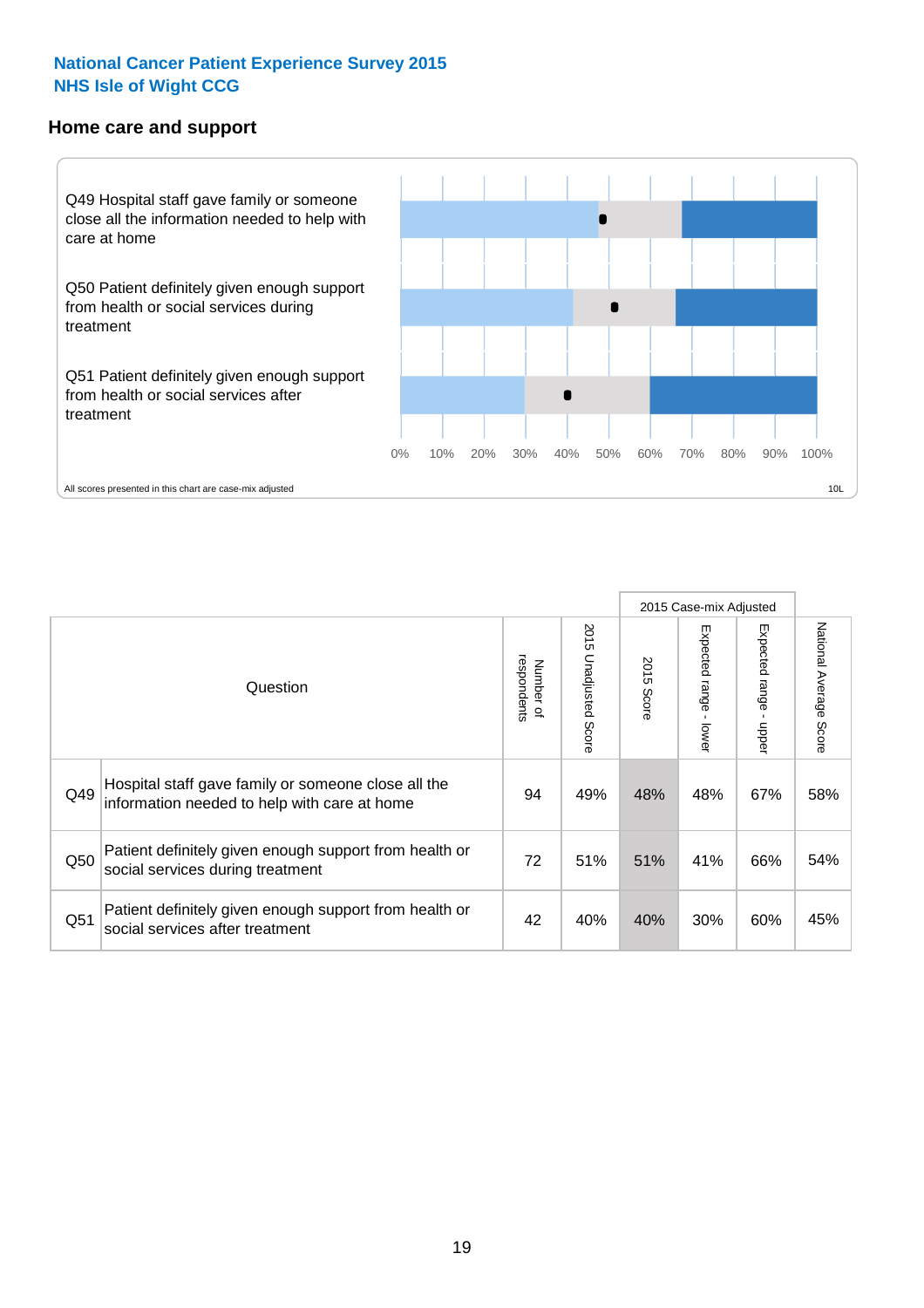#### **Care from your general practice**



|     |                                                                           |                                              |                             |               | 2015 Case-mix Adjusted       |                              |                           |
|-----|---------------------------------------------------------------------------|----------------------------------------------|-----------------------------|---------------|------------------------------|------------------------------|---------------------------|
|     | Question                                                                  | respondents<br>Number<br>$\overline{\sigma}$ | 2015<br>Unadjusted<br>Score | 2015<br>Score | Expected<br>I range<br>lower | Expected<br>  range<br>doper | National Average<br>Score |
| Q52 | GP given enough information about patient's condition<br>and treatment    | 94                                           | 87%                         | 87%           | 91%                          | 100%                         | 95%                       |
| Q53 | Practice staff definitely did everything they could to<br>support patient | 79                                           | 56%                         | 56%           | 52%                          | 73%                          | 63%                       |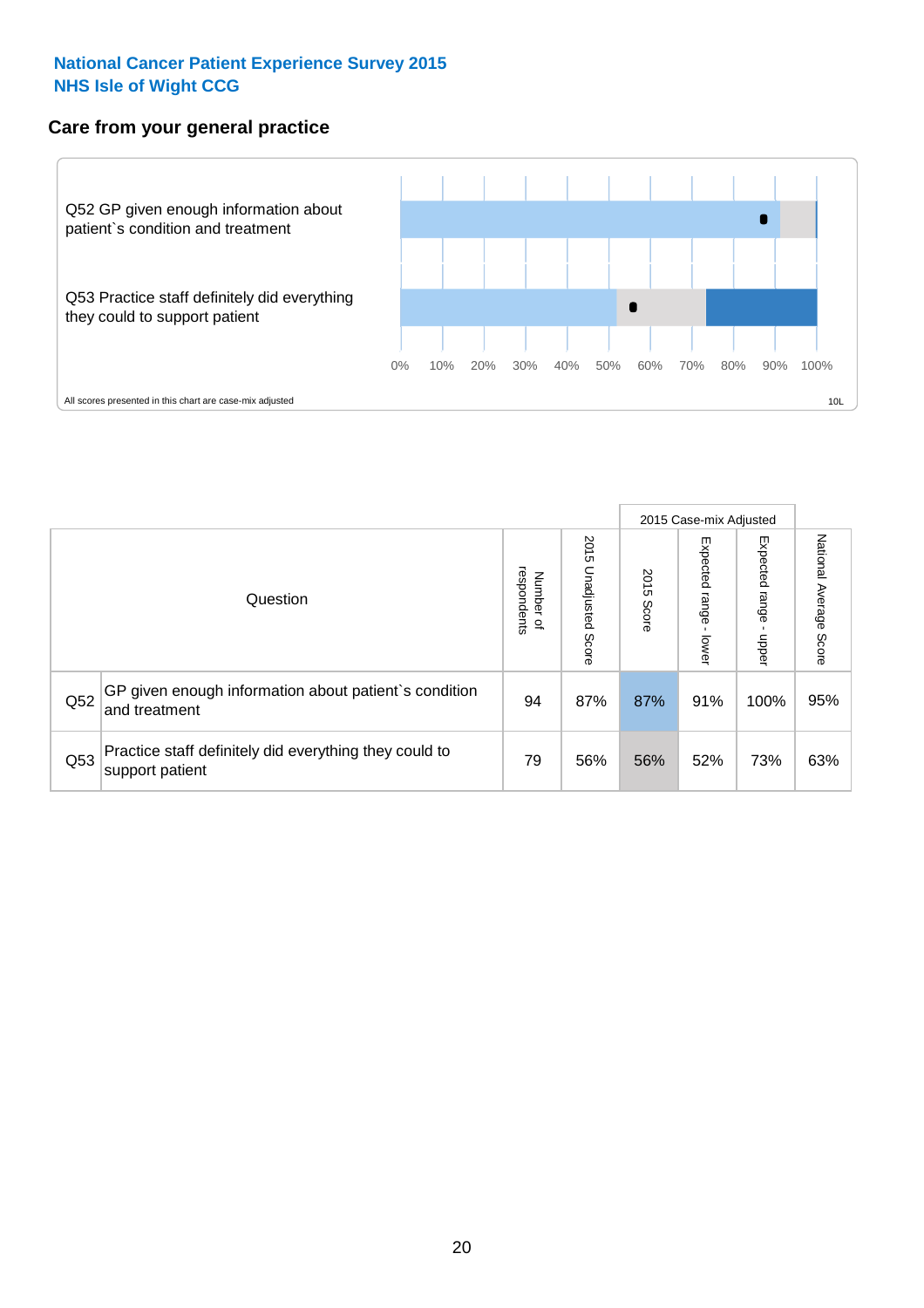#### **Your overall NHS care (Part 1 of 2)**



|     |                                                                    |                          |                          |                      | 2015 Case-mix Adjusted  |                                           |                        |
|-----|--------------------------------------------------------------------|--------------------------|--------------------------|----------------------|-------------------------|-------------------------------------------|------------------------|
|     | Question                                                           | respondents<br>Number of | 2015<br>Unadjusted Score | 2015<br><b>Score</b> | Expected range<br>lower | Expected range<br>$\blacksquare$<br>nbber | National Average Score |
| Q54 | Hospital and community staff always worked well together           | 116                      | 52%                      | 50%                  | 51%                     | 70%                                       | 61%                    |
| Q55 | Patient given a care plan                                          | 88                       | 22%                      | 20%                  | 23%                     | 43%                                       | 33%                    |
| Q56 | Overall the administration of the care was very good /<br>good     | 120                      | 78%                      | 78%                  | 83%                     | 95%                                       | 89%                    |
| Q57 | Length of time for attending clinics and appointments was<br>right | 114                      | 61%                      | 59%                  | 56%                     | 76%                                       | 66%                    |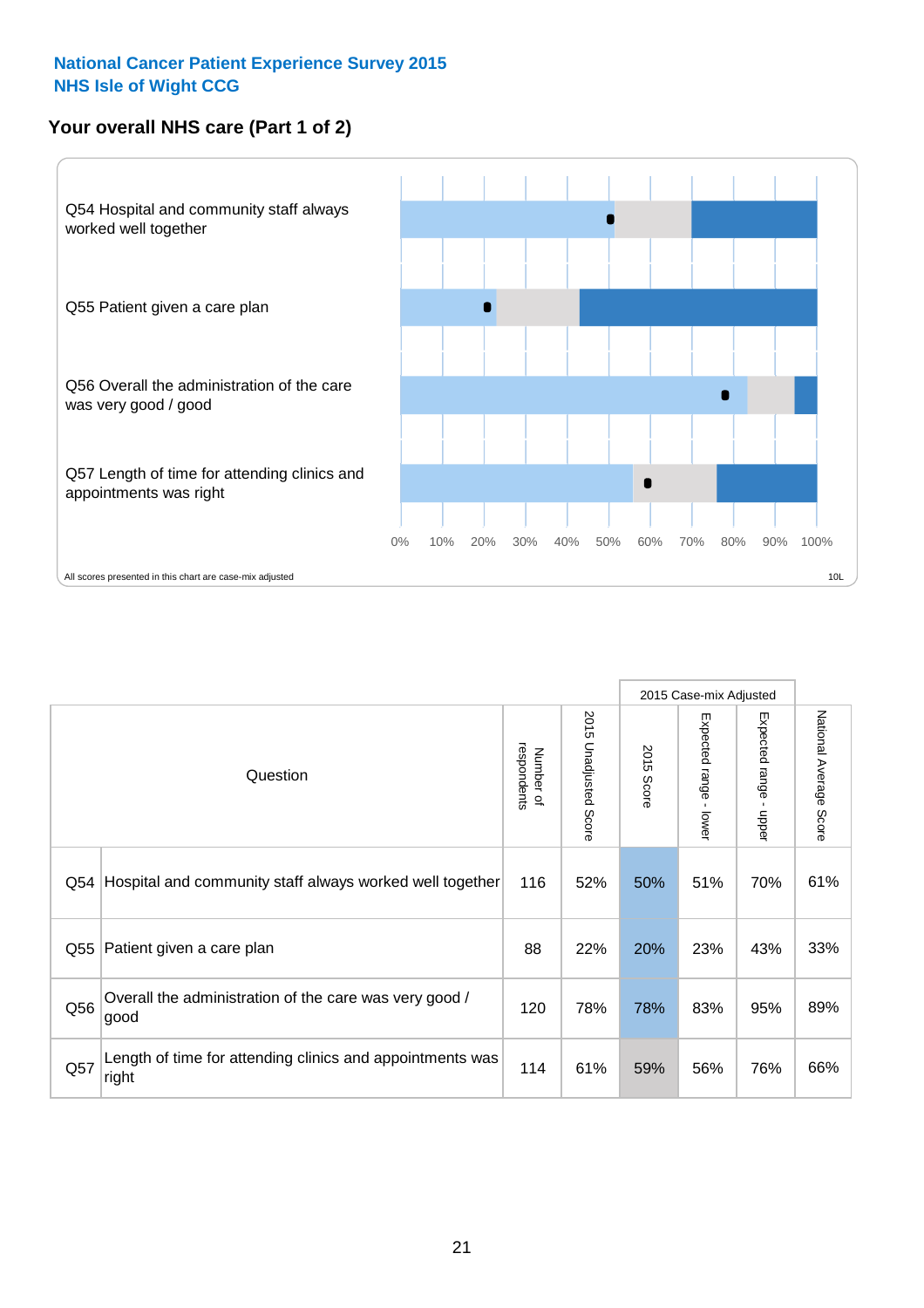#### **Your overall NHS care (Part 2 of 2)**



|     |                                                       |                                   |                             |               | 2015 Case-mix Adjusted     |                            |                        |
|-----|-------------------------------------------------------|-----------------------------------|-----------------------------|---------------|----------------------------|----------------------------|------------------------|
|     | Question                                              | respondents<br>Number<br>$\Omega$ | 2015<br>Unadjusted<br>Score | 2015<br>Score | Expected<br>range<br>lower | Expected<br>range<br>nbber | National Average Score |
| Q58 | Taking part in cancer research discussed with patient | 115                               | 22%                         | 24%           | 18%                        | 38%                        | 28%                    |



|     |                                                                        |                                              |                             | 2015 Case-mix Adjusted<br>Upper<br>OWer<br>2015<br>limit<br>limit<br>range<br>range<br>$\overline{a}$<br>Score<br>$\mathbf{a}$<br>expected<br>expected |     |     |                                     |
|-----|------------------------------------------------------------------------|----------------------------------------------|-----------------------------|--------------------------------------------------------------------------------------------------------------------------------------------------------|-----|-----|-------------------------------------|
|     | Question                                                               | respondents<br>Number<br>$\overline{\sigma}$ | 2015<br>Unadjusted<br>Score |                                                                                                                                                        |     |     | National<br>Average<br><b>Score</b> |
| Q59 | Patient's average rating of care scored from very poor to<br>very good | 119                                          | 8.3                         | 8.3                                                                                                                                                    | 8.4 | 9.0 | 8.7                                 |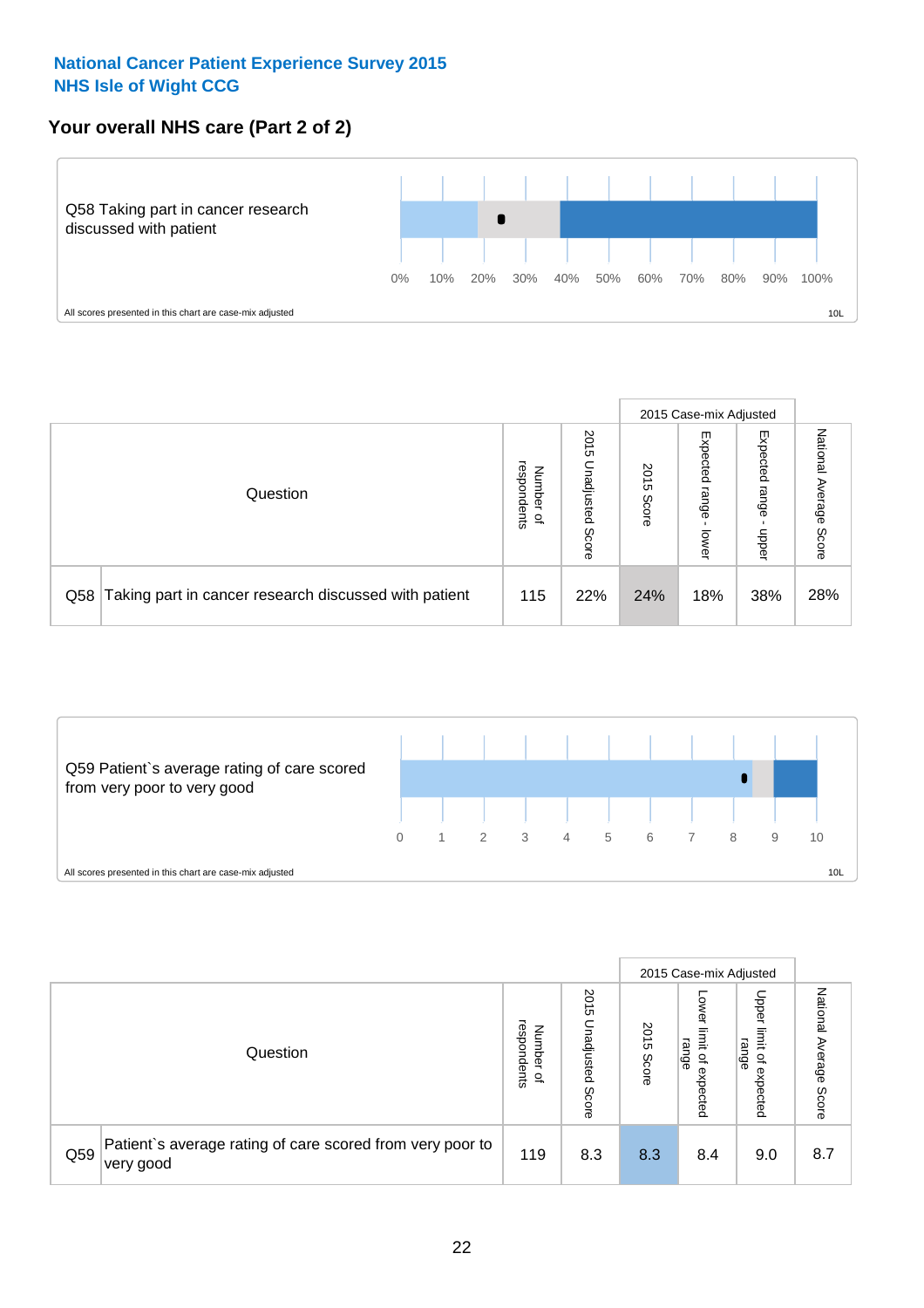### **Comparisons by tumour group for this CCG**

The following tables show the unadjusted CCG and the national percentage scores for each question broken down by tumour group. Where a cell in the table contains an asterisk this indicates that the number of patients in that group was below 21 and too small to display. Where a cell in the table contains "n.a." this indicates that there were no respondents for that tumour group.

### **Seeing your GP**

|                      |                        | Q1. Saw GP once /<br>Q2. Patient thought<br>twice before being told<br>they were seen as<br>had to go to hospital<br>soon as necessary |                        |                 |
|----------------------|------------------------|----------------------------------------------------------------------------------------------------------------------------------------|------------------------|-----------------|
| <b>Cancer type</b>   | This CCG <sup>\$</sup> | <b>National</b>                                                                                                                        | This CCG <sup>\$</sup> | <b>National</b> |
| Brain / CNS          | n.a.                   | 60%                                                                                                                                    | n.a.                   | 77%             |
| <b>Breast</b>        | $\star$                | 93%                                                                                                                                    | 86%                    | 88%             |
| Colorectal / LGT     | $\star$                | 72%                                                                                                                                    | $\star$                | 80%             |
| Gynaecological       | $\star$                | 75%                                                                                                                                    | $\star$                | 78%             |
| Haematological       | $\star$                | 64%                                                                                                                                    | $\star$                | 80%             |
| <b>Head and Neck</b> | $\star$                | 77%                                                                                                                                    | $\star$                | 79%             |
| Lung                 | $\star$                | 69%                                                                                                                                    | $\star$                | 83%             |
| Prostate             | $\star$                | 79%                                                                                                                                    | $\star$                | 85%             |
| Sarcoma              | $\star$                | 64%                                                                                                                                    | $\star$                | 69%             |
| Skin                 | $\star$                | 91%                                                                                                                                    | $\star$                | 87%             |
| <b>Upper Gastro</b>  | $\star$                | 70%                                                                                                                                    | $\star$                | 78%             |
| Urological           | $\star$                | 81%                                                                                                                                    | $\star$                | 84%             |
| Other                | $\star$                | 70%                                                                                                                                    | $\star$                | 78%             |
| <b>All Cancers</b>   | 79%                    | 76%                                                                                                                                    | 81%                    | 82%             |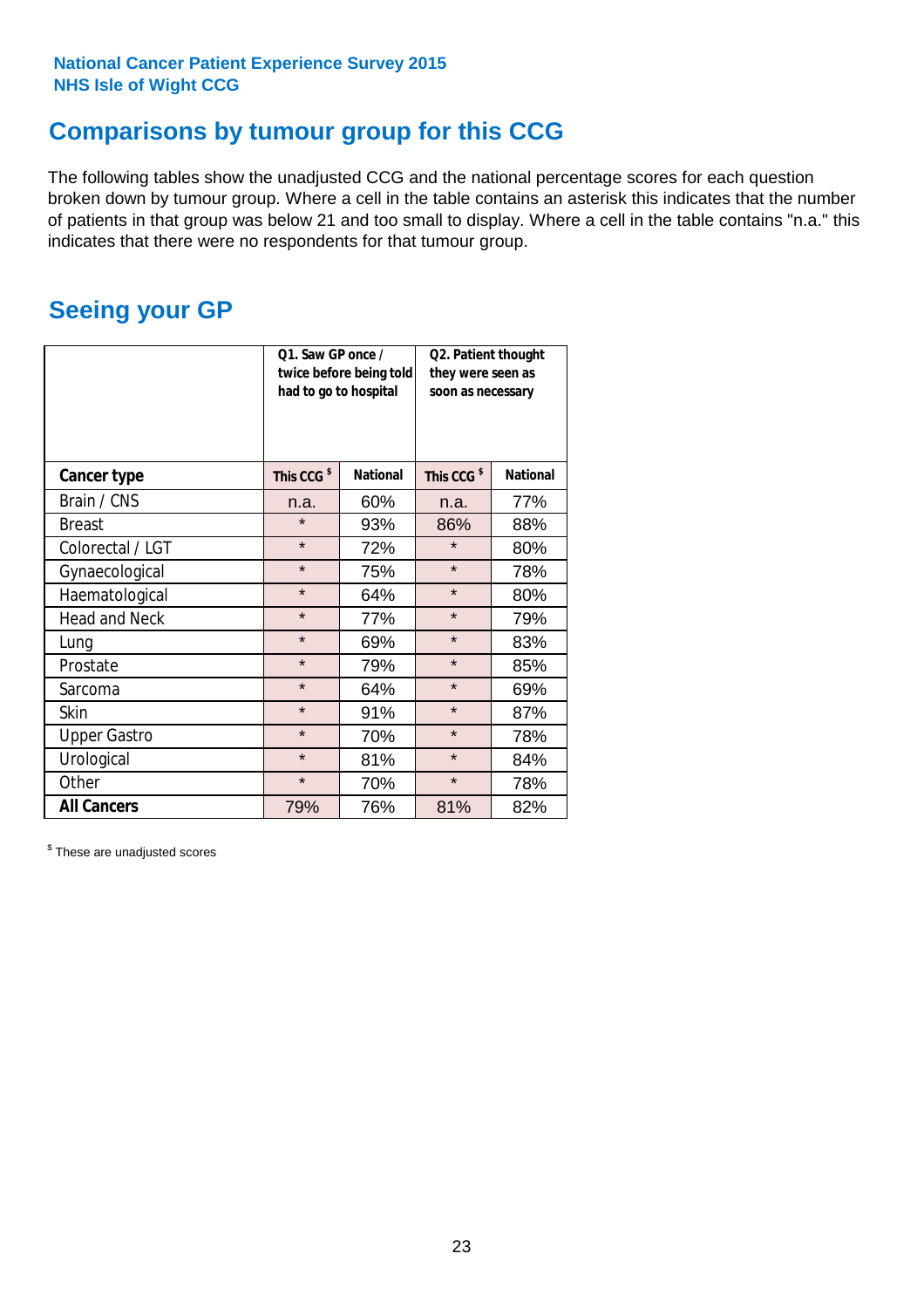### **Diagnostic tests**

|                      | Q6. The length of time<br>waiting for the test to<br>be done was about<br>right | Q7. Given complete<br>explanation of test<br>understandable way |                        |                 |
|----------------------|---------------------------------------------------------------------------------|-----------------------------------------------------------------|------------------------|-----------------|
| <b>Cancer type</b>   | This CCG <sup>\$</sup>                                                          | <b>National</b>                                                 | This CCG <sup>\$</sup> | <b>National</b> |
| Brain / CNS          | n.a.                                                                            | 87%                                                             | n.a.                   | 69%             |
| <b>Breast</b>        | $\star$                                                                         | 90%                                                             | $\star$                | 82%             |
| Colorectal / LGT     | $\star$                                                                         | 86%                                                             | $\star$                | 81%             |
| Gynaecological       | $\star$                                                                         | 84%                                                             | $\star$                | 76%             |
| Haematological       | $\star$                                                                         | 87%                                                             | $\star$                | 76%             |
| <b>Head and Neck</b> | $\star$                                                                         | 84%                                                             | $\star$                | 77%             |
| Lung                 | $\star$                                                                         | 87%                                                             | $\star$                | 78%             |
| Prostate             | $\star$                                                                         | 85%                                                             | $\star$                | 79%             |
| Sarcoma              | $\star$                                                                         | 81%                                                             | $\star$                | 77%             |
| Skin                 | $\star$                                                                         | 89%                                                             | $\star$                | 85%             |
| <b>Upper Gastro</b>  | $\star$                                                                         | 83%                                                             | $\star$                | 77%             |
| Urological           | $\star$                                                                         | 85%                                                             | $\star$                | 78%             |
| Other                | $\star$                                                                         | 85%                                                             | $\star$                | 76%             |
| <b>All Cancers</b>   | 85%                                                                             | 87%                                                             | 80%                    | 79%             |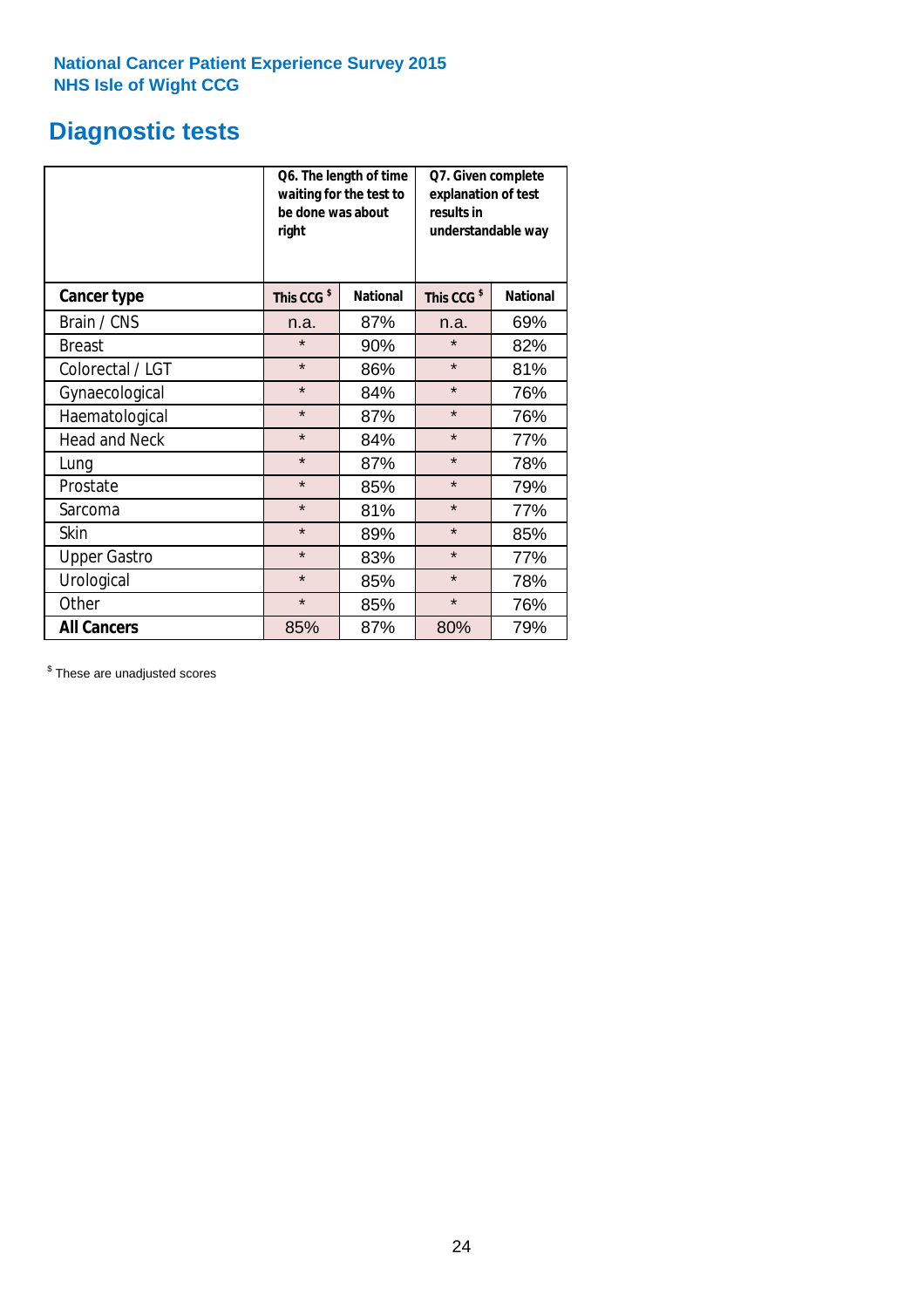### **Finding out what was wrong with you**

|                      | Q8. Patient told they<br>could bring a family<br>member or friend<br>when first told they<br>had cancer |                 | Q9. Patient felt they<br>were told sensitively<br>that they had cancer |                 | Q10. Patient<br>completely understood<br>the explanation of<br>what was wrong |                 | Q11. Patient given<br>easy to understand<br>written information<br>about the type of<br>cancer they had |                 |
|----------------------|---------------------------------------------------------------------------------------------------------|-----------------|------------------------------------------------------------------------|-----------------|-------------------------------------------------------------------------------|-----------------|---------------------------------------------------------------------------------------------------------|-----------------|
| Cancer type          | This CCG <sup>\$</sup>                                                                                  | <b>National</b> | This CCG <sup>\$</sup>                                                 | <b>National</b> | This CCG <sup>\$</sup>                                                        | <b>National</b> | This CCG <sup>\$</sup>                                                                                  | <b>National</b> |
| Brain / CNS          | n.a.                                                                                                    | 85%             | n.a.                                                                   | 79%             | n.a.                                                                          | 60%             | n.a.                                                                                                    | 62%             |
| <b>Breast</b>        | $\star$                                                                                                 | 83%             | 83%                                                                    | 88%             | 74%                                                                           | 78%             | $\star$                                                                                                 | 76%             |
| Colorectal / LGT     | $\star$                                                                                                 | 83%             | $\star$                                                                | 85%             | $\star$                                                                       | 79%             | $\star$                                                                                                 | 71%             |
| Gynaecological       | $\star$                                                                                                 | 75%             | $\star$                                                                | 83%             | $\star$                                                                       | 73%             | $\star$                                                                                                 | 69%             |
| Haematological       | $\star$                                                                                                 | 75%             | $\star$                                                                | 83%             | $\star$                                                                       | 60%             | $\star$                                                                                                 | 74%             |
| <b>Head and Neck</b> | $\star$                                                                                                 | 73%             | $\star$                                                                | 85%             | $\star$                                                                       | 75%             | $\star$                                                                                                 | 61%             |
| Lung                 | $\star$                                                                                                 | 80%             | $\star$                                                                | 83%             | $\star$                                                                       | 75%             | $\star$                                                                                                 | 66%             |
| Prostate             | $\star$                                                                                                 | 80%             | $\star$                                                                | 84%             | $\star$                                                                       | 78%             | $\star$                                                                                                 | 80%             |
| Sarcoma              | $\star$                                                                                                 | 77%             | $\star$                                                                | 82%             | $\star$                                                                       | 63%             | $\star$                                                                                                 | 61%             |
| Skin                 | $\star$                                                                                                 | 71%             | $\star$                                                                | 90%             | $\star$                                                                       | 83%             | $\star$                                                                                                 | 84%             |
| <b>Upper Gastro</b>  | $\star$                                                                                                 | 79%             | $\star$                                                                | 79%             | $\star$                                                                       | 72%             | $\star$                                                                                                 | 64%             |
| Urological           | $\star$                                                                                                 | 74%             | $\star$                                                                | 82%             | $\star$                                                                       | 76%             | $\star$                                                                                                 | 71%             |
| Other                | $\star$                                                                                                 | 77%             | $\star$                                                                | 82%             | $\star$                                                                       | 72%             | $\star$                                                                                                 | 61%             |
| <b>All Cancers</b>   | 69%                                                                                                     | 79%             | 78%                                                                    | 84%             | 68%                                                                           | 73%             | 70%                                                                                                     | 72%             |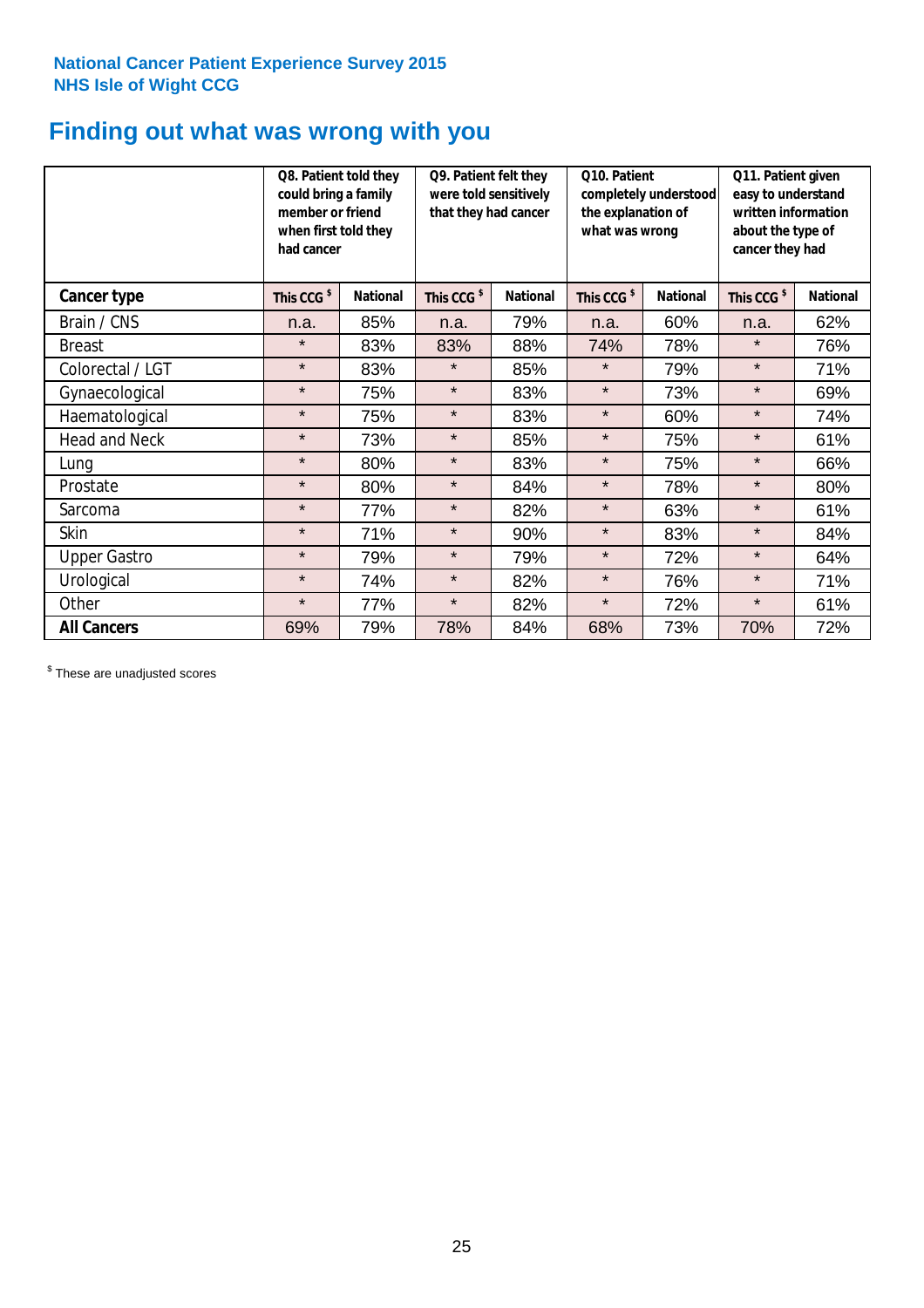## **Deciding the best treatment for you**

|                      | treatment options<br>were completely<br>explained | 012. Patient felt that | O13. Possible side<br>understandable way | effects explained in an | Q14. Patient given<br>practical advice and<br>support in dealing with<br>side effects of<br>treatment |                 |  |
|----------------------|---------------------------------------------------|------------------------|------------------------------------------|-------------------------|-------------------------------------------------------------------------------------------------------|-----------------|--|
| <b>Cancer type</b>   | This CCG <sup>\$</sup>                            | <b>National</b>        | This CCG <sup>\$</sup>                   | <b>National</b>         | This CCG <sup>\$</sup>                                                                                | <b>National</b> |  |
| Brain / CNS          | n.a.                                              | 80%                    | n.a.                                     | 71%                     | n.a.                                                                                                  | 62%             |  |
| <b>Breast</b>        | $\star$                                           | 84%                    | 59%                                      | 76%                     | 41%                                                                                                   | 69%             |  |
| Colorectal / LGT     | $\star$                                           | 85%                    | $\star$                                  | 75%                     | $\star$                                                                                               | 68%             |  |
| Gynaecological       | $\star$                                           | 84%                    | $\star$                                  | 76%                     | $\star$                                                                                               | 68%             |  |
| Haematological       | $\star$                                           | 81%                    | $\star$                                  | 69%                     | $\star$                                                                                               | 65%             |  |
| <b>Head and Neck</b> | $\star$                                           | 85%                    | $\star$                                  | 72%                     | $\star$                                                                                               | 67%             |  |
| Lung                 | $\star$                                           | 84%                    | $\star$                                  | 74%                     | $\star$                                                                                               | 69%             |  |
| Prostate             | $\star$                                           | 80%                    | $\star$                                  | 71%                     | $\star$                                                                                               | 61%             |  |
| Sarcoma              | n.a.                                              | 82%                    | n.a.                                     | 75%                     | n.a.                                                                                                  | 66%             |  |
| Skin                 | $\star$                                           | 88%                    | $\star$                                  | 75%                     | $\star$                                                                                               | 74%             |  |
| <b>Upper Gastro</b>  | $\star$                                           | 83%                    | $\star$                                  | 72%                     | $\star$                                                                                               | 66%             |  |
| Urological           | $\star$                                           | 80%                    | $\star$                                  | 69%                     | $\star$                                                                                               | 61%             |  |
| Other                | $\star$                                           | 80%                    | $\star$                                  | 72%                     | $\star$                                                                                               | 64%             |  |
| <b>All Cancers</b>   | 68%                                               | 83%                    | 67%                                      | 73%                     | 55%                                                                                                   | 66%             |  |

|                      | in the future          | Q15. Patient definitely<br>told about side effects<br>that could affect them | Q16. Patient definitely<br>involved in decisions<br>about care and<br>treatment |                 |  |
|----------------------|------------------------|------------------------------------------------------------------------------|---------------------------------------------------------------------------------|-----------------|--|
| <b>Cancer type</b>   | This CCG <sup>\$</sup> | <b>National</b>                                                              | This CCG <sup>\$</sup>                                                          | <b>National</b> |  |
| Brain / CNS          | n.a.                   | 56%                                                                          | n.a.                                                                            | 74%             |  |
| <b>Breast</b>        | 38%                    | 55%                                                                          | 65%                                                                             | 79%             |  |
| Colorectal / LGT     | $\star$                | 56%                                                                          | $\star$                                                                         | 79%             |  |
| Gynaecological       | $\star$                | 54%                                                                          | $\star$                                                                         | 76%             |  |
| Haematological       | $\star$<br>50%         |                                                                              | $\star$                                                                         | 77%             |  |
| <b>Head and Neck</b> | $\star$                | 58%                                                                          | $\star$                                                                         | 76%             |  |
| Lung                 | $\star$                | 54%                                                                          | $\star$                                                                         | 78%             |  |
| Prostate             | $\star$                | 63%                                                                          | $\star$                                                                         | 79%             |  |
| Sarcoma              | n.a.                   | 54%                                                                          | n.a.                                                                            | 77%             |  |
| <b>Skin</b>          | $\star$                | 66%                                                                          | $\star$                                                                         | 86%             |  |
| <b>Upper Gastro</b>  | $\star$                | 53%                                                                          | $\star$                                                                         | 77%             |  |
| Urological           | $\star$                | 52%                                                                          | $\star$                                                                         | 75%             |  |
| Other                | $\star$                | 51%                                                                          | $\star$                                                                         | 75%             |  |
| <b>All Cancers</b>   | 48%                    | 54%                                                                          | 78%                                                                             | 78%             |  |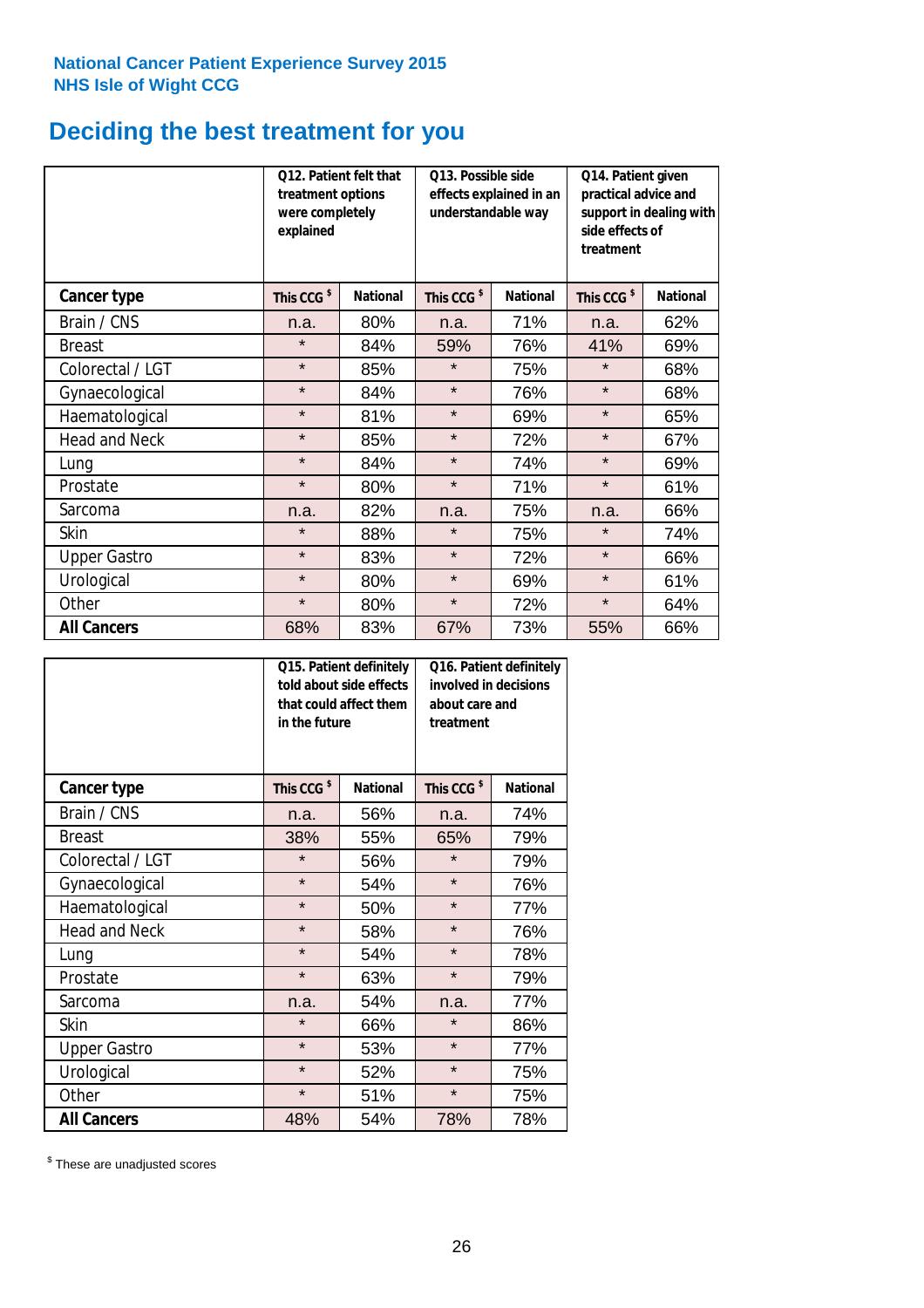## **Clinical Nurse Specialist**

|                      | would support them<br>through their<br>treatment | Q17. Patient given the<br>name of the CNS who | Q18. Patient found it<br>easy to contact their<br><b>CNS</b> |                 | <b>Q19. Get</b><br>understandable<br>answers to important<br>questions all or most<br>of the time |                 |  |
|----------------------|--------------------------------------------------|-----------------------------------------------|--------------------------------------------------------------|-----------------|---------------------------------------------------------------------------------------------------|-----------------|--|
| <b>Cancer type</b>   | This CCG <sup>\$</sup>                           | <b>National</b>                               | This CCG <sup>\$</sup>                                       | <b>National</b> | This CCG <sup>\$</sup>                                                                            | <b>National</b> |  |
| Brain / CNS          | n.a.                                             | 95%                                           | n.a.                                                         | 84%             | n.a.                                                                                              | 85%             |  |
| <b>Breast</b>        | 100%                                             | 94%                                           | 77%                                                          | 85%             | 81%                                                                                               | 88%             |  |
| Colorectal / LGT     | $\star$                                          | 91%                                           | $\star$                                                      | 88%             | $\star$                                                                                           | 90%             |  |
| Gynaecological       | $\star$                                          | 93%                                           | $\star$                                                      | 86%             | $\star$                                                                                           | 87%             |  |
| Haematological       | $\star$                                          | 89%                                           | $\star$                                                      | 89%             | $\star$                                                                                           | 90%             |  |
| <b>Head and Neck</b> | $\star$                                          | 88%                                           | $\star$                                                      | 86%             | $\star$                                                                                           | 88%             |  |
| Lung                 | $\star$                                          | 93%                                           | $\star$                                                      | 89%             | $\star$                                                                                           | 89%             |  |
| Prostate             | $\star$                                          | 89%                                           | $\star$                                                      | 83%             | $\star$                                                                                           | 88%             |  |
| Sarcoma              | $\star$                                          | 87%                                           | $\star$                                                      | 86%             | $\star$                                                                                           | 88%             |  |
| Skin                 | $\star$                                          | 88%                                           | $\star$                                                      | 90%             | $\star$                                                                                           | 92%             |  |
| <b>Upper Gastro</b>  | $\star$                                          | 92%                                           | $\star$                                                      | 87%             | $\star$                                                                                           | 88%             |  |
| Urological           | $\star$                                          | 80%                                           | $\star$                                                      | 85%             | $\star$                                                                                           | 88%             |  |
| Other                | $\star$                                          | 86%                                           | $\star$                                                      | 86%             | $\star$                                                                                           | 87%             |  |
| <b>All Cancers</b>   | 93%                                              | 90%                                           | 85%                                                          | 87%             | 85%                                                                                               | 88%             |  |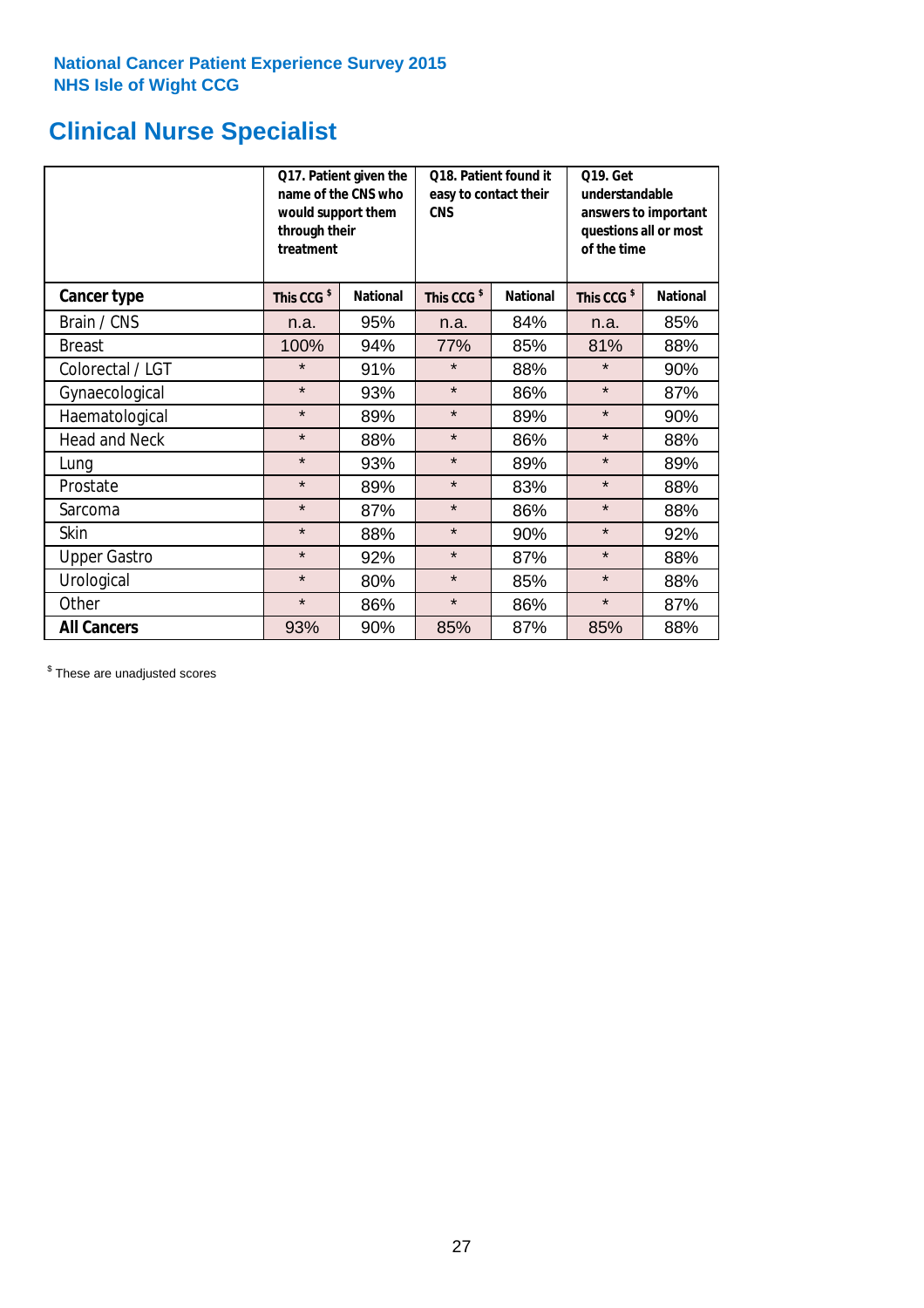## **Support for people with cancer**

|                      | Q20. Hospital staff<br>gave information | about support groups | Q21. Hospital staff<br>gave information<br>about impact cancer<br>could have on day to<br>day activities |                 | Q22. Hospital staff<br>gave information on<br>getting financial help |                 |                        | Q23. Hospital staff told<br>patient they could get<br>free prescriptions |  |
|----------------------|-----------------------------------------|----------------------|----------------------------------------------------------------------------------------------------------|-----------------|----------------------------------------------------------------------|-----------------|------------------------|--------------------------------------------------------------------------|--|
| Cancer type          | This CCG <sup>\$</sup>                  | <b>National</b>      | This CCG <sup>\$</sup>                                                                                   | <b>National</b> | This CCG <sup>\$</sup>                                               | <b>National</b> | This CCG <sup>\$</sup> | <b>National</b>                                                          |  |
| Brain / CNS          | n.a.                                    | 85%                  | n.a.                                                                                                     | 80%             | n.a.                                                                 | 72%             | n.a.                   | 79%                                                                      |  |
| <b>Breast</b>        | 86%                                     | 88%                  | $\star$                                                                                                  | 85%             | $\star$                                                              | 60%             | $\star$                | 80%                                                                      |  |
| Colorectal / LGT     | $\star$                                 | 82%                  | $\star$                                                                                                  | 82%             | $\star$                                                              | 52%             | $\star$                | 83%                                                                      |  |
| Gynaecological       | $\star$                                 | 83%                  | $\star$                                                                                                  | 81%             | $\star$                                                              | 58%             | $\star$                | 76%                                                                      |  |
| Haematological       | $\star$                                 | 82%                  | $\star$                                                                                                  | 82%             | $\star$                                                              | 56%             | $\star$                | 86%                                                                      |  |
| <b>Head and Neck</b> | $\star$                                 | 83%                  | $\star$                                                                                                  | 80%             | $\star$                                                              | 55%             | $\star$                | 80%                                                                      |  |
| Lung                 | $\star$                                 | 82%                  | $\star$                                                                                                  | 80%             | $\star$                                                              | 68%             | $\star$                | 85%                                                                      |  |
| Prostate             | $\star$                                 | 85%                  | $\star$                                                                                                  | 81%             | $\star$                                                              | 41%             | $\star$                | 76%                                                                      |  |
| Sarcoma              | n.a.                                    | 82%                  | n.a.                                                                                                     | 80%             | $\star$                                                              | 57%             | n.a.                   | 75%                                                                      |  |
| Skin                 | $\star$                                 | 85%                  | $\star$                                                                                                  | 85%             | $\star$                                                              | 51%             | n.a.                   | 65%                                                                      |  |
| <b>Upper Gastro</b>  | $\star$                                 | 82%                  | $\star$                                                                                                  | 78%             | $\star$                                                              | 57%             | $\star$                | 83%                                                                      |  |
| Urological           | $\star$                                 | 71%                  | $\star$                                                                                                  | 70%             | $\star$                                                              | 33%             | $\star$                | 69%                                                                      |  |
| Other                | $\star$                                 | 80%                  | $\star$                                                                                                  | 77%             | $\star$                                                              | 53%             | $\star$                | 79%                                                                      |  |
| <b>All Cancers</b>   | 82%                                     | 83%                  | 81%                                                                                                      | 81%             | 58%                                                                  | 55%             | 86%                    | 80%                                                                      |  |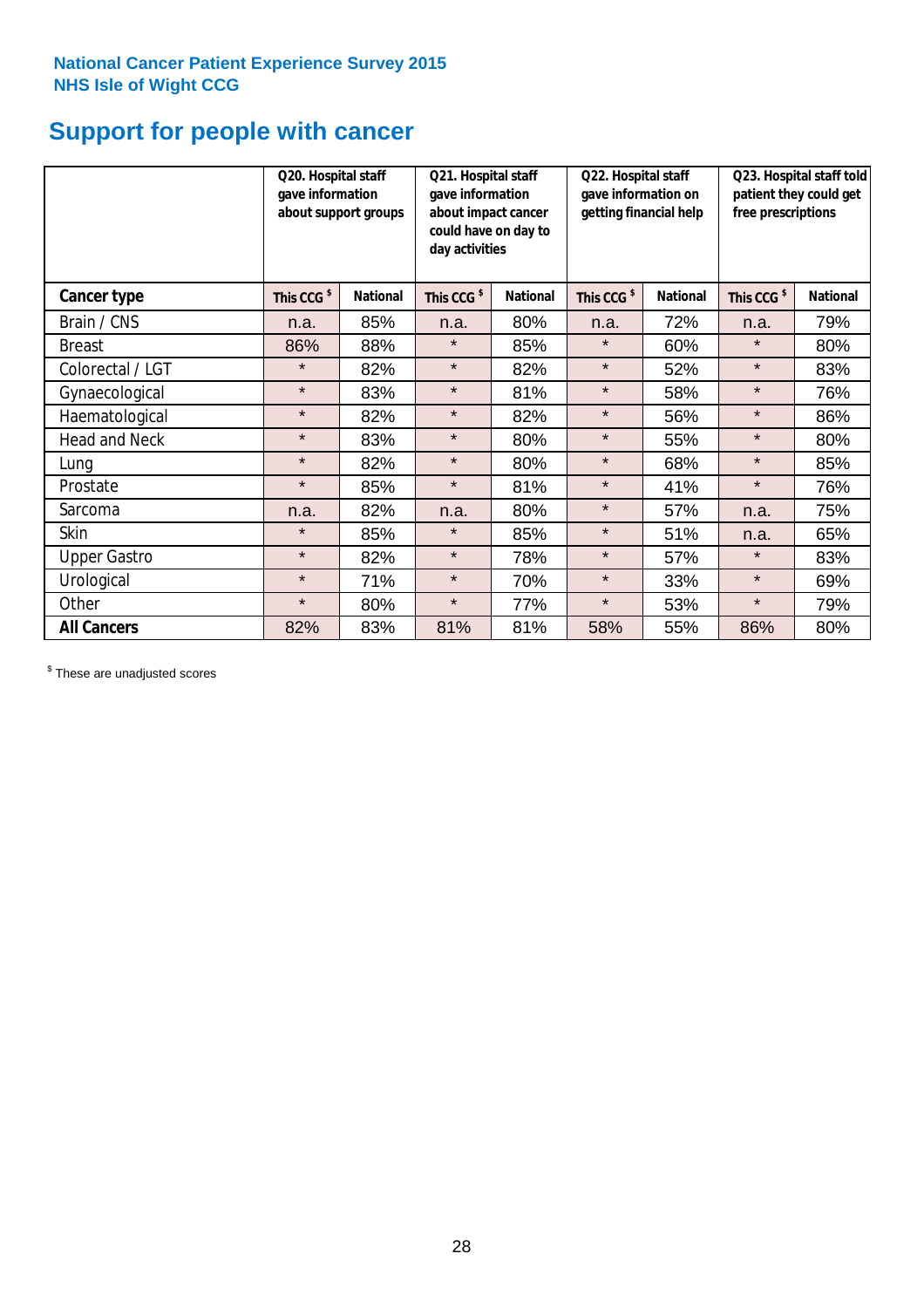## **Operations**

|                      | Q26. Staff explained<br>how operation had<br>gone in<br>understandable way |                 |  |  |  |
|----------------------|----------------------------------------------------------------------------|-----------------|--|--|--|
| <b>Cancer type</b>   | This CCG <sup>\$</sup>                                                     | <b>National</b> |  |  |  |
| Brain / CNS          | n.a.                                                                       | 75%             |  |  |  |
| <b>Breast</b>        | 55%                                                                        | 77%             |  |  |  |
| Colorectal / LGT     | $\star$                                                                    | 81%             |  |  |  |
| Gynaecological       | $\star$                                                                    | 79%             |  |  |  |
| Haematological       | $\star$                                                                    | 75%             |  |  |  |
| <b>Head and Neck</b> | $\star$                                                                    | 77%             |  |  |  |
| Lung                 | $\star$                                                                    | 76%             |  |  |  |
| Prostate             | $\star$                                                                    | 76%             |  |  |  |
| Sarcoma              | $\star$                                                                    | 80%             |  |  |  |
| Skin                 | $\star$                                                                    | 84%             |  |  |  |
| <b>Upper Gastro</b>  | $\star$                                                                    | 81%             |  |  |  |
| Urological           | $\star$                                                                    | 74%             |  |  |  |
| Other                | $\star$<br>78%                                                             |                 |  |  |  |
| <b>All Cancers</b>   | 72%<br>78%                                                                 |                 |  |  |  |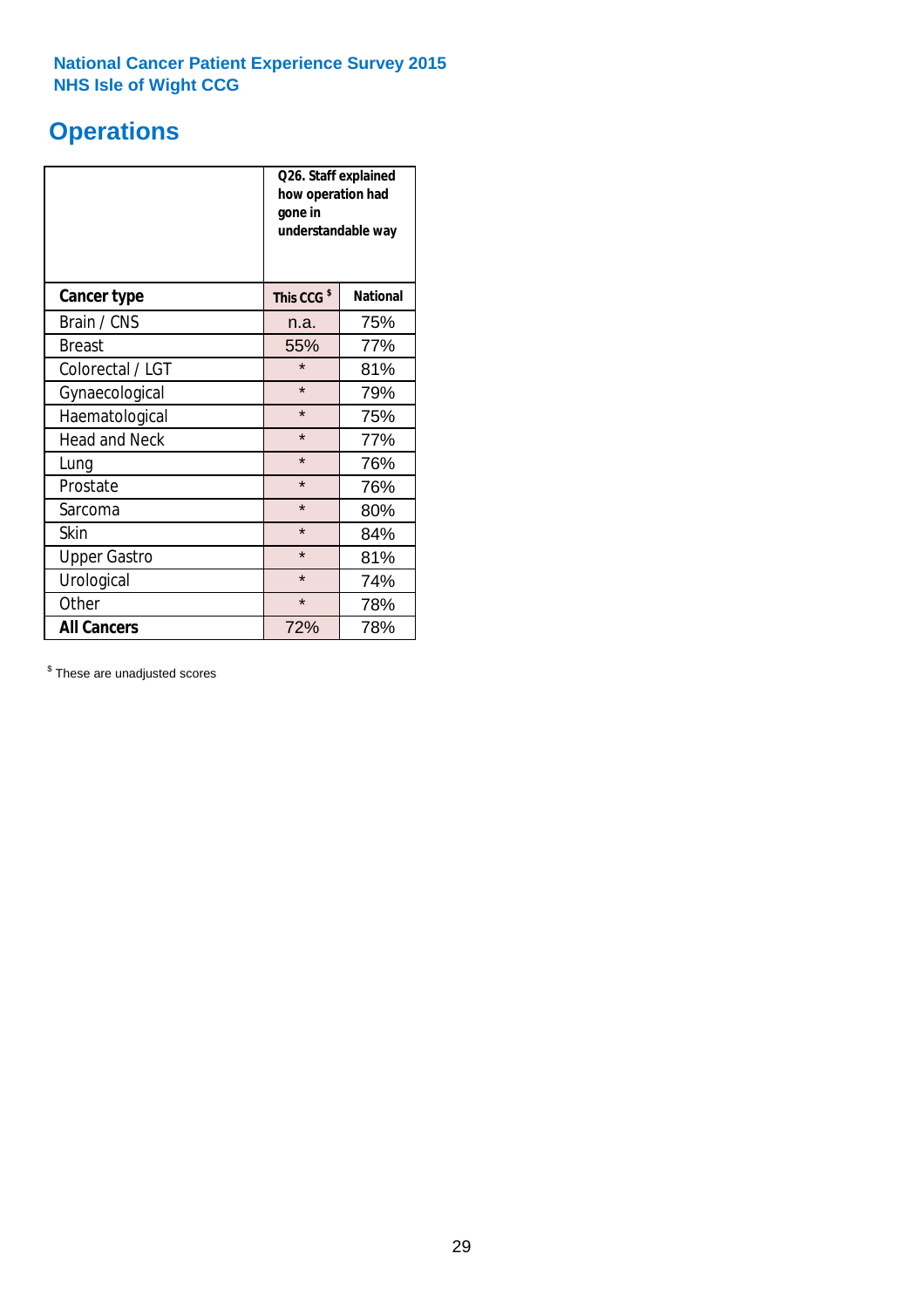### **Hospital care as an inpatient (Part 1 of 2)**

|                      | Q28. Groups of doctors<br>or nurses did not talk<br>in front of patient as if<br>they were not there |                 | Q29. Patient had<br>confidence and trust in<br>all doctors treating<br>them |                 | Q30. Patient's family<br>or someone close<br>definitely had<br>opportunity to talk to<br>doctor |                 | Q31. Patient had<br>confidence and trust in I<br>all ward nurses |                 |
|----------------------|------------------------------------------------------------------------------------------------------|-----------------|-----------------------------------------------------------------------------|-----------------|-------------------------------------------------------------------------------------------------|-----------------|------------------------------------------------------------------|-----------------|
| Cancer type          | This CCG <sup>\$</sup>                                                                               | <b>National</b> | This CCG <sup>\$</sup>                                                      | <b>National</b> | This CCG <sup>\$</sup>                                                                          | <b>National</b> | This CCG <sup>\$</sup>                                           | <b>National</b> |
| Brain / CNS          | n.a.                                                                                                 | 68%             | n.a.                                                                        | 78%             | n.a.                                                                                            | 65%             | n.a.                                                             | 67%             |
| <b>Breast</b>        | $\star$                                                                                              | 89%             | $\star$                                                                     | 86%             | $\star$                                                                                         | 73%             | $\star$                                                          | 74%             |
| Colorectal / LGT     | $\star$                                                                                              | 75%             | $\star$                                                                     | 85%             | $\star$                                                                                         | 72%             | $\star$                                                          | 68%             |
| Gynaecological       | $\star$                                                                                              | 84%             | $\star$                                                                     | 86%             | $\star$                                                                                         | 71%             | $\star$                                                          | 69%             |
| Haematological       | $\star$                                                                                              | 80%             | $\star$                                                                     | 81%             | $\star$                                                                                         | 75%             | $\star$                                                          | 73%             |
| <b>Head and Neck</b> | $\star$                                                                                              | 79%             | $\star$                                                                     | 85%             | $\star$                                                                                         | 73%             | $\star$                                                          | 72%             |
| Lung                 | $\star$                                                                                              | 75%             | $\star$                                                                     | 82%             | $\star$                                                                                         | 71%             | $\star$                                                          | 73%             |
| Prostate             | $\star$                                                                                              | 84%             | $\star$                                                                     | 87%             | $\star$                                                                                         | 72%             | $\star$                                                          | 75%             |
| Sarcoma              | $\star$                                                                                              | 82%             | $\star$                                                                     | 85%             | $\star$                                                                                         | 75%             | $\star$                                                          | 70%             |
| Skin                 | n.a.                                                                                                 | 85%             | n.a.                                                                        | 90%             | n.a.                                                                                            | 79%             | n.a.                                                             | 84%             |
| <b>Upper Gastro</b>  | $\star$                                                                                              | 75%             | $\star$                                                                     | 83%             | $\star$                                                                                         | 72%             | $\star$                                                          | 70%             |
| Urological           | $\star$                                                                                              | 80%             | $\star$                                                                     | 84%             | $\star$                                                                                         | 67%             | $\star$                                                          | 75%             |
| Other                | $\star$                                                                                              | 79%             | $\star$                                                                     | 79%             | $\star$                                                                                         | 70%             | $\star$                                                          | 69%             |
| <b>All Cancers</b>   | 82%                                                                                                  | 81%             | 81%                                                                         | 84%             | 65%                                                                                             | 72%             | 70%                                                              | 72%             |

|                      | Q32. Always / nearly<br>always enough nurses<br>on duty |                 | Q33. All staff asked<br>patient what name<br>they preferred to be<br>called by |                 | Q34. Always given<br>enough privacy when<br>discussing condition or<br>treatment |                 | Q35. Patient was able<br>to discuss worries or<br>fears with staff during<br>visit |                 |
|----------------------|---------------------------------------------------------|-----------------|--------------------------------------------------------------------------------|-----------------|----------------------------------------------------------------------------------|-----------------|------------------------------------------------------------------------------------|-----------------|
| <b>Cancer type</b>   | This CCG <sup>\$</sup>                                  | <b>National</b> | This CCG <sup>\$</sup>                                                         | <b>National</b> | This CCG <sup>\$</sup>                                                           | <b>National</b> | This CCG <sup>\$</sup>                                                             | <b>National</b> |
| Brain / CNS          | n.a.                                                    | 64%             | n.a.                                                                           | 69%             | n.a.                                                                             | 80%             | n.a.                                                                               | 44%             |
| <b>Breast</b>        | $\star$                                                 | 69%             | $\star$                                                                        | 60%             | $\star$                                                                          | 86%             | $\star$                                                                            | 53%             |
| Colorectal / LGT     | $\star$                                                 | 61%             | $\star$                                                                        | 70%             | $\star$                                                                          | 84%             | $\star$                                                                            | 54%             |
| Gynaecological       | $\star$                                                 | 65%             | $\star$                                                                        | 63%             | $\star$                                                                          | 82%             | $\star$                                                                            | 50%             |
| Haematological       | $\star$                                                 | 63%             | $\star$                                                                        | 67%             | $\star$                                                                          | 86%             | $\star$                                                                            | 55%             |
| <b>Head and Neck</b> | $\star$                                                 | 67%             | $\star$                                                                        | 66%             | $\star$                                                                          | 85%             | $\star$                                                                            | 50%             |
| Lung                 | $\star$                                                 | 68%             | $\star$                                                                        | 71%             | $\star$                                                                          | 84%             | $\star$                                                                            | 49%             |
| Prostate             | $\star$                                                 | 71%             | $\star$                                                                        | 67%             | $\star$                                                                          | 87%             | $\star$                                                                            | 52%             |
| Sarcoma              | $\star$                                                 | 68%             | $\star$                                                                        | 71%             | $\star$                                                                          | 87%             | $\star$                                                                            | 52%             |
| Skin                 | n.a.                                                    | 81%             | n.a.                                                                           | 67%             | n.a.                                                                             | 89%             | n.a.                                                                               | 61%             |
| <b>Upper Gastro</b>  | $\star$                                                 | 62%             | $\star$                                                                        | 75%             | $\star$                                                                          | 83%             | $\star$                                                                            | 53%             |
| Urological           | $\star$                                                 | 68%             | $\star$                                                                        | 71%             | $\star$                                                                          | 84%             | $\star$                                                                            | 46%             |
| Other                | $\star$                                                 | 62%             | $\star$                                                                        | 66%             | $\star$                                                                          | 82%             | $\star$                                                                            | 48%             |
| <b>All Cancers</b>   | 59%                                                     | 66%             | 58%                                                                            | 67%             | 86%                                                                              | 85%             | 42%                                                                                | 52%             |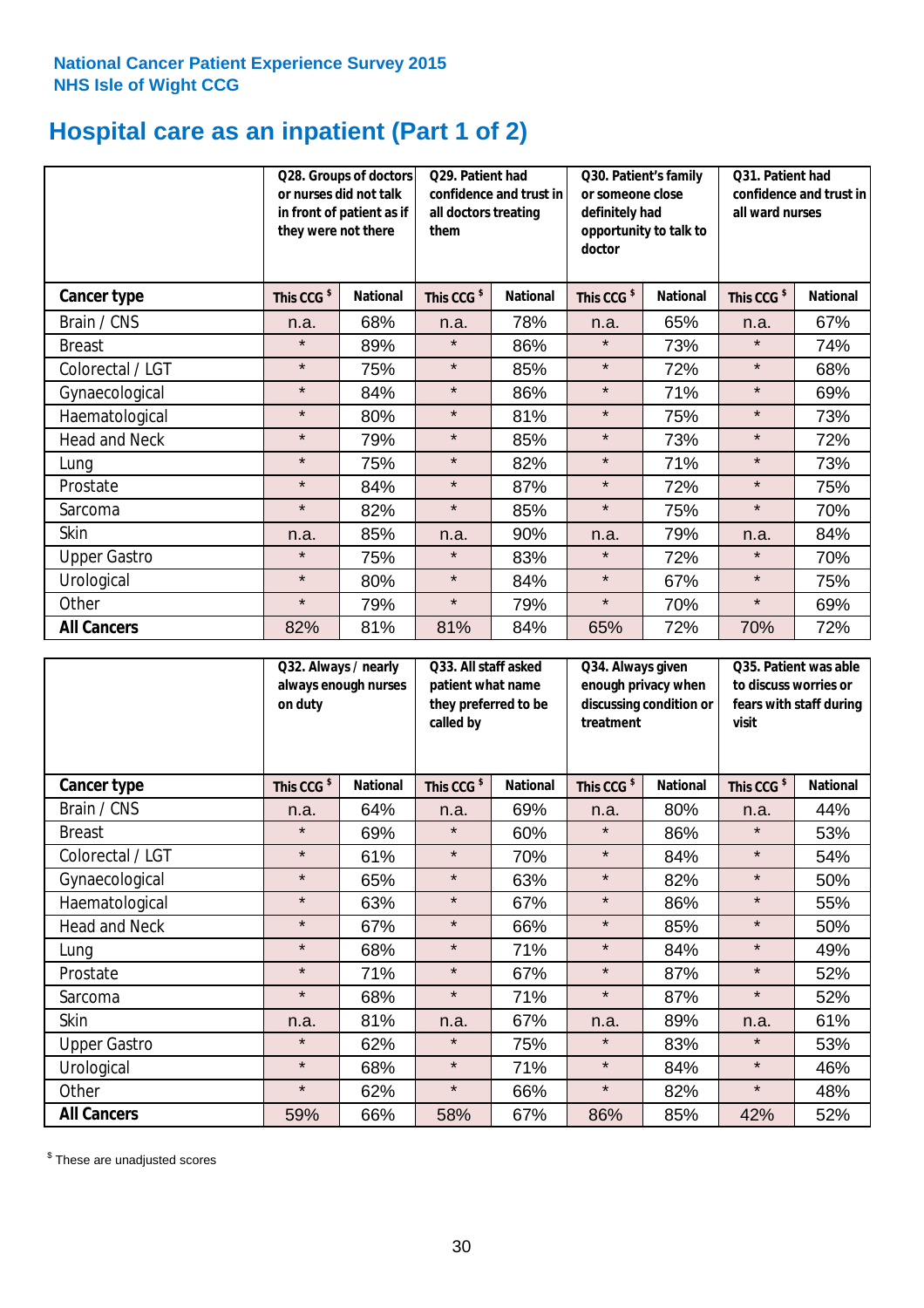### **Hospital care as an inpatient (Part 2 of 2)**

|                      | Q36. Hospital staff<br>definitely did<br>everything to help<br>control pain | Q37. Always treated<br>with respect and<br>dignity by staff |                        |                 | Q38. Given clear<br>written information<br>about what should /<br>should not do post<br>discharge |                 | Q39. Staff told patient<br>who to contact if<br>worried post discharge |                 |  |
|----------------------|-----------------------------------------------------------------------------|-------------------------------------------------------------|------------------------|-----------------|---------------------------------------------------------------------------------------------------|-----------------|------------------------------------------------------------------------|-----------------|--|
| Cancer type          | This CCG <sup>\$</sup>                                                      | <b>National</b>                                             | This CCG <sup>\$</sup> | <b>National</b> | This CCG <sup>\$</sup>                                                                            | <b>National</b> | This CCG <sup>\$</sup>                                                 | <b>National</b> |  |
| Brain / CNS          | n.a.                                                                        | 82%                                                         | n.a.                   | 84%             | n.a.                                                                                              | 79%             | n.a.                                                                   | 91%             |  |
| <b>Breast</b>        | $\star$                                                                     | 86%                                                         | $\star$                | 88%             | $\star$                                                                                           | 90%             | $\star$                                                                | 95%             |  |
| Colorectal / LGT     | $\star$                                                                     | 84%                                                         | $\star$                | 86%             | $\star$                                                                                           | 83%             | $\star$                                                                | 94%             |  |
| Gynaecological       | $\star$                                                                     | 83%                                                         | $\star$                | 85%             | $\star$                                                                                           | 86%             | $\star$                                                                | 93%             |  |
| Haematological       | $\star$                                                                     | 84%                                                         | $\star$                | 89%             | $\star$                                                                                           | 79%             | $\star$                                                                | 95%             |  |
| <b>Head and Neck</b> | $\star$                                                                     | 84%                                                         | $\star$                | 88%             | $\star$                                                                                           | 86%             | $\star$                                                                | 92%             |  |
| Lung                 | $\star$                                                                     | 83%                                                         | $\star$                | 87%             | $\star$                                                                                           | 81%             | $\star$                                                                | 92%             |  |
| Prostate             | $\star$                                                                     | 85%                                                         | $\star$                | 91%             | $\star$                                                                                           | 87%             | $\star$                                                                | 94%             |  |
| Sarcoma              | $\star$                                                                     | 86%                                                         | $\star$                | 91%             | $\star$                                                                                           | 83%             | $\star$                                                                | 94%             |  |
| Skin                 | n.a.                                                                        | 88%                                                         | n.a.                   | 93%             | n.a.                                                                                              | 91%             | n.a.                                                                   | 97%             |  |
| <b>Upper Gastro</b>  | $\star$                                                                     | 83%                                                         | $\star$                | 86%             | $\star$                                                                                           | 79%             | $\star$                                                                | 93%             |  |
| Urological           | $\star$                                                                     | 80%                                                         | $\star$                | 88%             | $\star$                                                                                           | 83%             | $\star$                                                                | 90%             |  |
| Other                | $\star$                                                                     | 82%                                                         | $\star$                | 85%             | $\star$                                                                                           | 80%             | $\star$                                                                | 92%             |  |
| <b>All Cancers</b>   | 81%                                                                         | 84%                                                         | 83%                    | 87%             | 86%                                                                                               | 84%             | 93%                                                                    | 94%             |  |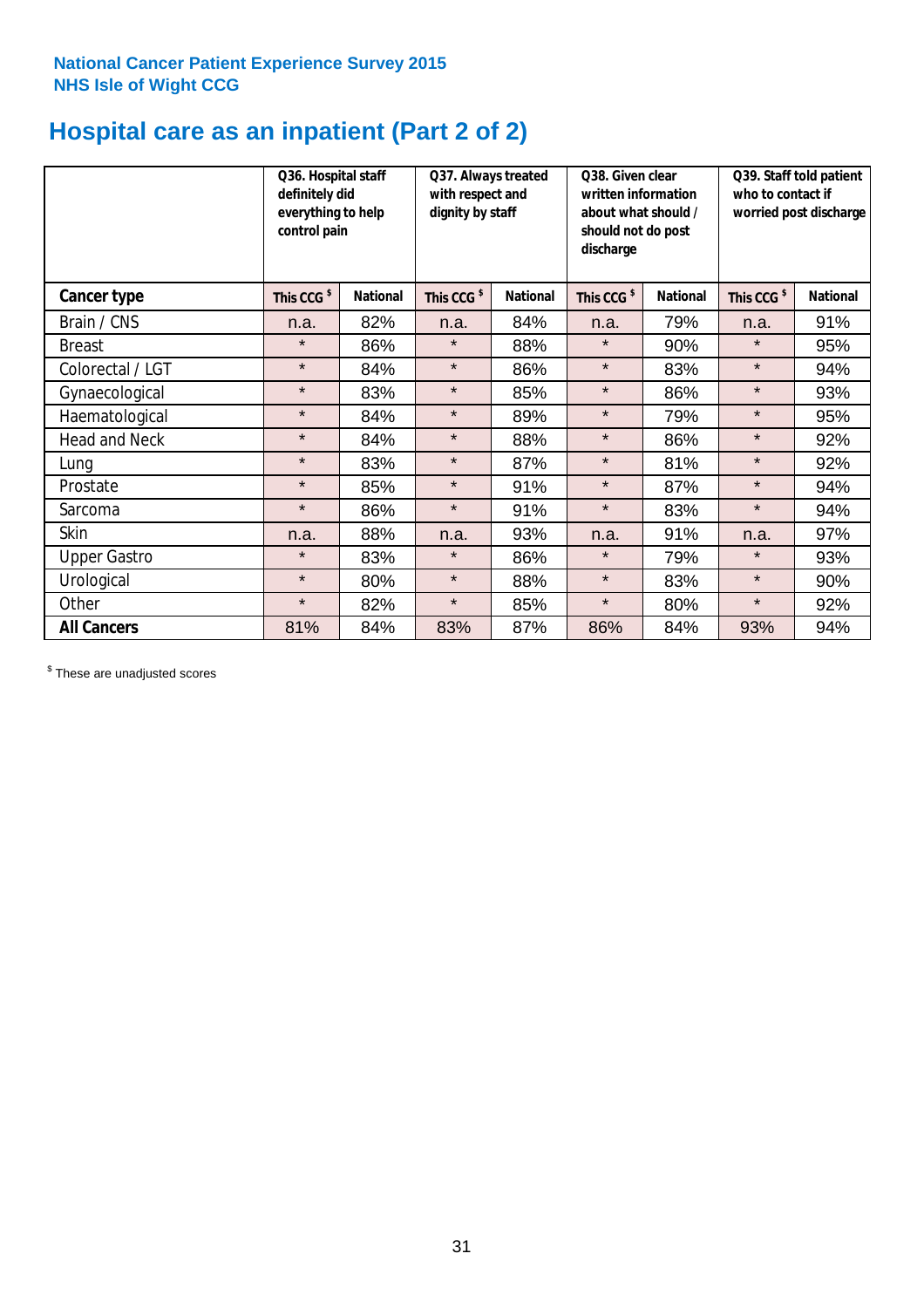## **Hospital care as a day patient / outpatient**

|                      | visit                  | Q41. Patient was able<br>Q42. Doctor had the<br>to discuss worries or<br>right notes and other<br>documentation with<br>fears with staff during<br>them |                        |                 | Q44. Beforehand<br>patient had all<br>information needed<br>about radiotherapy<br>treatment |                 | Q45. Patient given<br>understandable<br>information about<br>whether radiotherapy<br>was working |                 |
|----------------------|------------------------|---------------------------------------------------------------------------------------------------------------------------------------------------------|------------------------|-----------------|---------------------------------------------------------------------------------------------|-----------------|--------------------------------------------------------------------------------------------------|-----------------|
| <b>Cancer type</b>   | This CCG <sup>\$</sup> | <b>National</b>                                                                                                                                         | This CCG <sup>\$</sup> | <b>National</b> | This CCG <sup>\$</sup>                                                                      | <b>National</b> | This CCG <sup>\$</sup>                                                                           | <b>National</b> |
| Brain / CNS          | n.a.                   | 65%                                                                                                                                                     | n.a.                   | 94%             | n.a.                                                                                        | 85%             | n.a.                                                                                             | 52%             |
| <b>Breast</b>        | $\star$                | 70%                                                                                                                                                     | 95%                    | 95%             | $\star$                                                                                     | 87%             | $\star$                                                                                          | 60%             |
| Colorectal / LGT     | $\star$                | 73%                                                                                                                                                     | $\star$                | 95%             | $\star$                                                                                     | 85%             | $\star$                                                                                          | 55%             |
| Gynaecological       | $\star$                | 70%                                                                                                                                                     | $\star$                | 96%             | $\star$                                                                                     | 85%             | $\star$                                                                                          | 64%             |
| Haematological       | $\star$                | 74%                                                                                                                                                     | $\star$                | 97%             | $\star$                                                                                     | 82%             | $\star$                                                                                          | 64%             |
| <b>Head and Neck</b> | $\star$                | 69%                                                                                                                                                     | $\star$                | 95%             | $\star$                                                                                     | 86%             | $\star$                                                                                          | 60%             |
| Lung                 | $\star$                | 69%                                                                                                                                                     | $\star$                | 96%             | $\star$                                                                                     | 86%             | $\star$                                                                                          | 59%             |
| Prostate             | $\star$                | 69%                                                                                                                                                     | $\star$                | 95%             | $\star$                                                                                     | 88%             | $\star$                                                                                          | 61%             |
| Sarcoma              | $\star$                | 68%                                                                                                                                                     | $\star$                | 97%             | n.a.                                                                                        | 88%             | n.a.                                                                                             | 63%             |
| Skin                 | $\star$                | 73%                                                                                                                                                     | $\star$                | 96%             | n.a.                                                                                        | 81%             | n.a.                                                                                             | 63%             |
| <b>Upper Gastro</b>  | $\star$                | 68%                                                                                                                                                     | $\star$                | 95%             | $\star$                                                                                     | 85%             | $\star$                                                                                          | 57%             |
| Urological           | $\star$                | 65%                                                                                                                                                     | $\star$                | 95%             | $\star$                                                                                     | 81%             | $\star$                                                                                          | 53%             |
| Other                | $\star$                | 67%                                                                                                                                                     | $\star$                | 95%             | $\star$                                                                                     | 83%             | $\star$                                                                                          | 59%             |
| <b>All Cancers</b>   | 59%                    | 70%                                                                                                                                                     | 90%                    | 96%             | 76%                                                                                         | 86%             | 46%                                                                                              | 60%             |

|                      | Q47. Beforehand<br>patient had all<br>information needed<br>treatment | about chemotherapy | Q48. Patient given<br>understandable<br>information about<br>whether<br>chemotherapy was<br>working |                 |
|----------------------|-----------------------------------------------------------------------|--------------------|-----------------------------------------------------------------------------------------------------|-----------------|
| <b>Cancer type</b>   | This CCG <sup>\$</sup>                                                | <b>National</b>    | This CCG <sup>\$</sup>                                                                              | <b>National</b> |
| Brain / CNS          | n.a.                                                                  | 82%                | n.a.                                                                                                | 57%             |
| <b>Breast</b>        | $\star$                                                               | 83%                | $\star$                                                                                             | 62%             |
| Colorectal / LGT     | $\star$                                                               | 86%                | $\star$                                                                                             | 65%             |
| Gynaecological       | $\star$                                                               | 86%                | $\star$                                                                                             | 68%             |
| Haematological       | $\star$                                                               | 85%                | $\star$                                                                                             | 75%             |
| <b>Head and Neck</b> | $\star$                                                               | 80%                | $\star$                                                                                             | 52%             |
| Lung                 | $\star$                                                               | 85%                | $\star$                                                                                             | 68%             |
| Prostate             | n.a.                                                                  | 83%                | n.a.                                                                                                | 69%             |
| Sarcoma              | n.a.                                                                  | 82%                | n.a.                                                                                                | 70%             |
| Skin                 | $\star$                                                               | 92%                | $\star$                                                                                             | 80%             |
| <b>Upper Gastro</b>  | $\star$                                                               | 83%                | $\star$                                                                                             | 64%             |
| Urological           | $\star$                                                               | 83%                | $\star$                                                                                             | 66%             |
| Other                | $\star$                                                               | 85%                | $\star$                                                                                             | 70%             |
| <b>All Cancers</b>   | 68%                                                                   | 84%                | 42%                                                                                                 | 68%             |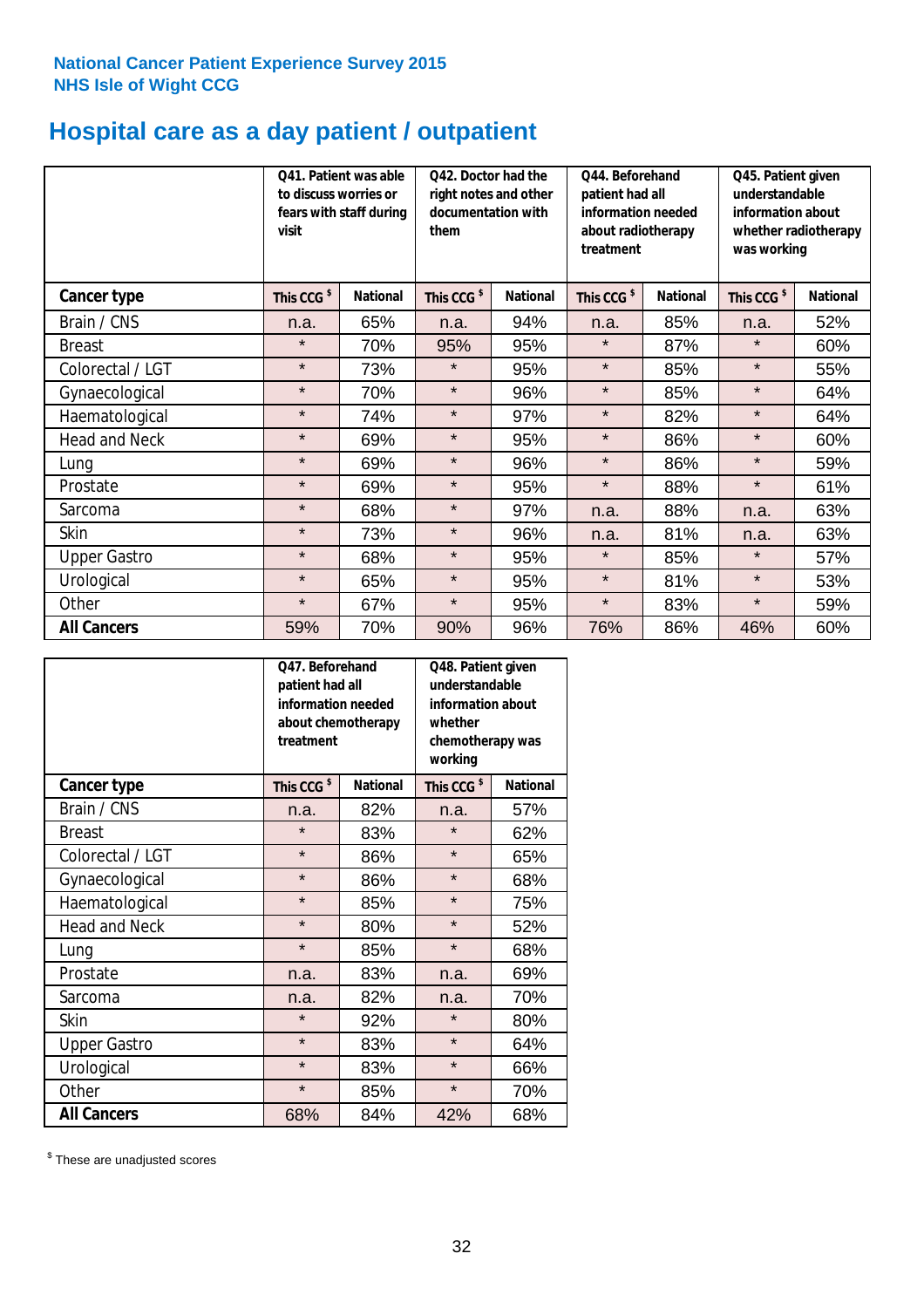### **Home care and support**

|                      | Q49. Hospital staff<br>gave family or<br>someone close all the<br>information needed to<br>help with care at home |                 | from health or social<br>services during<br>treatment | Q50. Patient definitely<br>given enough support | Q51. Patient definitely<br>given enough support<br>from health or social<br>services after<br>treatment |                 |  |
|----------------------|-------------------------------------------------------------------------------------------------------------------|-----------------|-------------------------------------------------------|-------------------------------------------------|---------------------------------------------------------------------------------------------------------|-----------------|--|
| <b>Cancer type</b>   | This CCG <sup>\$</sup>                                                                                            | <b>National</b> | This CCG <sup>\$</sup>                                | <b>National</b>                                 | This CCG <sup>\$</sup>                                                                                  | <b>National</b> |  |
| Brain / CNS          | n.a.                                                                                                              | 56%             | n.a.                                                  | 44%                                             | n.a.                                                                                                    | 44%             |  |
| <b>Breast</b>        | $\star$                                                                                                           | 57%             | $\star$                                               | 54%                                             | $\star$                                                                                                 | 40%             |  |
| Colorectal / LGT     | $\star$                                                                                                           | 60%             | $\star$                                               | 62%                                             | $\star$                                                                                                 | 52%             |  |
| Gynaecological       | $\star$                                                                                                           | 56%             | $\star$                                               | 52%                                             | $\star$                                                                                                 | 42%             |  |
| Haematological       | $\star$                                                                                                           | 60%             | $\star$                                               | 52%                                             | $\star$                                                                                                 | 43%             |  |
| <b>Head and Neck</b> | $\star$                                                                                                           | 59%             | $\star$                                               | 53%                                             | $\star$                                                                                                 | 50%             |  |
| Lung                 | $\star$                                                                                                           | 57%             | $\star$                                               | 52%                                             | $\star$                                                                                                 | 42%             |  |
| Prostate             | $\star$                                                                                                           | 55%             | $\star$                                               | 47%                                             | $\star$                                                                                                 | 43%             |  |
| Sarcoma              | $\star$                                                                                                           | 59%             | n.a.                                                  | 58%                                             | n.a.                                                                                                    | 53%             |  |
| Skin                 | $\star$                                                                                                           | 67%             | $\star$                                               | 58%                                             | $\star$                                                                                                 | 61%             |  |
| <b>Upper Gastro</b>  | $\star$                                                                                                           | 59%             | $\star$                                               | 54%                                             | $\star$                                                                                                 | 45%             |  |
| Urological           | $\star$                                                                                                           | 55%             | $\star$                                               | 47%                                             | $\star$                                                                                                 | 44%             |  |
| Other                | $\star$                                                                                                           | 54%             | $\star$<br>55%                                        |                                                 | $\star$                                                                                                 | 48%             |  |
| <b>All Cancers</b>   | 49%                                                                                                               | 58%             | 51%                                                   | 54%                                             | 40%                                                                                                     | 45%             |  |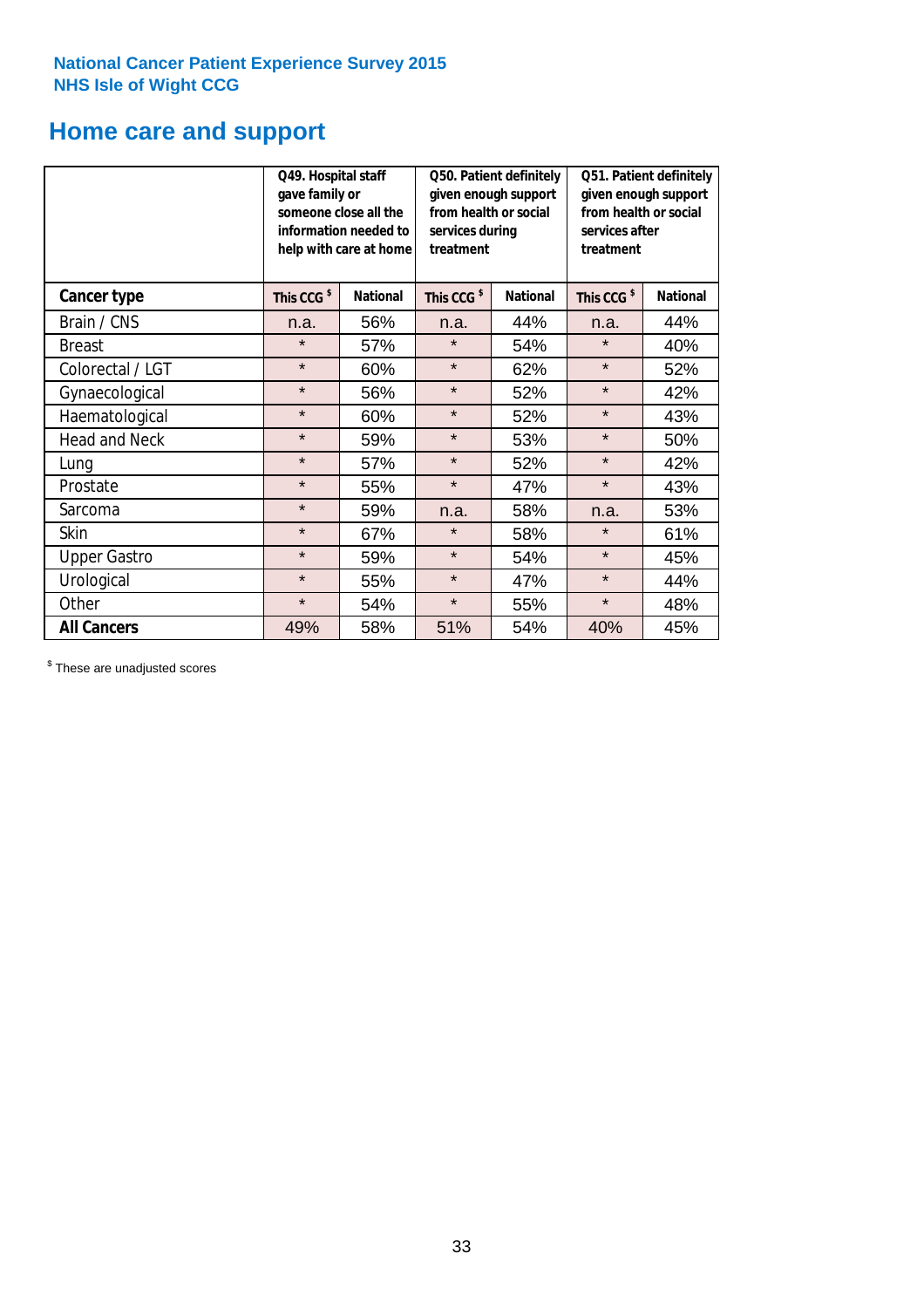## **Care from your general practice**

|                      | information about<br>treatment | Q52. GP given enough<br>patient's condition and | <b>O53. Practice staff</b><br>definitely did<br>everything they could<br>to support patient |                 |  |
|----------------------|--------------------------------|-------------------------------------------------|---------------------------------------------------------------------------------------------|-----------------|--|
| <b>Cancer type</b>   | This CCG <sup>\$</sup>         | <b>National</b>                                 | This CCG <sup>\$</sup>                                                                      | <b>National</b> |  |
| Brain / CNS          | n.a.                           | 94%                                             | n.a.                                                                                        | 59%             |  |
| <b>Breast</b>        | $\star$                        | 96%                                             | $\star$                                                                                     | 63%             |  |
| Colorectal / LGT     | $\star$                        | 95%                                             | $\star$                                                                                     | 63%             |  |
| Gynaecological       | $\star$                        | 95%                                             | $\star$                                                                                     | 59%             |  |
| Haematological       | $\star$                        | 96%                                             |                                                                                             | 61%             |  |
| <b>Head and Neck</b> | $\star$                        | 93%                                             | $\star$                                                                                     | 60%             |  |
| Lung                 | $\star$                        | 95%                                             | $\star$                                                                                     | 62%             |  |
| Prostate             | $\star$                        | 95%                                             | $\star$                                                                                     | 67%             |  |
| Sarcoma              | $\star$                        | 97%                                             | $\star$                                                                                     | 65%             |  |
| Skin                 | $\star$                        | 97%                                             | $\star$                                                                                     | 71%             |  |
| <b>Upper Gastro</b>  | $\star$                        | 94%                                             | $\star$                                                                                     | 62%             |  |
| Urological           | $\star$                        | 95%                                             | $\star$                                                                                     | 64%             |  |
| Other                | $\star$                        | 95%                                             | $\star$                                                                                     | 61%             |  |
| <b>All Cancers</b>   | 87%                            | 95%                                             | 56%                                                                                         | 63%             |  |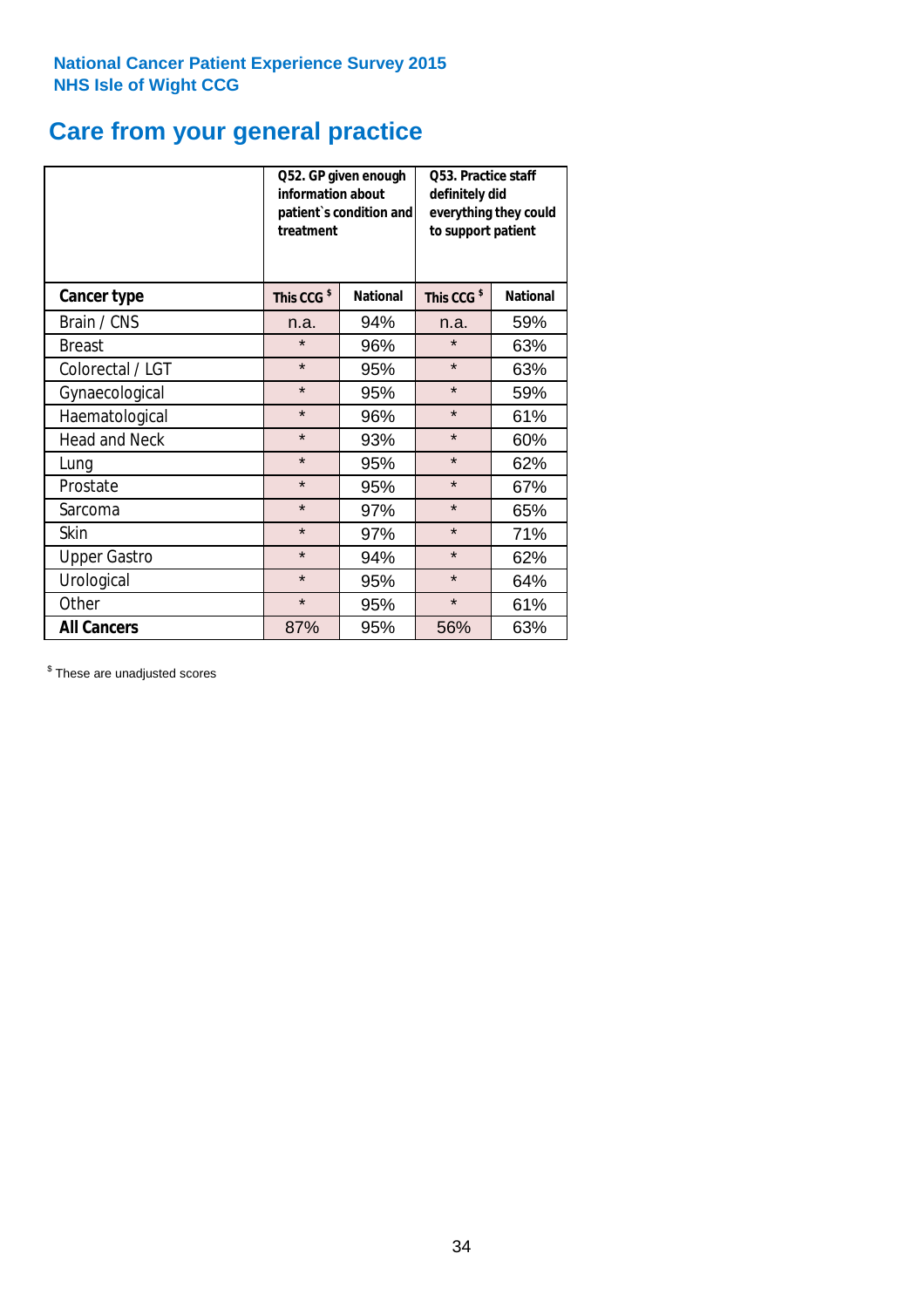### **Your overall NHS care**

|                      | Q54. Hospital and<br>community staff<br>always worked well<br>together |                 | Q55. Patient given a<br>care plan |                 | Q56. Overall the<br>administration of the<br>care was very good /<br>qood |                 | Q57. Length of time for<br>attending clinics and<br>appointments was<br>right |                 |
|----------------------|------------------------------------------------------------------------|-----------------|-----------------------------------|-----------------|---------------------------------------------------------------------------|-----------------|-------------------------------------------------------------------------------|-----------------|
| <b>Cancer type</b>   | This CCG <sup>\$</sup>                                                 | <b>National</b> | This CCG <sup>\$</sup>            | <b>National</b> | This CCG <sup>\$</sup>                                                    | <b>National</b> | This CCG <sup>\$</sup>                                                        | <b>National</b> |
| Brain / CNS          | n.a.                                                                   | 45%             | n.a.                              | 29%             | n.a.                                                                      | 84%             | n.a.                                                                          | 60%             |
| <b>Breast</b>        | 43%                                                                    | 60%             | $\star$                           | 35%             | 74%                                                                       | 90%             | 62%                                                                           | 64%             |
| Colorectal / LGT     | $\star$                                                                | 60%             | $\star$                           | 36%             | $\star$                                                                   | 88%             | $\star$                                                                       | 68%             |
| Gynaecological       | $\star$                                                                | 58%             | $\star$                           | 29%             | $\star$                                                                   | 89%             | $\star$                                                                       | 66%             |
| Haematological       | $\star$                                                                | 63%             | $\star$                           | 33%             | $\star$                                                                   | 92%             | $\star$                                                                       | 62%             |
| <b>Head and Neck</b> | $\star$                                                                | 58%             | $\star$                           | 34%             | $\star$                                                                   | 89%             | $\star$                                                                       | 65%             |
| Lung                 | $\star$                                                                | 63%             | $\star$                           | 32%             | $\star$                                                                   | 89%             | $\star$                                                                       | 70%             |
| Prostate             | $\star$                                                                | 63%             | $\star$                           | 36%             | $\star$                                                                   | 87%             | $\star$                                                                       | 71%             |
| Sarcoma              | $\star$                                                                | 60%             | $\star$                           | 31%             | $\star$                                                                   | 90%             | $\star$                                                                       | 63%             |
| Skin                 | $\star$                                                                | 69%             | $\star$                           | 39%             | $\star$                                                                   | 89%             | $\star$                                                                       | 73%             |
| <b>Upper Gastro</b>  | $\star$                                                                | 58%             | $\star$                           | 36%             | $\star$                                                                   | 88%             | $\star$                                                                       | 66%             |
| Urological           | $\star$                                                                | 62%             | $\star$                           | 26%             | $\star$                                                                   | 84%             | $\star$                                                                       | 73%             |
| Other                | $\star$                                                                | 56%             | $\star$                           | 29%             | $\star$                                                                   | 87%             | $\star$                                                                       | 61%             |
| <b>All Cancers</b>   | 52%                                                                    | 61%             | 22%                               | 33%             | 78%                                                                       | 89%             | 61%                                                                           | 66%             |

|                      | Q58. Taking part in<br>cancer research | discussed with patient | Q59. Patient's average<br>rating of care scored<br>from very poor to very<br>good |                 |  |
|----------------------|----------------------------------------|------------------------|-----------------------------------------------------------------------------------|-----------------|--|
| <b>Cancer type</b>   | This CCG <sup>\$</sup>                 | <b>National</b>        | This CCG <sup>\$</sup>                                                            | <b>National</b> |  |
| Brain / CNS          | n.a.                                   | 32%                    | n.a.                                                                              | 8.5             |  |
| <b>Breast</b>        | 26%                                    | 28%                    | 8.0                                                                               | 8.8             |  |
| Colorectal / LGT     | $\star$                                | 22%                    | $\star$                                                                           | 8.7             |  |
| Gynaecological       | $\star$                                | 27%                    | $\star$                                                                           | 8.7             |  |
| Haematological       | $\star$                                | 36%                    | $\star$                                                                           | 8.8             |  |
| <b>Head and Neck</b> | $\star$                                | 21%                    | $\star$                                                                           | 8.6             |  |
| Lung                 | $\star$                                | 34%                    | $\star$                                                                           | 8.6             |  |
| Prostate             | $\star$                                | 35%                    | $\star$                                                                           | 8.6             |  |
| Sarcoma              | $\star$                                | 29%                    | $\star$                                                                           | 8.7             |  |
| Skin                 | $\star$                                | 17%                    | $\star$                                                                           | 8.9             |  |
| <b>Upper Gastro</b>  | $\star$                                | 30%                    | $\star$                                                                           | 8.6             |  |
| Urological           | $\star$                                | 14%                    | $\star$                                                                           | 8.5             |  |
| Other                | $\star$                                | 31%                    | $\star$                                                                           | 8.6             |  |
| <b>All Cancers</b>   | 22%                                    | 28%                    | 8.3                                                                               | 8.7             |  |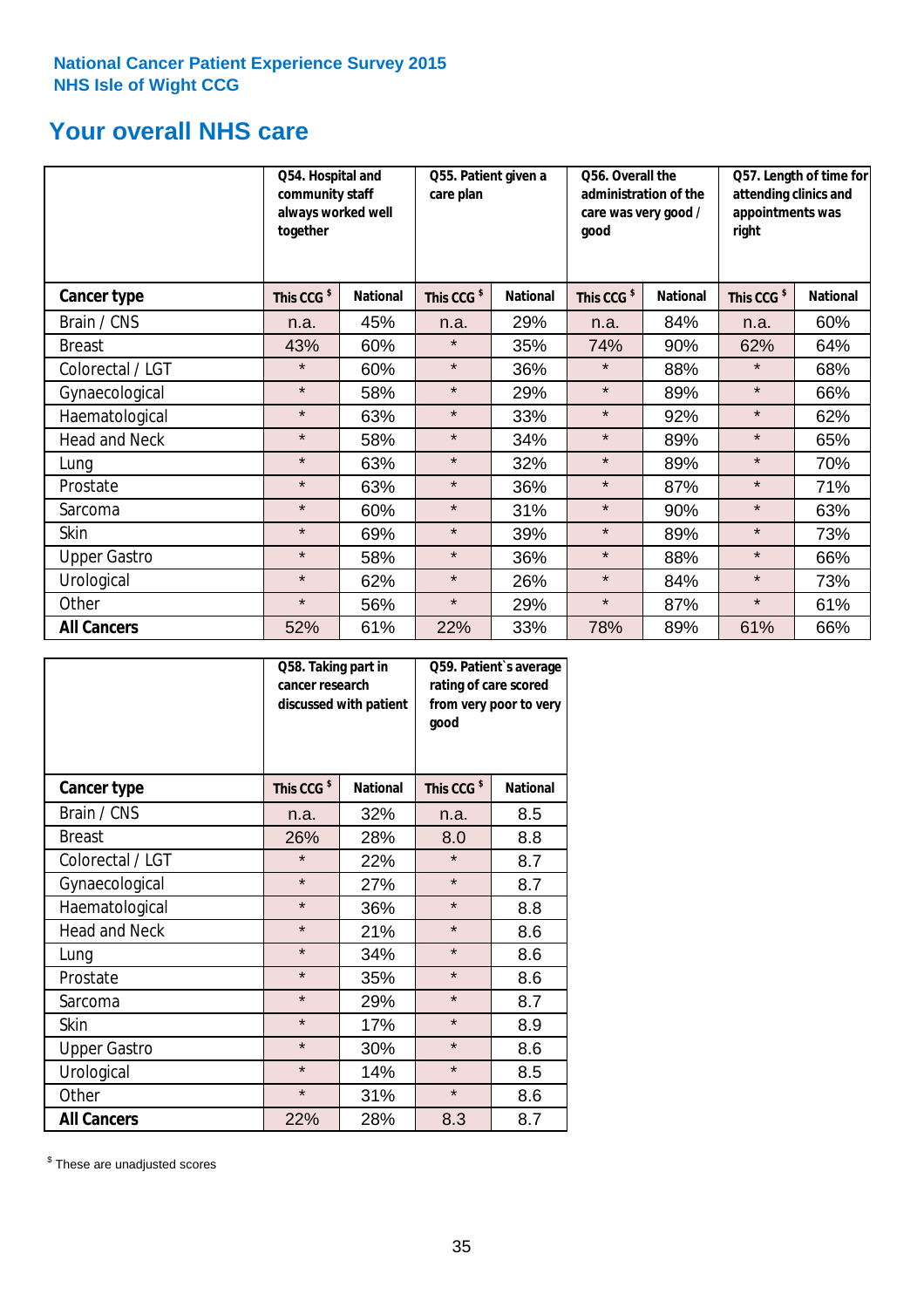### **Annex**

#### **Methodology**

The sample for the survey included all adult (aged 16 and over) NHS patients, with a confirmed primary diagnosis of cancer, discharged from an NHS Trust after an inpatient episode or day case attendance for cancer related treatment in the months of April, May and June 2015.

The patients included in the sample had relevant cancer ICD10 codes (C00-99 excluding C44 and C84, and D05) in the first diagnosis field of their patient records, applied to their patient files by the relevant NHS Trust, and were alive at the point at which fieldwork commenced. Deceased checks were undertaken on up to three occasions during fieldwork, to ensure that questionnaires were not sent to patients who had died since their treatment.

Trust samples were checked rigorously for duplicates and patient lists were also de-duplicated nationally to ensure that patients did not receive multiple copies of questionnaires.

The fieldwork for the survey was undertaken between October 2015 and March 2016.

For the first time, the survey used a mixed mode methodology. Questionnaires were sent by post with two reminders where necesssary, but also included an option to complete online. A Freephone helpline was available for respondents to ask questions about the survey, to enable them to complete their questionnaires over the phone, and to provide access to a translation and interpreting facility for those whose first language was not English.

The Health Research Authority supported the survey by granting Section 251 approval.

#### **Further information**

Further information on survey methodology, as well as all of the national and local reports and data, is available at www.ncpes.co.uk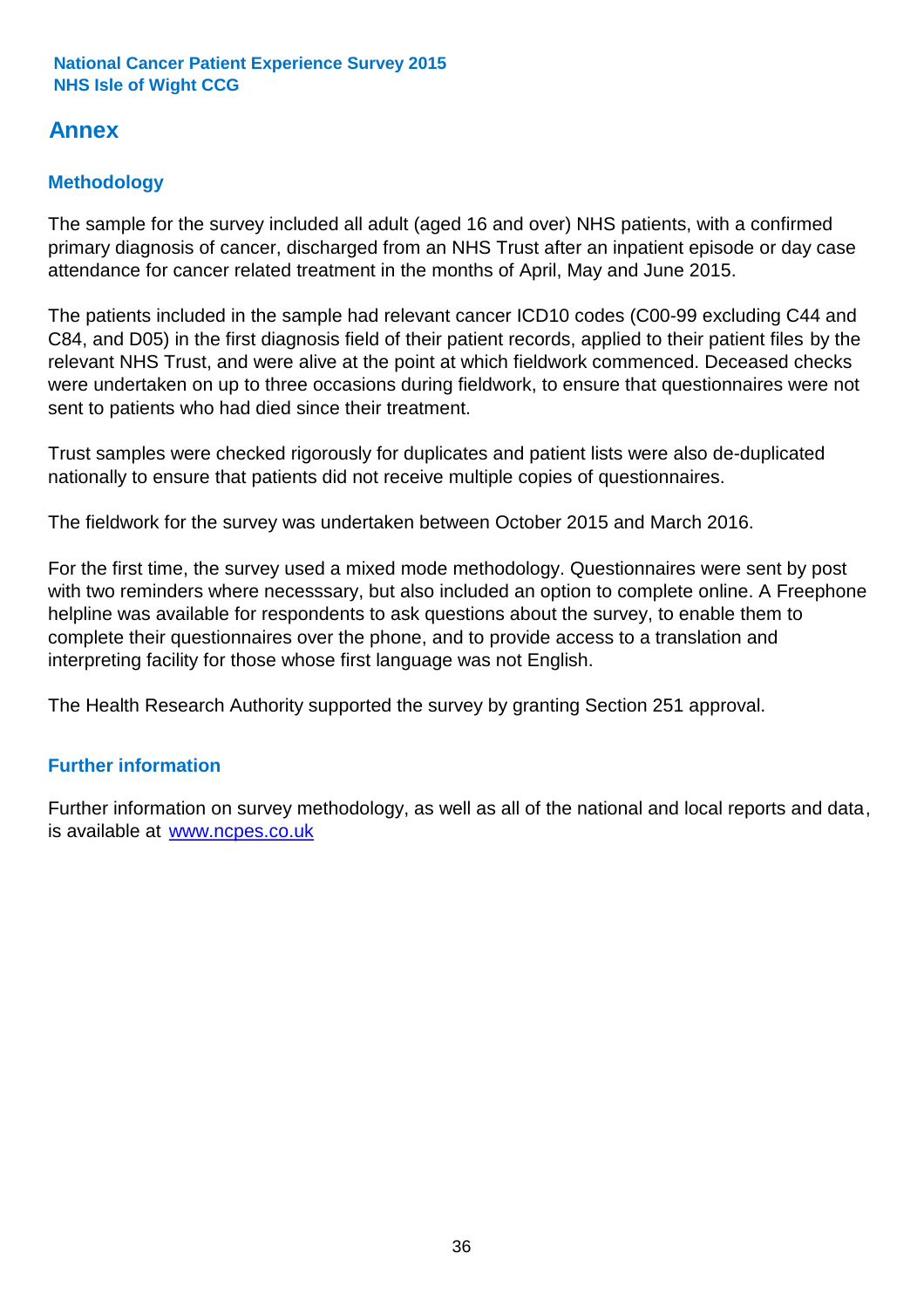#### **Redevelopment of the 2015 survey**

A number of significant changes have been made to the National Cancer Patient Experience Survey in 2015:

- the length of the questionnaire has been reduced
- response options have been reviewed and changed to make them consistent throughout the survey
- some of the questions and / or answer options have been changed so that they are now in line with questions in other patient surveys (e.g. the Care Quality Commission national patient surveys), to improve comparability between them
- the topic areas within the questionnaire have been redesigned to capture the whole patient journey.

There are 50 questions in the questionnaire that relate directly to patient experience. Of these, 14 remain unchanged from previous years; and a further 21 have been slightly amended. We draw caution in directly comparing data from the 2015 survey to the findings of the previous CPES surveys, even for identical questions. Changes in the structure of the survey instrument (questionnaire) and also the administration of the survey (calendar period and length of time from sampling to field work start and completion) may influence nationwide averages, although these features will not greatly impact on relative comparisons (e.g. between patient groups or hospitals).

The other 15 questions are either new or substantially changed from previous years.

It is expected that there will be few, if any changes, to the questionnaire going forward so we will be able to compare the results year on year. Where changes are necessary they are expected to be for methodological reasons or to improve question reliability.

Another significant change in 2015 is that an online version of the questionnaire has been developed. The online version was developed to make the questionnaire more accessible for respondents. This may have an impact on the demographic characteristics of the respondents. This may be an improvement if previously underrepresented groups have responded. However, changes to the demographics of respondents may have implications on the overall results - and again, leads us to draw caution in directly comparing results with previous years.

#### **Official Statistics**

The 2015 survey data has been published for the first time as Official Statistics. The 2015 survey data has been produced and published in line with the Code of Practice for Official Statistics.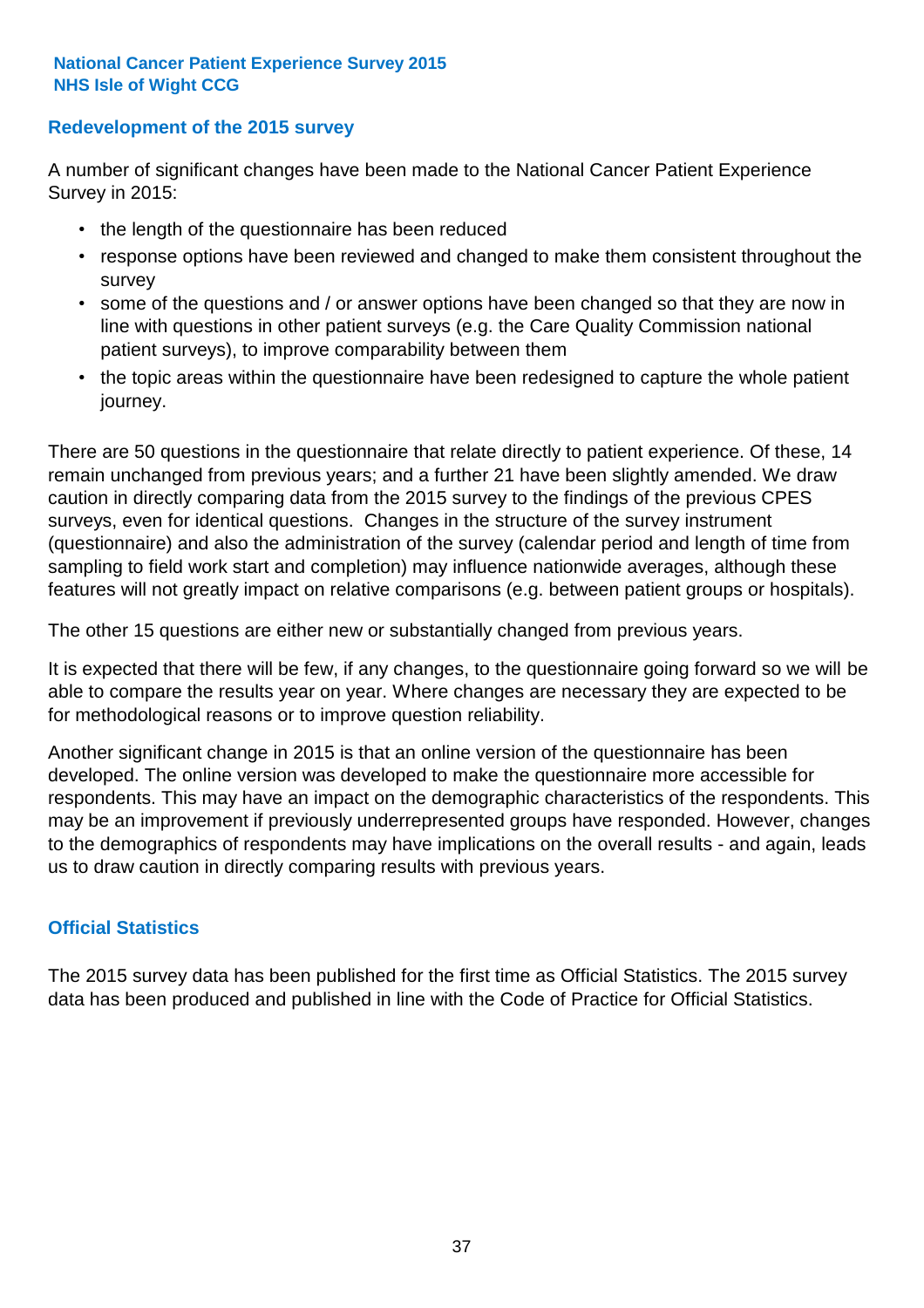#### **Scoring methodologies**

49 of the 50 questions relating directly to patient experience have been summarised as the score of the percentage of patients who reported a positive experience. For example:

- question 6 asks: "Overall, how did you feel about the length of time you had to wait for your test to be done?". Responses have been recorded as positive only for those patients who selected the first option ("It was about right")
- question 11 asks: "When you were told you had cancer, were you given written information about the type of cancer you had?". Responses have been recorded as positive only for those patients who selected the first option ("Yes, and it was easy to understand").

Where options do not provide any information on positive/negative patient experience (e.g. "Don't know / can't remember"), they are excluded from the score.

The other question (question 59) asks respondents to rate their overall care on a scale of 0 to 10. Scores have been given as an average on this scale.

A copy of the 2015 questionnaire, marked up with all of these scoring conventions, is available at www.ncpes.co.uk

Further details on the scoring methodology can be found in the technical document for the survey, available at <u>www.ncpes.co.uk</u>

#### **Case-mix adjustment**

For the first time in 2015, case-mix adjusted findings are being presented alongside unadjusted results for CCGs. Case-mix adjustment allows us to account for the impact that differing patient populations might have on results. By using the case-mix adjusted estimates we can obtain a greater understanding of how a CCG is performing given their patient population.

The factors taken into account in this case-mix adjustment are gender, age, ethnic group, deprivation, and tumour group.

For further details on case-mix adjustment, please refer to the technical document for the survey, available at www.ncpes.co.uk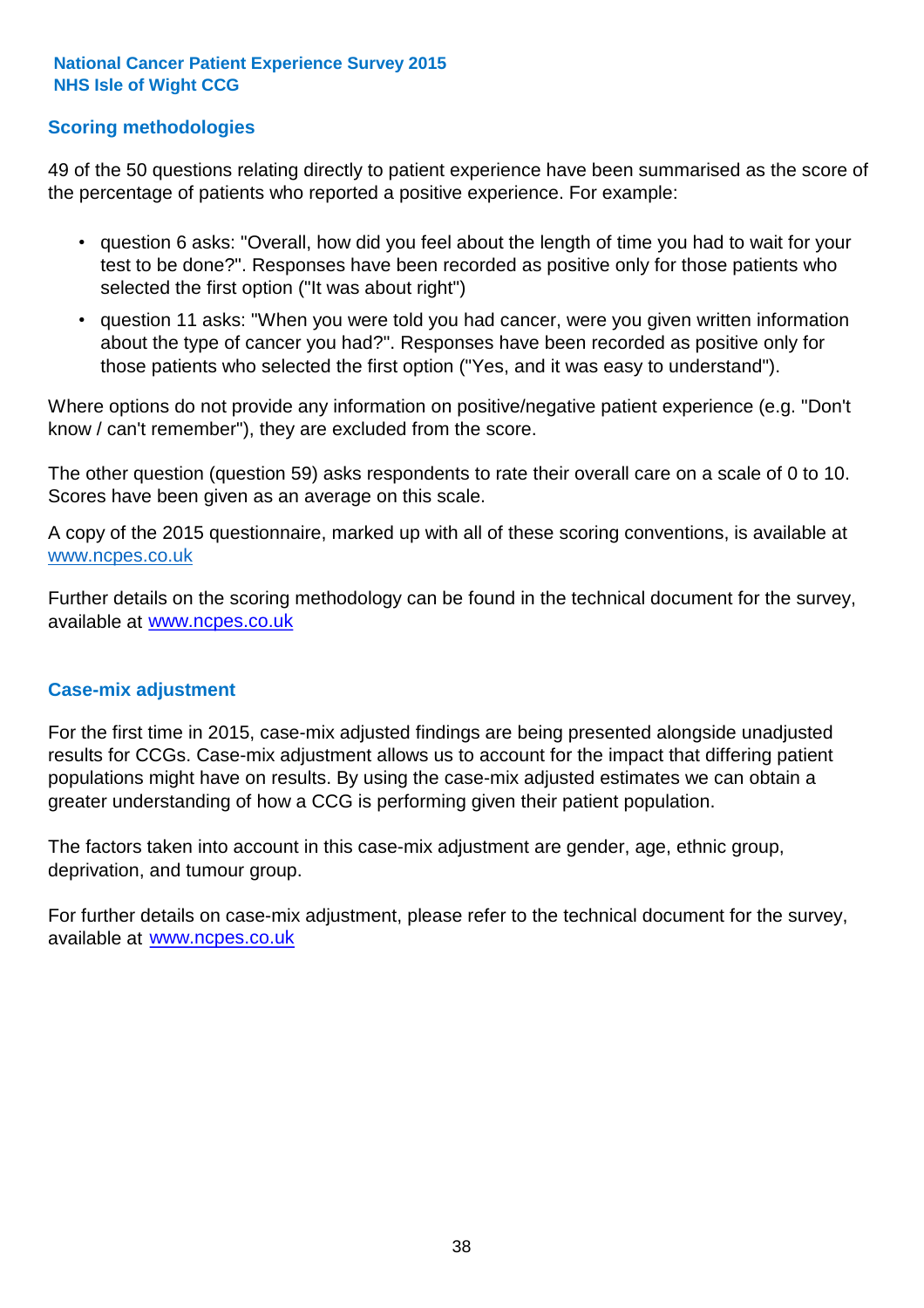#### **Response Rates**

|                 | Sample<br><b>Size</b> | <b>Excluded</b> | Adjusted<br><b>Sample</b> | <b>Not</b><br><b>Returned Refused</b> | Blank / | Completed | Response<br>Rate |
|-----------------|-----------------------|-----------------|---------------------------|---------------------------------------|---------|-----------|------------------|
| <b>National</b> | 116,991               | 8.719           | 108,272                   | 33,168                                | 3.918   | 71,186    | 66%              |
| <b>10L</b>      | 206                   | 16              | <b>190</b>                | 61                                    |         | 122       | 64%              |

#### **Respondents by tumour group**

The tables below show the numbers of patients from each tumour group and the age and gender distribution of these patients.

| <b>Tumour Group</b>  | Number of<br>respondents* |
|----------------------|---------------------------|
| Brain / CNS          | O                         |
| <b>Breast</b>        | 23                        |
| Gynaecological       | 8                         |
| Colorectal / LGT     | 15                        |
| Lung                 | 7                         |
| <b>Skin</b>          | 5                         |
| Haematological       | 11                        |
| <b>Upper Gastro</b>  | 9                         |
| Other                | 5                         |
| Urological           | 19                        |
| Prostate             | 11                        |
| Sarcoma              | 1                         |
| <b>Head and Neck</b> | 8                         |

*\* These figures may not match the numerator for all questions in the 'Comparisons by tumour group' section of this report, because not all questions were answered by all respondents.*

#### **Respondents by age and gender**

The questionnaire asked respondents to give their year of birth. This information has been amalgamated into 8 age bands. The age and gender distribution for the CCG was as follows:

|             | 16-24 | 25-34 | 35-44 | 45-54 | 55-64 | 65-74 | 75-84 | $85+$ | <b>Total</b> |
|-------------|-------|-------|-------|-------|-------|-------|-------|-------|--------------|
| <b>Male</b> |       |       |       |       |       | 30    | 16    |       | 59           |
| Female      |       |       |       | 13    | 12    | 19    | 13    |       | 63           |
| Total       |       |       |       | 15    | 16    | 49    | 29    |       | 122          |